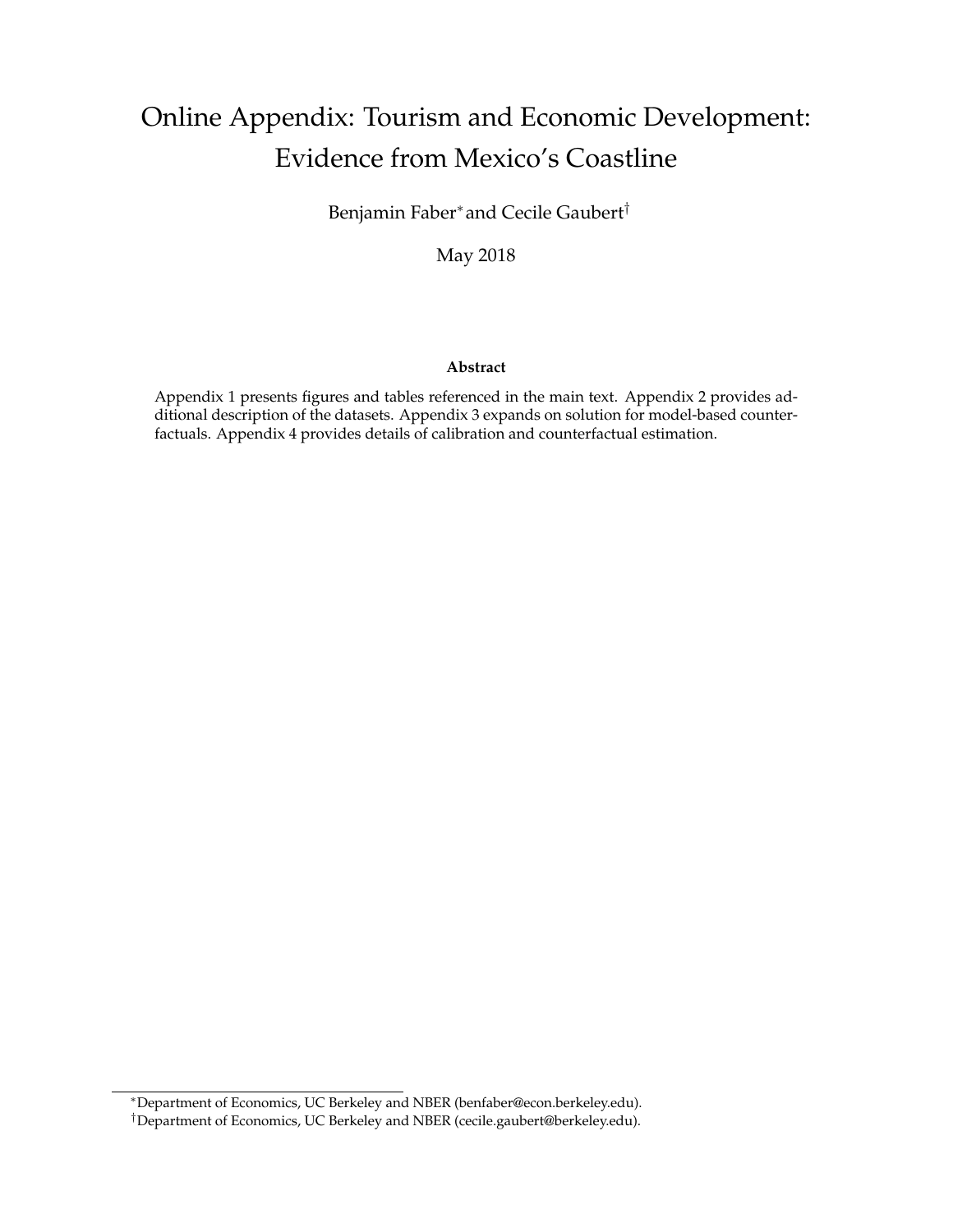## **Appendix 1: Additional Figures and Tables**



Figure A.1: Tourism's Distance Decay

*Notes:* See Section 5.1 for discussion. The estimated slope and confidence interval are based on the partial prediction from a PPML regression with bilateral tourism exports on the left-hand side and log bilateral distances in addition to origin-by-year fixed effects, destination-by-year fixed effects, and dummies for common border, language, colonial ties and travel visa requirements on the right-hand side. The figure depicts 95% confidence intervals based on standard errors that are clustered at the level of origin-destination pairs.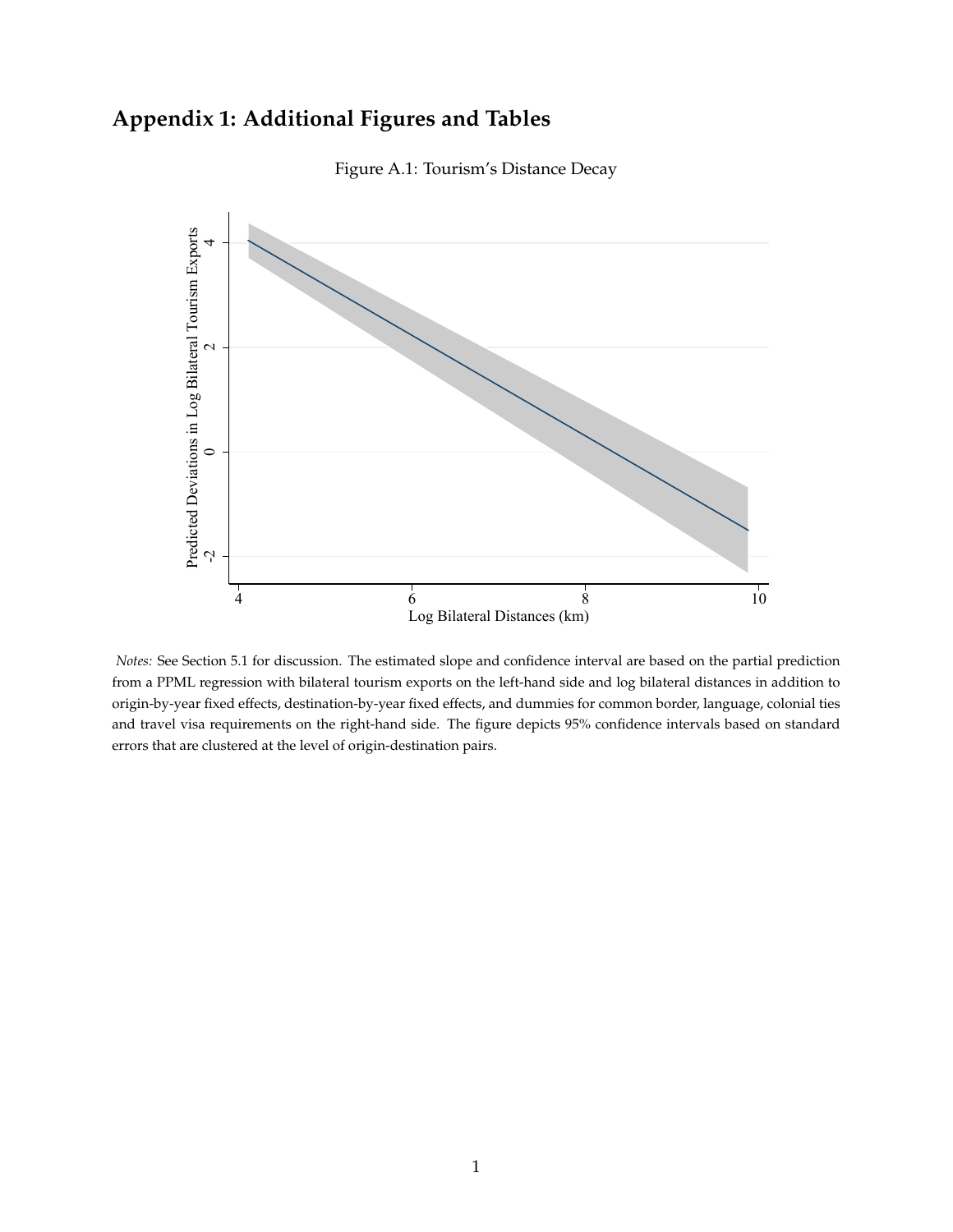

Figure A.2: Tourism Engel Curve

*Notes:* See Section 5.2 for discussion. The graph depicts a non-parametric plot of deviations of tourism expenditure shares (y-axis) against deviations of log household income, both relative to municipality-by-period means. The data source is the Mexican household income and expenditure survey 2004 (ENIGH). The graph also depicts confidence intervals based on standard errors that are clustered at the level of municipalities. The number of household observations is 22,595, and the point estimate of the slope is 0.0033 estimated with a t-statistic of 11.09.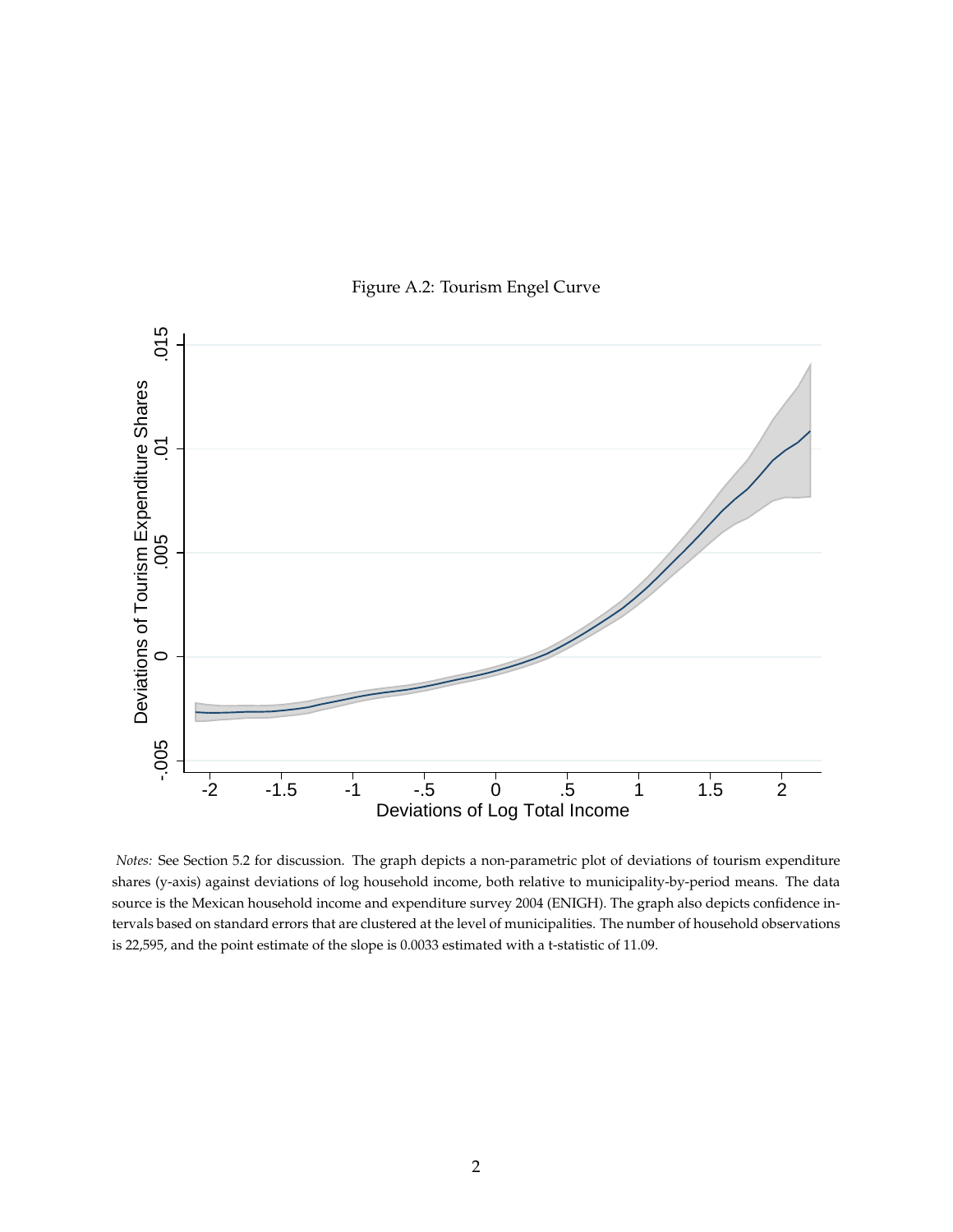<span id="page-3-0"></span>Figure A.3: The Role of Government Investment Across Alternative Cases of the Tourism Production Function



*Notes:* See Appendix 4.6 for discussion.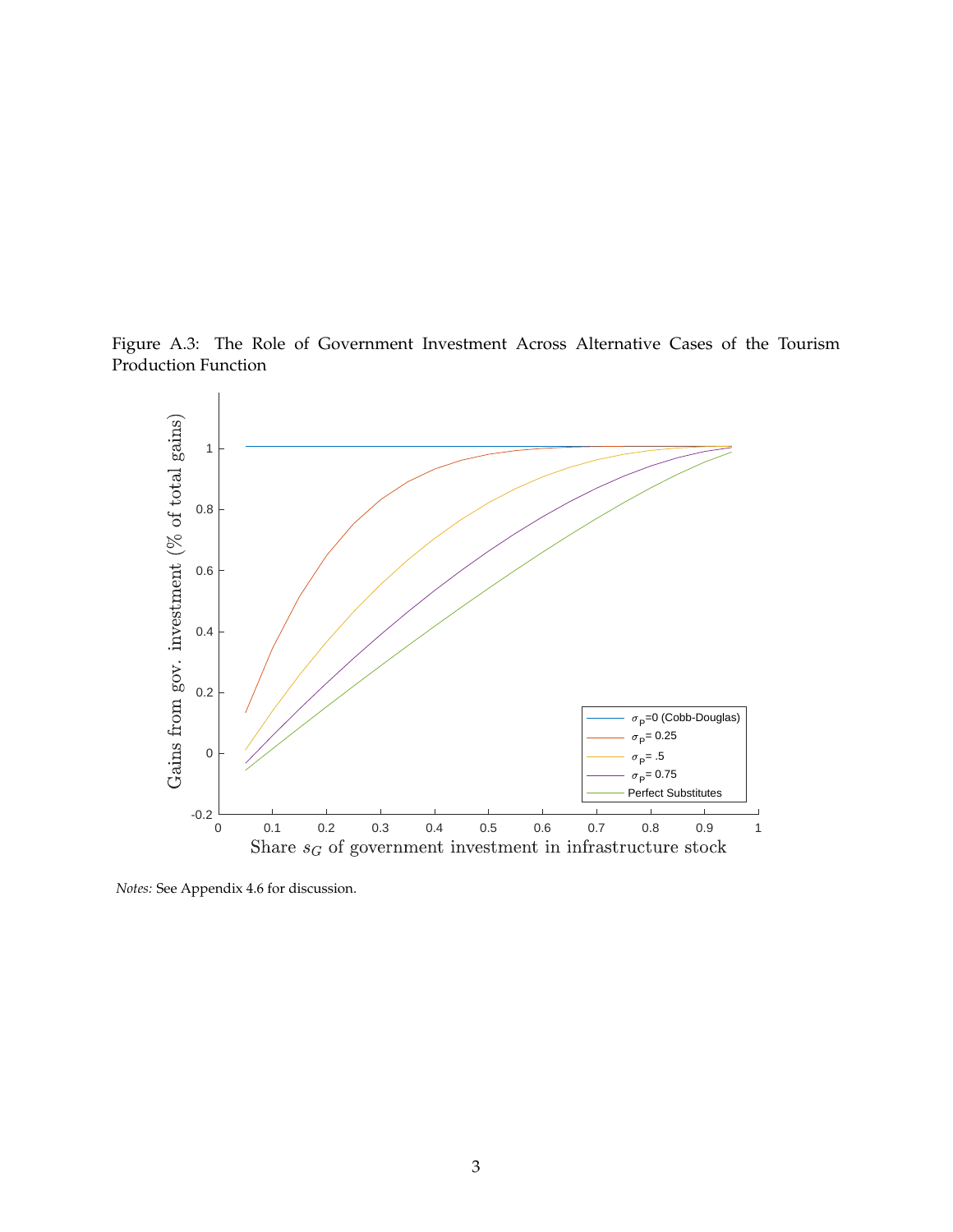| Data Source                        | Variable                                   |       | 1998 Censos Economicos or 2000 Population Census |              |                  |                |       |              | 2008 Censos Economicos or 2010 Population Census |                  |                |
|------------------------------------|--------------------------------------------|-------|--------------------------------------------------|--------------|------------------|----------------|-------|--------------|--------------------------------------------------|------------------|----------------|
|                                    |                                            | N     | mean                                             | sd           | min              | max            | N     | mean         | sd                                               | min              | max            |
|                                    | state id                                   | 2,434 | 19.30                                            | 7.32         | 1.00             | 32.00          | 2,455 | 19.26        | 7.34                                             | 1.00             | 32.00          |
|                                    | gdp                                        | 2,434 | 1,528,000.00                                     | 9,613,000.00 | 6.00             | 251,800,000.00 | 2,455 | 4,480,000.00 | 27,220,000.00                                    | 21.00            | 704,200,000.00 |
| Censos Economicos                  | log gdp                                    | 2,434 | 9.92                                             | 2.97         | 1.79             | 19.34          | 2,455 | 10.92        | 2.96                                             | 3.05             | 20.37          |
|                                    | hotel sales                                | 2,434 | 12,847.00                                        | 138,994.00   | 0.00             | 5,230,000.00   | 2,455 | 38,668.00    | 433,757.00                                       | 0.00             | 13,730,000.00  |
|                                    | log hotel sales                            | 2,434 | 3.28                                             | 3.92         | 0.00             | 16.16          | 2,455 | 4.53         | 4.26                                             | 0.00             | 17.13          |
|                                    | number of hotels                           | 2,434 | 4.42                                             | 18.53        | 0.00             | 431.00         | 2,455 | 7.51         | 26.72                                            | 0.00             | 457.00         |
|                                    | population                                 | 2,434 | 39,832.00                                        | 119,060.00   | 105.00           | 1,763,000.00   | 2,455 | 45,603.00    | 132,175.00                                       | 90.00            | 1,794,000.00   |
|                                    | log population                             | 2,434 | 9.34                                             | 1.50         | 4.65             | 14.38          | 2,455 | 9.42         | 1.56                                             | 4.50             | 14.40          |
| Population Census                  | employment                                 | 2,434 | 14,542.00                                        | 48,042.00    | 34.00            | 825,945.00     | 2,455 | 17,999.00    | 60,391.00                                        | 37.00            | 874,120.00     |
|                                    | log employment                             | 2,434 | 8.17                                             | 1.56         | 3.53             | 13.62          | 2,455 | 8.27         | 1.64                                             | 3.61             | 13.68          |
|                                    | coast id                                   | 2,434 | 0.06                                             | 0.24         | 0.00             | 1.00           | 2,455 | 0.06         | 0.24                                             | 0.00             | 1.00           |
| Satellite Data and GIS             | island dummy                               | 2,434 | 0.0189                                           | 0.136        | $\boldsymbol{0}$ | $\overline{1}$ | 2,455 | 0.0191       | 0.137                                            | $\boldsymbol{0}$ | $\mathbf{1}$   |
|                                    | share of nice beach within 100 m of coast  | 2,434 | 0.000367                                         | 0.00602      | $\bf{0}$         | 0.177          | 2,455 | 0.000366     | 0.00599                                          | $\mathbf{0}$     | 0.177          |
|                                    | presence of pre-Hispanic ruins             | 2,434 | 0.0312                                           | 0.174        | $\boldsymbol{0}$ | $\blacksquare$ | 2,455 | 0.0318       | 0.175                                            | $\boldsymbol{0}$ |                |
|                                    | distance to northern border (km)           | 2,434 | 753.40                                           | 265.80       | 6.59             | 1,348.00       | 2,455 | 755.10       | 266.00                                           | 6.59             | 1,348.00       |
|                                    | distance to Mex City (km)                  | 2,434 | 453.70                                           | 372.50       | 2.30             | 2,271.00       | 2,455 | 454.20       | 372.10                                           | 2.30             | 2,271.00       |
|                                    | state capital dummy                        | 2,434 | 0.02                                             | 0.14         | 0.00             | 1.00           | 2,455 | $0.02\,$     | 0.14                                             | 0.00             | 1.00           |
| (INEGI)                            | old city dummy                             | 2,434 | 0.02                                             | 0.13         | 0.00             | 1.00           | 2,455 | 0.02         | 0.13                                             | 0.00             | 1.00           |
|                                    | colonial port dummy                        | 2,434 | 0.00                                             | 0.03         | 0.00             | 1.00           | 2,455 | 0.00         | 0.03                                             | 0.00             | 1.00           |
| Mexican Statistical<br>Institute ( | average monthly temperature (Celsius x 10) | 2,434 | 197.30                                           | 40.30        | 104.50           | 290.30         | 2,455 | 197.40       | 40.36                                            | 104.50           | 290.30         |
|                                    | average monthly precipitation (mm)         | 2,434 | 88.79                                            | 50.57        | 5.99             | 336.50         | 2,455 | 89.15        | 50.77                                            | 5.99             | 336.50         |

Table A.1: Descriptive Statistics

See Section <sup>2</sup> for <sup>a</sup> description of the datasets.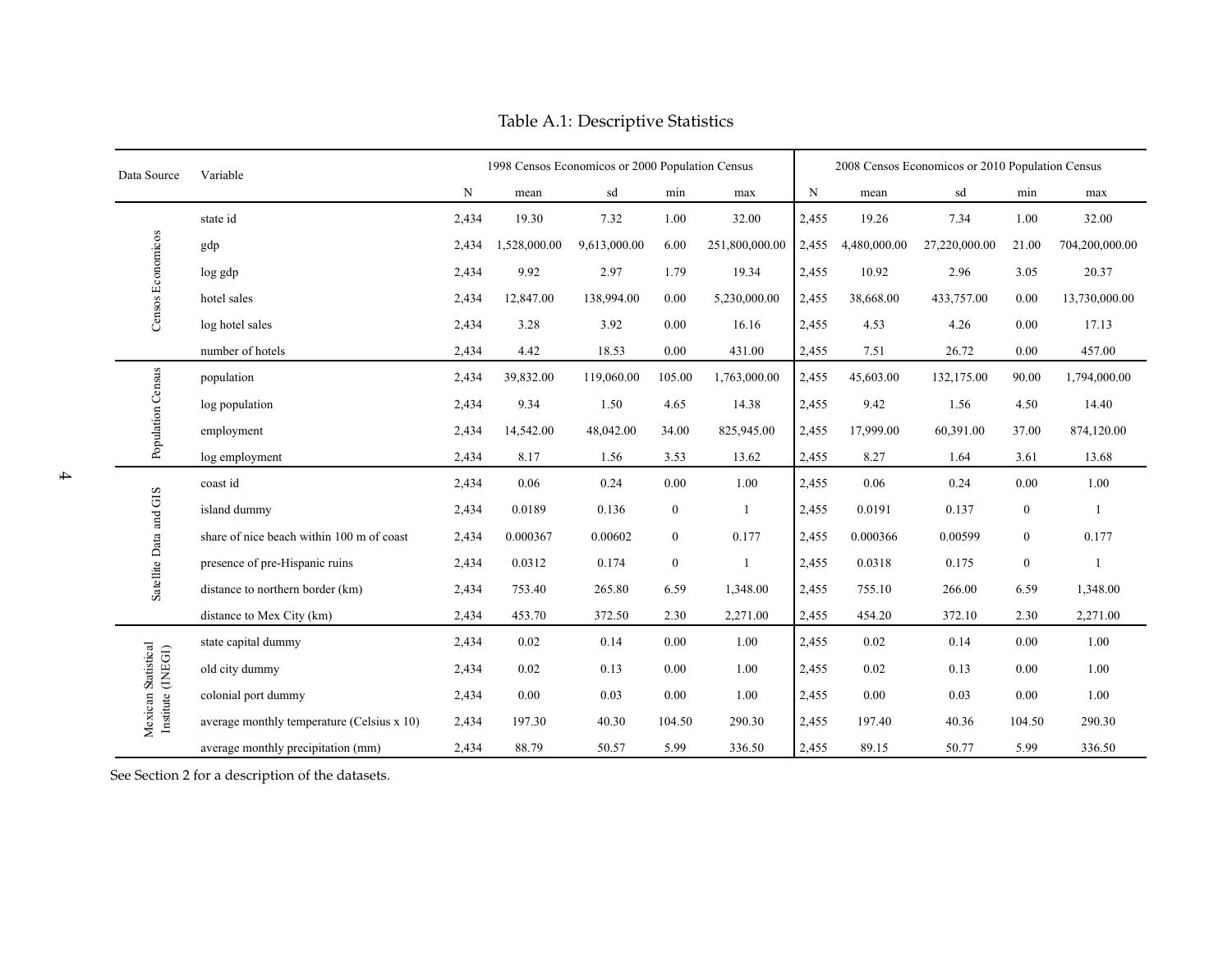| Year            | Share of Accommodation in        |
|-----------------|----------------------------------|
|                 | <b>Total Tourism Expenditure</b> |
| 2003            | 0.130                            |
| 2004            | 0.125                            |
| 2005            | 0.126                            |
| 2006            | 0.124                            |
| 2007            | 0.126                            |
| 2008            | 0.126                            |
| 2009            | 0.125                            |
| 2010            | 0.127                            |
| 2011            | 0.127                            |
| 2012            | 0.127                            |
| 2013            | 0.129                            |
| Average 2003-13 | 0.127                            |

<span id="page-5-0"></span>Table A.2: Accommodation Share in Total Mexican Tourism Expenditure 2003-2013

*Notes:* See Sections 2 and 3 for discussion. The data source is the tourism satellite account of Mexico's national account statistics.

| <b>Beaches</b>   |     | Bandwidth 1 |     | Bandwidth 2 |     | Bandwidth 3 |     | Bandwidth 4 |     | Bandwidth 5 |     | Bandwidth 6 |
|------------------|-----|-------------|-----|-------------|-----|-------------|-----|-------------|-----|-------------|-----|-------------|
|                  | min | max         | mın | max         | mın | max         | min | max         | mın | max         | min | max         |
| Playa del Carmen | 72  | 125         | 67  | 110         | 79  | 120         | 119 | 175         | 69  | 142         | 41  | 93          |
| Tulum            | 81  | 106         | 74  | 94          | 99  | 120         | 121 | 153         | 97  | 133         | 56  | 84          |
| Cozumel          | 71  | 111         | 66  | 101         | 78  | 102         | 113 | 157         | 96  | 138         | 59  | 86          |
| Cancun           | 81  | 111         | 72  | 101         | 74  | 102         | 38  | 149         | 15  | 125         | 7   | 71          |
| Acapulco         | 50  | 53          | 56  | 59          | 64  | 67          | 76  | 78          | 80  | 94          | 60  | 76          |
| Mazatlan         | 50  | 53          | 56  | 60          | 64  | 68          | 76  | 81          | 81  | 81          | 55  | 57          |
| Puerto Vallarta  | 56  | 58          | 71  | 73          | 87  | 89          | 101 | 105         | 120 | 125         | 103 | 108         |
| Los Cabos        | 55  | 59          | 78  | 97          | 84  | 89          | 86  | 105         | 85  | 121         | 59  | 101         |

Table A.3: Wavelength Ranges Among the Top-Ranked Beaches in Mexico

*Notes:* See Section 3 for discussion. The table presents the wavelength ranges of the top 8 beaches in Mexico as identified by U.S. News. The data source are LandSat satellite data from 1980s and 90s at a resolution of 30x30 meters.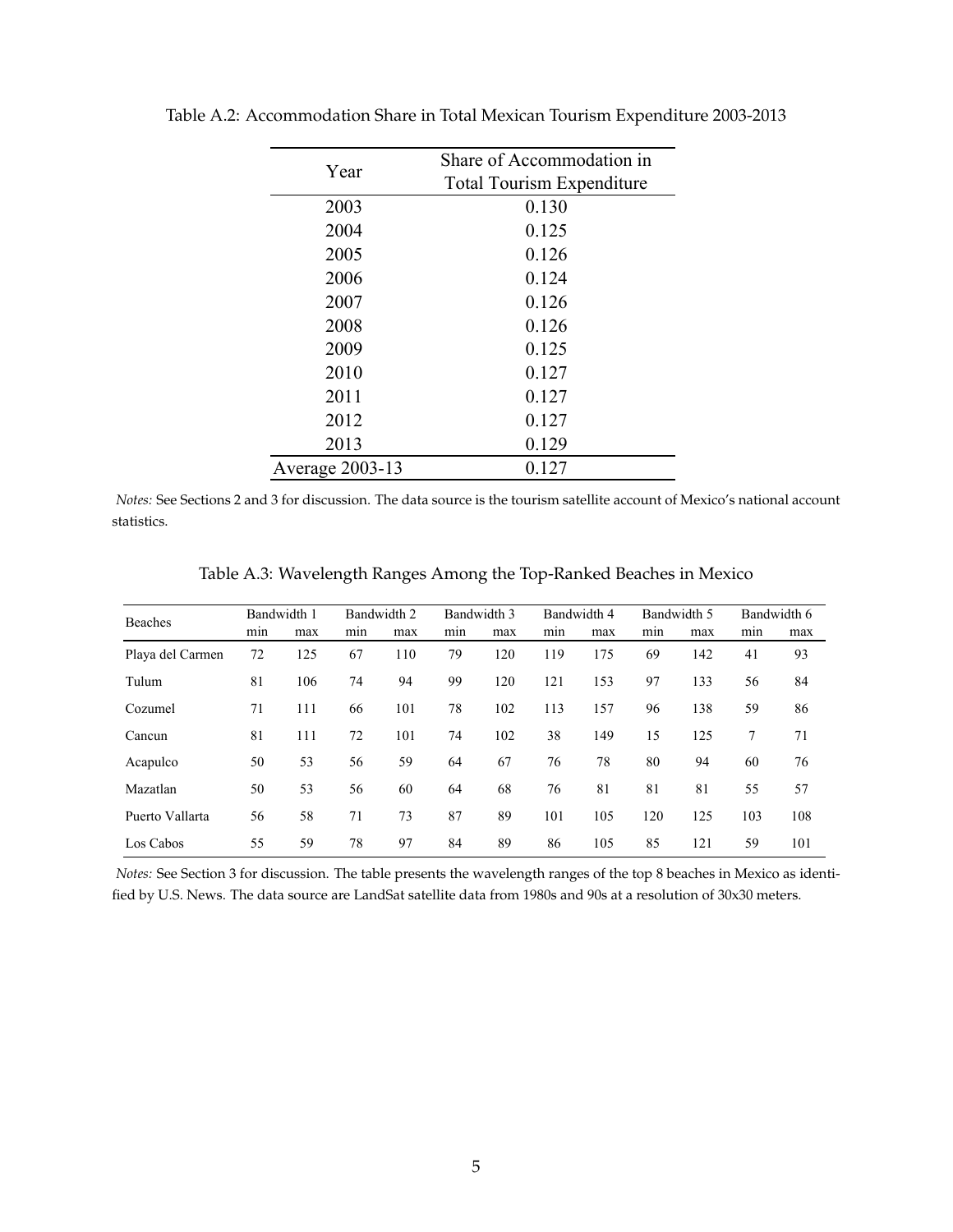| Dependent variable:                 | Log Municipality Residential Amenities |                         |                       |  |  |  |  |
|-------------------------------------|----------------------------------------|-------------------------|-----------------------|--|--|--|--|
|                                     | (1)                                    | (2)                     | (3)                   |  |  |  |  |
|                                     | Not Using Island Dummy                 | Not Using Beach Measure | Not Using Ruins Dummy |  |  |  |  |
| Left -Out Measure of Attractiveness | $-0.0238$                              | 0.0997                  | 0.183                 |  |  |  |  |
|                                     | (0.323)                                | (2.958)                 | (0.365)               |  |  |  |  |
| Coast FX                            |                                        |                         |                       |  |  |  |  |
| Full Set of Controls                | ✓                                      | ✓                       | ✓                     |  |  |  |  |
| <b>Observations</b>                 | 300                                    | 300                     | 300                   |  |  |  |  |
| R-Squared                           | 0.344                                  | 0.354                   | 0.349                 |  |  |  |  |
| Number of Clusters                  | 32                                     | 32                      | 32                    |  |  |  |  |

#### Table A.4: Model-Based Test of Direct Effect on Local Residential Amenities

*Notes:* See Sections 3.2 and 5.1 for discussion. Nearby Island Dummy is an indicator whether an offshore island is within 5 km of the municipalities' coastline. Onshore Fraction of White Beach is the fraction of municipality area within 100 m of the coastline covered by white sand pixels that lie within the wavelength ranges of the 8 top-ranked Mexican beaches. Pre-Hispanic Ruins Dummy is an indicator of the presence of archaeological ruins. Standard errors are clustered at the level of Mexican states. \* 10%, \*\* 5%, \*\*\* 1% significance levels.

| Dependent Variable: Log of Estimated<br>Municipality Amenities | (1)        | (2)        | (3)      | (4)         | (5)        | (6)        | (7)        |
|----------------------------------------------------------------|------------|------------|----------|-------------|------------|------------|------------|
| Log Average Temperature                                        | $3.087***$ |            |          |             |            |            |            |
|                                                                | (1.107)    |            |          |             |            |            |            |
| Log Fraction of Green Land in Municipality                     |            | $0.336***$ |          |             |            |            |            |
|                                                                |            | (0.110)    |          |             |            |            |            |
| Log Robberies Per Capita                                       |            |            | $-0.334$ |             |            |            |            |
|                                                                |            |            | (0.216)  |             |            |            |            |
| Log Density of Cars (Cars per Capita)                          |            |            |          | $-0.674***$ |            |            |            |
|                                                                |            |            |          | (0.238)     |            |            |            |
| Log Square Km of Water Bodies in Municipality                  |            |            |          |             | $0.265***$ |            |            |
| Log Number of Water Bodies in Municipality                     |            |            |          |             | (0.0636)   | $0.340***$ |            |
|                                                                |            |            |          |             |            | (0.0888)   |            |
| Log Distance to Ocean                                          |            |            |          |             |            |            | $-0.251**$ |
|                                                                |            |            |          |             |            |            | (0.0996)   |
| Coast FX                                                       | ✓          | ✓          | ✓        | ✓           | ✓          | ✓          | ✓          |
| Observations                                                   | 300        | 288        | 276      | 275         | 300        | 300        | 300        |
| R-Squared                                                      | 0.171      | 0.186      | 0.098    | 0.155       | 0.237      | 0.237      | 0.110      |
| Number of State Clusters                                       | 32         | 32         | 32       | 32          | 32         | 32         | 32         |

#### Table A.5: Checking Correlations of Amenity Measures

*Notes:* See Section 2 and Appendix 2 for description of the data and Sections 3.2 and 5.1 for discussion. The data on parcels of green land relative to total land, the number of robberies and the number of registered vehicles are from the year 2005 and were provided to us as part of INEGI's Sistema Estatal y Municipal de Bases de Datos (SIMBAD). Access to inland bodies of water and ocean stem from aerial surface data from INEGI's geo-statistics division. Where applicable, distance is defined in terms of centroids. Standard errors are clustered at the level of Mexican states. \* 10%, \*\* 5%, \*\*\* 1% significance levels.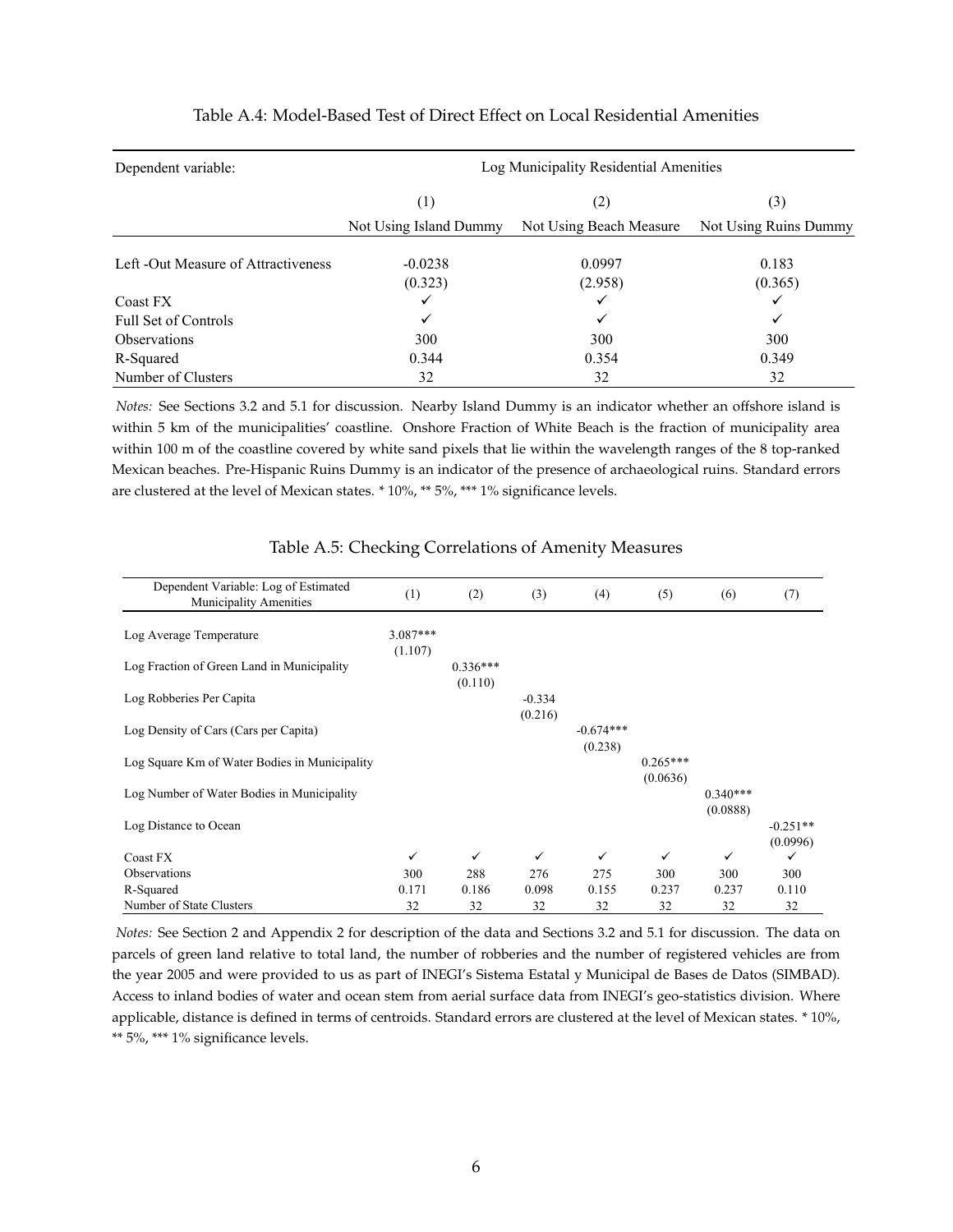|                                 | (1)        | (2)                | (3)        | (4)                                                                | (5)       | (6)                             | (7)         | (8)                             | (9)                                | (10)        | (11)                            | (12)        |
|---------------------------------|------------|--------------------|------------|--------------------------------------------------------------------|-----------|---------------------------------|-------------|---------------------------------|------------------------------------|-------------|---------------------------------|-------------|
| Dependent Variable:             |            |                    |            | Number of Municipality Immigrants Log (IHS) Number of Municipality |           |                                 |             |                                 | Log $(0+1)$ Number of Municipality |             | Log Number of Municipality      |             |
|                                 |            | (Active & Retired) |            |                                                                    |           | Immigrants (Active and Retired) |             | Immigrants (Active and Retired) |                                    |             | Immigrants (Active and Retired) |             |
|                                 |            |                    |            |                                                                    |           |                                 |             |                                 |                                    |             |                                 |             |
| Island Dummy                    | $3,050**$  |                    |            | $2.077***$                                                         |           |                                 | $2.093***$  |                                 |                                    | $1.617***$  |                                 |             |
|                                 | (1, 477)   |                    |            | (0.301)                                                            |           |                                 | (0.298)     |                                 |                                    | (0.315)     |                                 |             |
| Island * Retired Dummy          | $-3,636**$ |                    |            | $-1.870***$                                                        |           |                                 | $-2.024***$ |                                 |                                    | $-1.838***$ |                                 |             |
|                                 | (1,446)    |                    |            | (0.194)                                                            |           |                                 | (0.178)     |                                 |                                    | (0.237)     |                                 |             |
| Onshore Fraction of White Beach |            | 102,405            |            |                                                                    | $17.39**$ |                                 |             | $17.64**$                       |                                    |             | 11.91                           |             |
|                                 |            | (65,179)           |            |                                                                    | (7.633)   |                                 |             | (7.595)                         |                                    |             | (8.364)                         |             |
| Onshore Beach * Retired Dummy   |            | $-108,599*$        |            |                                                                    | $-7.848$  |                                 |             | $-11.70**$                      |                                    |             | $-18.29***$                     |             |
|                                 |            | (62,905)           |            |                                                                    | (5.091)   |                                 |             | (4.571)                         |                                    |             | (3.252)                         |             |
| Ruins Dummy                     |            |                    | 936.6**    |                                                                    |           | $1.390***$                      |             |                                 | $1.374***$                         |             |                                 | $1.187***$  |
|                                 |            |                    | (462.4)    |                                                                    |           | (0.212)                         |             |                                 | (0.212)                            |             |                                 | (0.211)     |
| Ruins * Retired Dummy           |            |                    | $-1,015**$ |                                                                    |           | $-0.960***$                     |             |                                 | $-1.033***$                        |             |                                 | $-0.889***$ |
|                                 |            |                    | (460.4)    |                                                                    |           | (0.163)                         |             |                                 | (0.156)                            |             |                                 | (0.269)     |
| Coast-By-Period FX              | ✓          | ✓                  | ✓          | ✓                                                                  | ✓         | ✓                               | ✓           | ✓                               | ✓                                  | ✓           | $\checkmark$                    | ✓           |
| Observations                    | 9,778      | 9,778              | 9,778      | 9,778                                                              | 9,778     | 9,778                           | 9,778       | 9,778                           | 9,778                              | 5,545       | 5,545                           | 5,545       |
| R-Squared                       | 0.048      | 0.068              | 0.035      | 0.599                                                              | 0.596     | 0.599                           | 0.562       | 0.557                           | 0.561                              | 0.158       | 0.151                           | 0.159       |
| Number of Municipality Clusters | 2455       | 2455               | 2455       | 2455                                                               | 2455      | 2455                            | 2455        | 2455                            | 2455                               | 2432        | 2432                            | 2432        |

Table A.6: Heterogeneity of the Reduced Form

*Notes:* See Section <sup>2</sup> and Appendix <sup>2</sup> for description of the data and Section 3.2 for discussion. Nearby Island Dummy is an indicator whether an offshore island iswithin 5 km of the municipalities' coastline. Onshore Fraction of White Beach is the fraction of municipality area within 100 <sup>m</sup> of the coastline covered by white sand pixels that lie within the wavelength ranges of the 8 top-ranked Mexican beaches. Pre-Hispanic Ruins Dummy is an indicator of the presence of archaeological ruins. Standard errors are clustered at the level of municipalities. \* 10%, \*\* 5%, \*\*\* 1% significance levels.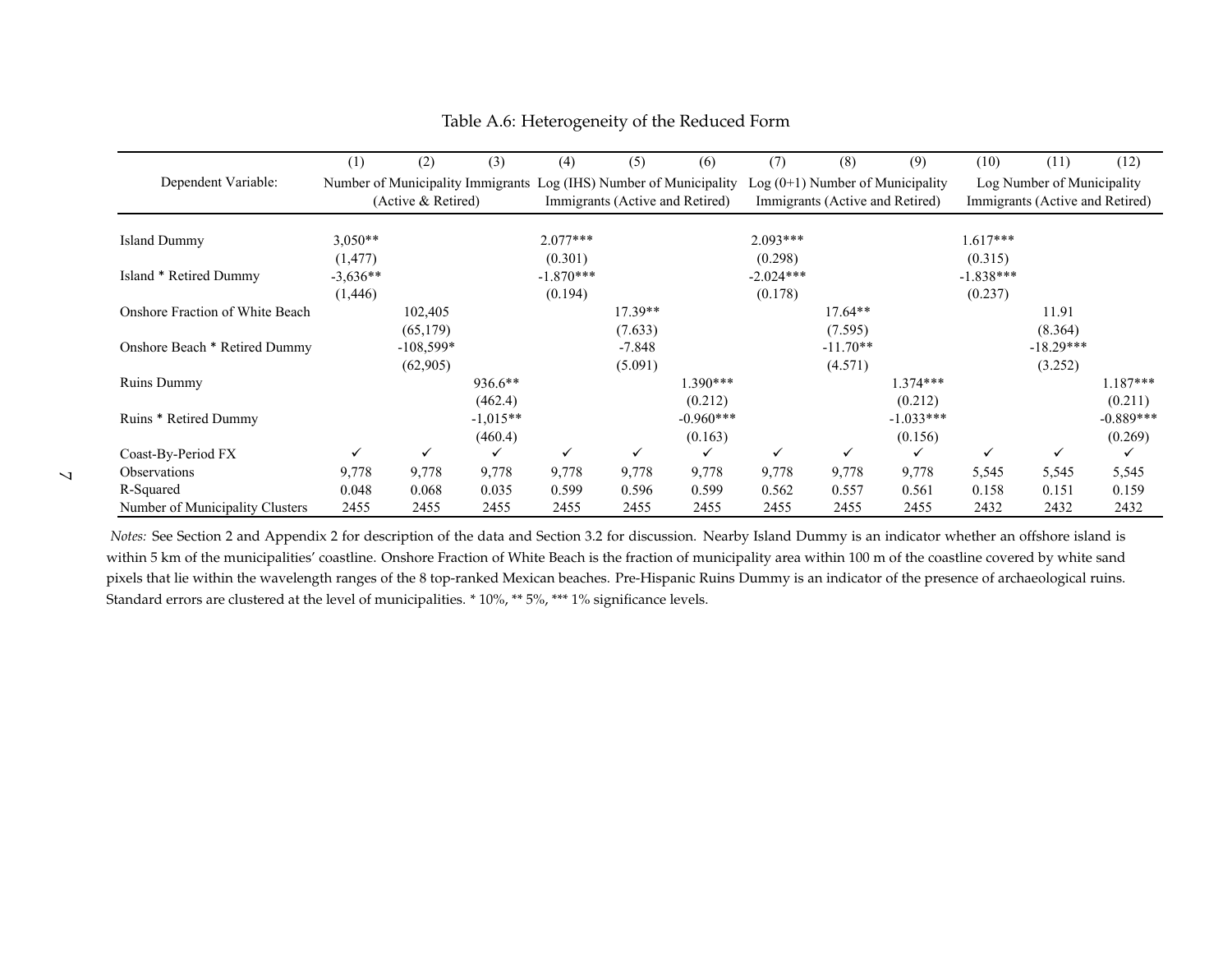|                                                        |            |                       |                     |                               |             |                     | Population Censuses 1921-2010   |                               |                          |              |           |                               |
|--------------------------------------------------------|------------|-----------------------|---------------------|-------------------------------|-------------|---------------------|---------------------------------|-------------------------------|--------------------------|--------------|-----------|-------------------------------|
|                                                        | (1)        | (2)                   | (3)                 | (4)                           | (5)         | (6)                 | (7)                             | (8)                           | (9)                      | (10)         | (11)      | (12)                          |
| Dependent Variable:<br>Log Municipality Population     |            |                       | <b>Island Dummy</b> |                               |             |                     | Onshore Fraction of White Beach |                               | Pre-Hispanic Ruins Dummy |              |           |                               |
|                                                        | <b>OLS</b> | <b>OLS</b>            |                     | Shift-Share IV Shift-Share IV | <b>OLS</b>  | <b>OLS</b>          |                                 | Shift-Share IV Shift-Share IV | <b>OLS</b>               | <b>OLS</b>   |           | Shift-Share IV Shift-Share IV |
| Log Tourist Arrivals Interacted<br>with Attractiveness |            | $0.155**$ $0.176**$   | $0.149**$           | $0.172**$                     | 3.516       | 4.486*              | 4.215                           | $5.187*$                      | $0.103**$                | 0.0562       | $0.116**$ | 0.0701                        |
|                                                        |            | $(0.0681)$ $(0.0749)$ | (0.0668)            | (0.0741)                      |             | $(2.705)$ $(2.553)$ | (2.841)                         | (2.698)                       | (0.0446)                 | (0.0447)     | (0.0464)  | (0.0463)                      |
| Year-By-Coast FX                                       |            |                       | ✓                   |                               |             |                     | ✓                               |                               |                          |              |           |                               |
| Municipality FX                                        |            | ✓                     | $\checkmark$        | ✓                             |             | $\checkmark$        | ✓                               | ✓                             |                          | $\checkmark$ | ✓         |                               |
| Full Set of Controls Interacted<br>with Time FX        | ×          |                       | $\pmb{\times}$      | $\checkmark$                  | $\mathbf x$ | $\checkmark$        | $\boldsymbol{\mathsf{x}}$       | ✓                             | ×                        | ✓            | ×         | v                             |
| Observations                                           | 24,340     | 24,340                | 24,340              | 24,340                        | 24,340      | 24,340              | 24,340                          | 24,340                        | 24,340                   | 24,340       | 24,340    | 24,340                        |
| Number of Municipalities                               | 2434       | 2434                  | 2434                | 2434                          | 2434        | 2434                | 2434                            | 2434                          | 2434                     | 2434         | 2434      | 2434                          |

| Table A.7: Using Panel Variation to Estimate Effect of Tourism on Population (Decadal Changes) |  |  |  |
|------------------------------------------------------------------------------------------------|--|--|--|
|                                                                                                |  |  |  |

*Notes:* See Section <sup>2</sup> for description of the data and Section 3.2 for discussion. The table is based on 10 rounds of decadal census data for consistent spatial units starting in 1921 and ending in 2010. Shift-share IV uses time series data on US airfares in constant USD to instrument for international tourist arrivals to Mexico. Nearby Island Dummy is an indicator whether an offshore island is within 5 km of the municipalities' coastline. Onshore Fraction of White Beach is the fraction of municipality areawithin 100 m of the coastline covered by white sand pixels that lie within the wavelength ranges of the 8 top-ranked Mexican beaches. Pre-Hispanic Ruins Dummy is an indicator of the presence of archaeological ruins. Standard errors are clustered at the level of municipalities. \* 10%, \*\* 5%, \*\*\* 1% significance levels.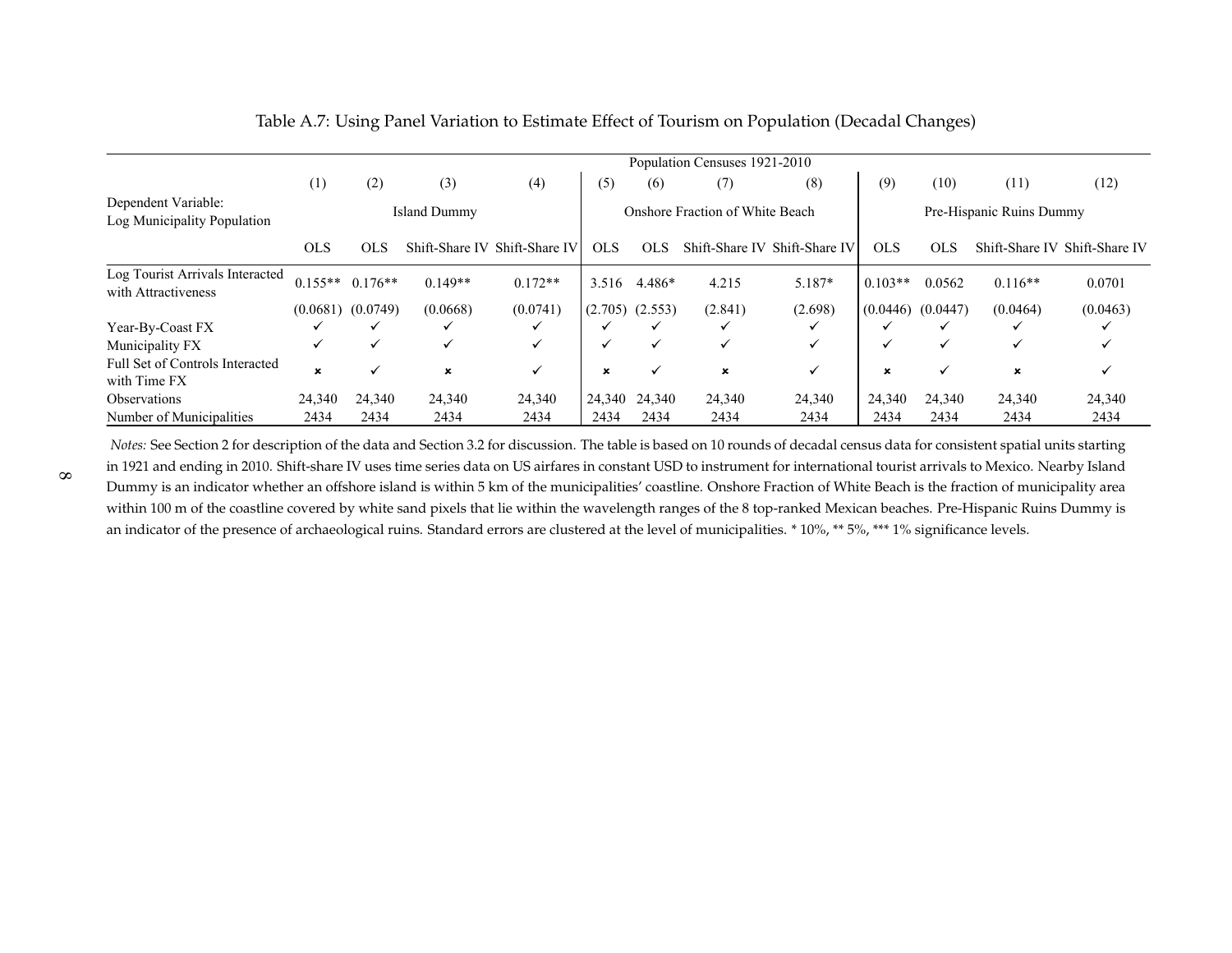| Dependent variable:                 |                        |                        |                          | Panel A: Log Municipality Employment 2000, 2010 |                                                               |                        |                          |  |  |  |
|-------------------------------------|------------------------|------------------------|--------------------------|-------------------------------------------------|---------------------------------------------------------------|------------------------|--------------------------|--|--|--|
|                                     | Baseline               |                        | <b>Omitted Variables</b> |                                                 | <b>Excluding Origin</b><br>Municipalities of Beach<br>Ratings |                        | Sensitivity to Cutoffs   |  |  |  |
|                                     | (1)                    | (2)                    | (3)                      | (4)                                             | (5)                                                           | (6)                    | (7)                      |  |  |  |
|                                     |                        | Coastal<br>Elevation   | <b>Fishery Potential</b> | Both                                            |                                                               | Island Within 10<br>km | Beach Cover Within 200 m |  |  |  |
|                                     | Three IVs              | Three IVs              | Three IVs                | Three IVs                                       | Three IVs                                                     | Three IVs              | Three IVs                |  |  |  |
| Log Hotel Sales                     | $0.245***$<br>(0.0406) | $0.230***$<br>(0.0435) | $0.246***$<br>(0.0404)   | $0.231***$<br>(0.0433)                          | $0.255***$<br>(0.0532)                                        | $0.241***$<br>(0.0409) | $0.250***$<br>(0.0399)   |  |  |  |
| Log Mean Coastal Elevation          |                        | $-0.411*$<br>(0.243)   |                          | $-0.420*$<br>(0.241)                            |                                                               |                        |                          |  |  |  |
| Log Stand Dev of Coastal Elevation  |                        | 0.108<br>(0.137)       |                          | 0.118<br>(0.138)                                |                                                               |                        |                          |  |  |  |
| Log Mean Ocean Primary Productivity |                        |                        | 0.0371<br>(0.0608)       | 0.0392<br>(0.0603)                              |                                                               |                        |                          |  |  |  |
| Year-By-Coast FX                    | $\checkmark$           | $\checkmark$           | ✓                        | ✓                                               | $\checkmark$                                                  | ✓                      | ✓                        |  |  |  |
| Full Set of Controls                | $\checkmark$           | $\checkmark$           | $\checkmark$             | $\checkmark$                                    | $\checkmark$                                                  | ✓                      | $\checkmark$             |  |  |  |
| Observations                        | 4,889                  | 4,889                  | 4,889                    | 4,889                                           | 4,874                                                         | 4,889                  | 4,889                    |  |  |  |
| Number of Municipalities            | 2455                   | 2455                   | 2455                     | 2455                                            | 2447                                                          | 2455                   | 2455                     |  |  |  |
| First Stage F-Stat                  | 15.13                  | 14.53                  | 15.36                    | 14.83                                           | 7.899                                                         | 16.68                  | 20.44                    |  |  |  |
| Over-ID Test P-Value                | 0.662                  | 0.556                  | 0.639                    | 0.550                                           | 0.512                                                         | 0.749                  | 0.628                    |  |  |  |
| Dependent variable:                 |                        |                        |                          |                                                 | Panel B: Log Municipality Population 2000, 2010               |                        |                          |  |  |  |
| Log Hotel Sales                     | $0.200***$<br>(0.0416) | $0.183***$<br>(0.0443) | $0.201***$<br>(0.0414)   | $0.183***$<br>(0.0442)                          | $0.214***$<br>(0.0528)                                        | $0.195***$<br>(0.0419) | $0.206***$<br>(0.0407)   |  |  |  |
| Log Mean Coastal Elevation          |                        | $-0.441*$<br>(0.252)   |                          | $-0.452*$<br>(0.251)                            |                                                               |                        |                          |  |  |  |
| Log Stand Dev of Coastal Elevation  |                        | 0.157<br>(0.141)       |                          | 0.168<br>(0.141)                                |                                                               |                        |                          |  |  |  |
| Log Mean Ocean Primary Productivity |                        |                        | 0.0345<br>(0.0635)       | 0.0416<br>(0.0623)                              |                                                               |                        |                          |  |  |  |
| Year-By-Coast FX                    | $\checkmark$           | $\checkmark$           | $\checkmark$             | ✓                                               | $\checkmark$                                                  | ✓                      | ✓                        |  |  |  |
| Full Set of Controls                | $\checkmark$           | $\checkmark$           | ✓                        | ✓                                               | $\checkmark$                                                  | ✓                      | ✓                        |  |  |  |
| Observations                        | 4,889                  | 4,889                  | 4,889                    | 4,889                                           | 4,874                                                         | 4,889                  | 4,889                    |  |  |  |
| Number of Municipalities            | 2455                   | 2455                   | 2455                     | 2455                                            | 2447                                                          | 2455                   | 2455                     |  |  |  |
| First Stage F-Stat                  | 15.13                  | 14.53                  | 15.36                    | 14.83                                           | 7.899                                                         | 16.68                  | 20.44                    |  |  |  |
| Over-ID Test P-Value                | 0.699                  | 0.686                  | 0.678                    | 0.680                                           | 0.470                                                         | 0.807                  | 0.676                    |  |  |  |

Table A.8: IV Estimation Robustness

*Notes:* See Section 3.3 for discussion. Standard errors are clustered at the level of municipalities. \* 10%, \*\* 5%, \*\*\* 1% significance levels.

*Discussion*: In columns 2-4, we find little suppor<sup>t</sup> for the concern that our IV estimates may be driven by correlations with sea accessibility (flat terrain vs coastal cliffs)or local fishery potential (measured by primary ocean productivity). In column 5, we find little sensitivity to excluding the origin municipalities of the top-rankedbeaches. In the final two columns, we find that doubling the cutoff values for island proximity or coastline ranges does not affect the point estimates.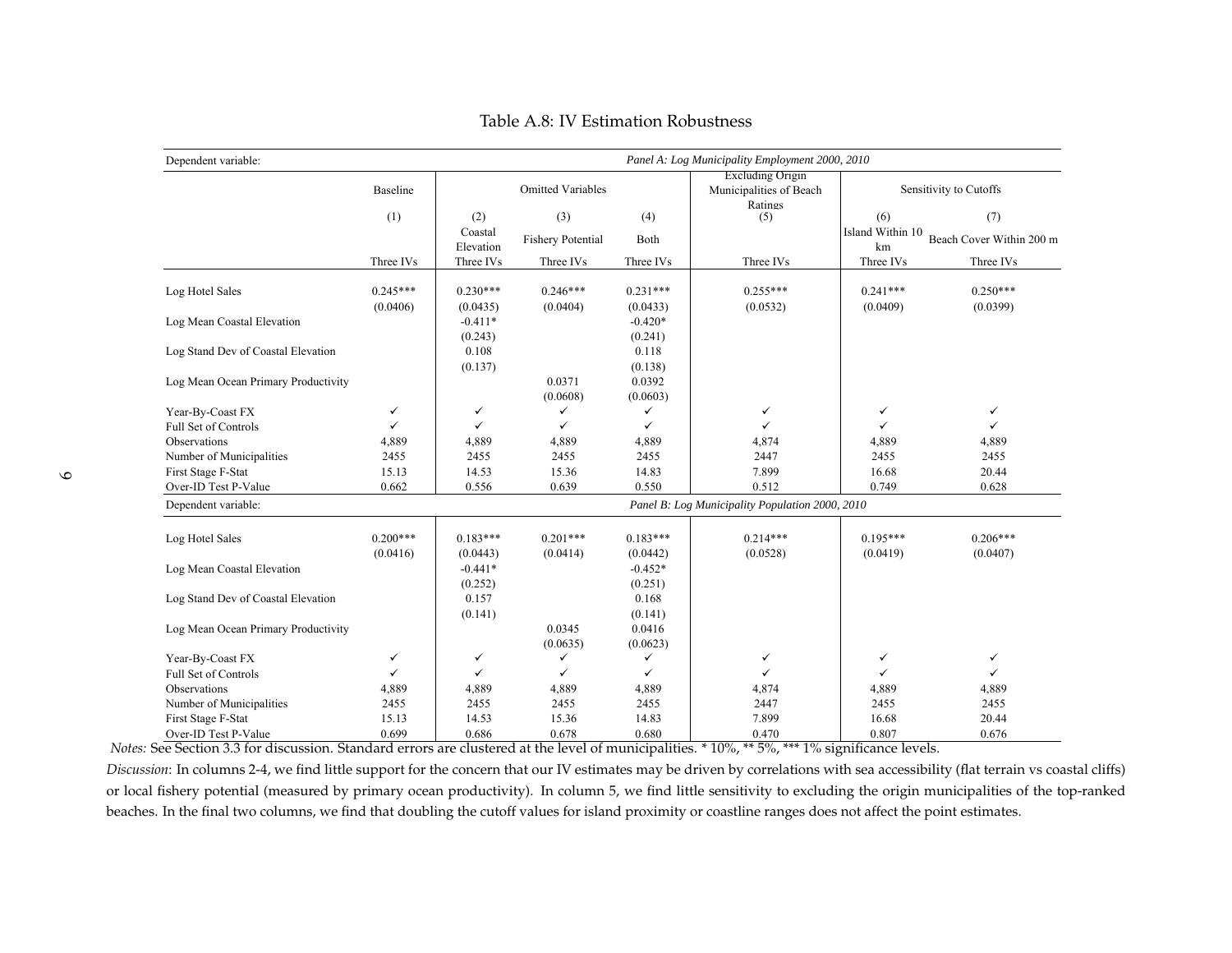|                                        |                        |                                   | Population Census 2000, 2010     |                        |                                   |                                 |
|----------------------------------------|------------------------|-----------------------------------|----------------------------------|------------------------|-----------------------------------|---------------------------------|
|                                        | (1)                    | (2)                               | (3)                              | (4)                    | (5)                               | (6)                             |
| Dependent Variables:                   |                        | Log Employment                    |                                  |                        | Log Population                    |                                 |
|                                        | <b>Baseline</b>        | Control for<br><b>Total Crime</b> | Refined Crime<br>Controls        | Baseline               | Control for<br><b>Total Crime</b> | Refined Crime<br>Controls       |
| Log Hotel Sales                        | $0.245***$<br>(0.0406) | $0.244***$<br>(0.0406)            | $0.232***$<br>(0.0425)           | $0.200***$<br>(0.0416) | $0.199***$<br>(0.0416)            | $0.186***$<br>(0.0437)          |
| Total Reported Crimes Per Capita       |                        | $-13.04***$<br>(5.007)            |                                  |                        | $-4.066$<br>(5.100)               |                                 |
| Robberies Per Capita                   |                        |                                   | 52.94<br>(43.37)                 |                        |                                   | 75.87<br>(48.69)                |
| Homicides Per Capita                   |                        |                                   | $-99.41***$<br>(14.04)           |                        |                                   | $-86.63***$<br>(17.29)          |
| Battery (Physical Violence) Per Capita |                        |                                   | 37.25                            |                        |                                   | 47.65                           |
| Assault Per Capita                     |                        |                                   | (129.9)<br>$-107.8**$<br>(49.31) |                        |                                   | (127.2)<br>$-82.01*$<br>(47.88) |
| <b>Extorsion Per Capita</b>            |                        |                                   | $-54.77***$<br>(13.73)           |                        |                                   | $-52.23***$<br>(13.29)          |
| Fraud                                  |                        |                                   | 44.13<br>(73.19)                 |                        |                                   | 96.29<br>(84.19)                |
| Drug-Related Offenses Per Capita       |                        |                                   | 332.7<br>(559.8)                 |                        |                                   | 1,047*<br>(546.7)               |
| Year-By-Coast FX                       | $\checkmark$           | $\checkmark$                      | ✓                                | ✓                      | $\checkmark$                      | ✓                               |
| Full Set of Controls (Not Shown)       | ✓                      | $\checkmark$                      | ✓                                | $\checkmark$           | ✓                                 | ✓                               |
| Observations                           | 4,889                  | 4,889                             | 4,889                            | 4,889                  | 4,889                             | 4,889                           |
| Number of Municipalities               | 2455                   | 2455                              | 2455                             | 2455                   | 2455                              | 2455                            |
| First Stage F-Stat                     | 15.13                  | 15.89                             | 15.31                            | 15.13                  | 15.89                             | 15.31                           |
| Over-ID Test P-Value                   | 0.662                  | 0.640                             | 0.727                            | 0.699                  | 0.691                             | 0.825                           |

#### Table A.9: Controlling for Local Crime and Security

*Notes:* See Section 2 for description of the data and Sections 3.3 and 5.1 for discussion. The data on different types of local crimes were provided to us as part of INEGI's Sistema Estatal y Municipal de Bases de Datos (SIMBAD). Crimes refer to both local and federal convictions occurring in the municipality. Standard errors are clustered at the level of municipalities. \* 10%, \*\* 5%, \*\*\* 1% significance levels.

*Discussion*: Related to the placebo test in Table 4, we also check the sensitivity of the IV estimates to the inclusion of a comprehensive list of controls for differences in the local crime and security environment. This exercise is useful to judge the extent to which the observed positive effect of tourism on total employment and population could be mediated by an improvement of local security due to tourism, which is a specific type of local amenity. Reassuringly, we find that the IV point estimates remain close to unchanged, while several of the crime controls (e.g. homicides, assaults, extorsions per capita) enter significantly and with the expected negative sign.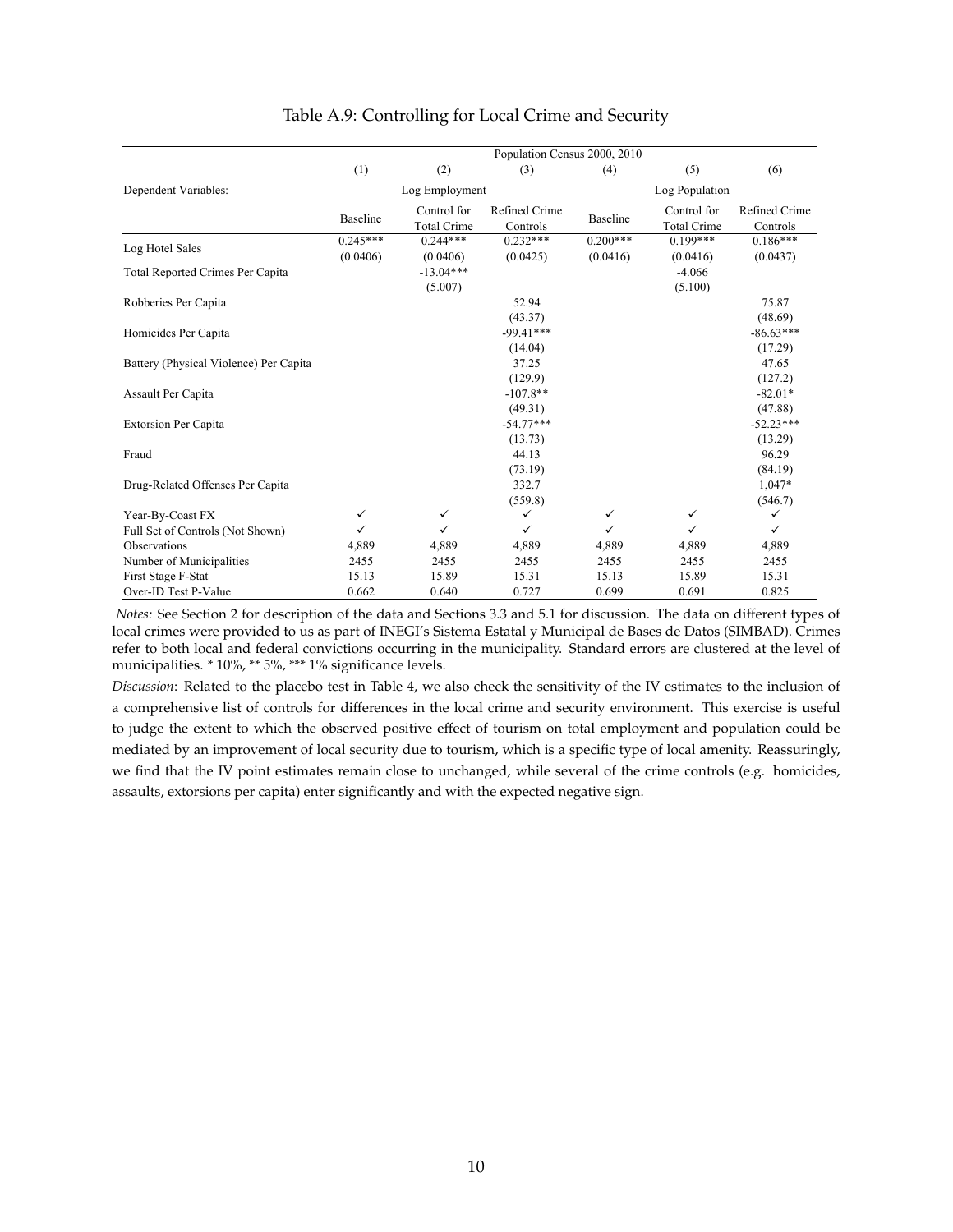|                             | Share of Accommodation            |              |              |                                                |                |              |
|-----------------------------|-----------------------------------|--------------|--------------|------------------------------------------------|----------------|--------------|
| Dependent Variables:        | Expenditure in Tourism            |              |              | Share of Hotel Nights from Professional Travel |                |              |
|                             | <b>Expenditure at Destination</b> |              |              |                                                |                |              |
|                             | (1)                               | (2)          | (3)          | (4)                                            | (5)            | (6)          |
|                             |                                   |              |              |                                                |                |              |
| Share of Hotel Nights Spent | 0.0154                            | 0.0180       | $-0.0741***$ | $-0.0723***$                                   | $-0.00218$     | $-0.00511$   |
| in Coastal Regions          | (0.0147)                          | (0.0135)     | (0.0111)     | (0.0103)                                       | (0.0218)       | (0.0200)     |
| Indicator for Top Third of  |                                   |              |              |                                                | $-0.0671***$   | $-0.0627***$ |
| Destinations                |                                   |              |              |                                                | (0.0161)       | (0.0155)     |
| Year Fixed Effects          |                                   | $\checkmark$ | ✓            | ✓                                              | ✓              | ✓            |
| Origin Fixed Effects        | ×                                 | ✓            | ×            | ✓                                              | $\pmb{\times}$ | ✓            |
| <b>Observations</b>         | 1,218                             | 1,218        | 5,519        | 5,519                                          | 5,519          | 5,519        |
| R-Squared                   | 0.006                             | 0.595        | 0.134        | 0.211                                          | 0.141          | 0.218        |
| Number of Origin Clusters   | 28                                | 28           | 30           | 30                                             | 30             | 30           |

<span id="page-11-0"></span>Table A.10: Share of Accommodation Expenses and Professional Travel across Destinations

*Notes:* See Section 3.3 for discussion. Regressions in columns 1 and 2 are based on EuroStat data that provide us with accommodation shares in tourist expenditures from a given European origin country across different European destination countries for the years 2012, 2013 and 2014 and for 30 European countries. Accommodation shares are relative to local tourist expenditures at the destination (excluding travel costs to get there). Regressions in columns 3-6 are based on Eurostat data on the share of hotel nights for professional travel from a given European origin country across 30 different European destination countries for the years 1999-2015. On the right hand side in all regressions, we use the Eurostat data on the share of total hotel nights spent by non-residents in a destination country that are located in coastal NUTS 2 regions within the destination country relative to non-coastal NUTS 2 regions. Standard errors are clustered at the level of origin countries. \* 10%, \*\* 5%, \*\*\* 1% significance levels.

*Discussion*: We investigate to what extent measurement error in the relationship between hotel sales and total tourist expenditures could be systematically related to the instruments. In particular, we would over-estimate (under-estimate) the true causal effect of tourism on local economic outcomes if accommodation constituted a smaller (larger) fraction of tourist expenditure in places with islands, nicer beaches or archaeological sites, since the IVs would be positively (negatively) correlated with measurement error in the residual term. Related to this, it would be natural to assume that the share of professional travelers in local hotel revenues is lower among attractive beach destinations. To the extent that local expenditures of professional travelers should not be counted as tourism expenditure on the right-hand side of specification (1), this could lead to under-estimating the true causal effect of tourist expenses on local economic outcomes. Since our analysis is mainly based on comparing beach destinations along the coastline, rather than comparing e.g. Mexico City to Cancun, the latter concern would seem somewhat less likely.

To further assess these questions, we use available data on the composition of tourist expenses and the share of hotel nights booked for professional vs leisure travel across different destinations that we obtain from EuroStat. Related to the first question, we find that the accommodation share of tourist expenditures does not systematically differ across destinations with higher or lower fractions of coastal tourism (positive point estimate close to zero). Related to the second question, we find that destinations with higher shares of coastal tourism have significantly lower shares of professional travel, as expected. We also confirm that this relationship becomes insignificant with a point estimate close to zero after we include a dummy for predominantly coastal destinations (defined as destinations with three quarters of coastal tourism or more (40% of sample)). Taken together, these results suggest that the use of hotel sales as a measure of local tourism activity is unlikely to give rise to measurement error that is also systematically related to the three types of IVs we exploit.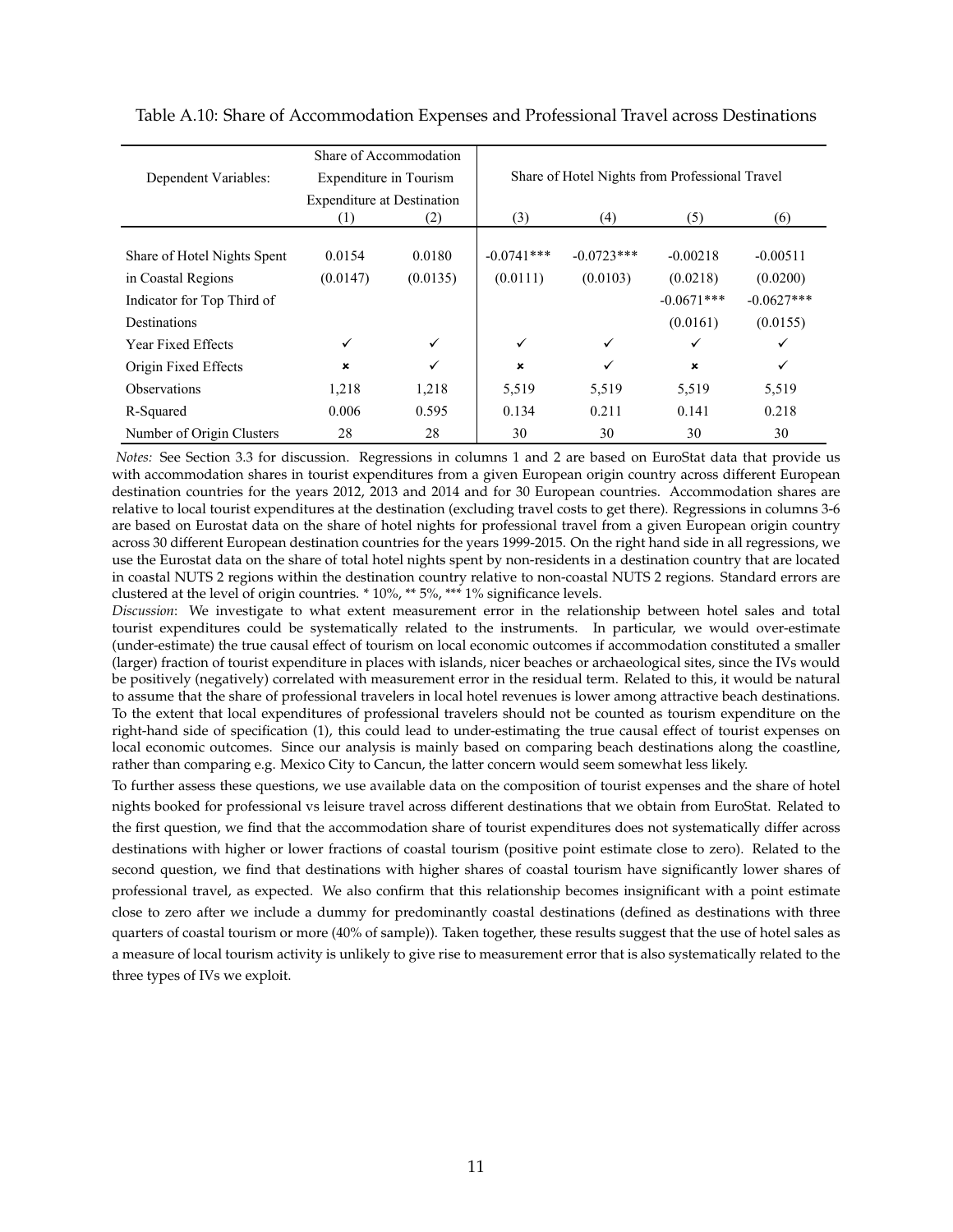| Dependent variables:        |                               | Log Municipality Employment 2000, 2010 |                 |                               | Log Municipality Population 2000, 2010 |                 |
|-----------------------------|-------------------------------|----------------------------------------|-----------------|-------------------------------|----------------------------------------|-----------------|
|                             | (1)                           | (2)                                    | (3)             | (4)                           | (5)                                    | (6)             |
|                             | <b>Baseline Specification</b> | Log Hotel Sales                        | Log Hotel Sales | <b>Baseline Specification</b> | Log Hotel Sales                        | Log Hotel Sales |
|                             | (IHS Transformation)          | $(+1)$ for Zeroes)                     | (Ignore Zeroes) | (IHS Transformation)          | $(+1)$ for Zeroes)                     | (Ignore Zeroes) |
|                             | Three IVs                     | Three IVs                              | Three IVs       | Three IVs                     | Three IVs                              | Three IVs       |
| Log Hotel Sales             | $0.245***$                    | $0.254***$                             | $0.263***$      | $0.200***$                    | $0.208***$                             | $0.214***$      |
|                             | (0.0406)                      | (0.0413)                               | (0.0574)        | (0.0416)                      | (0.0426)                               | (0.0624)        |
| Log Distance to US Border   | $-0.0163$                     | $-0.0185$                              | 0.0630          | 0.0341                        | 0.0324                                 | 0.0920          |
|                             | (0.0438)                      | (0.0432)                               | (0.0535)        | (0.0460)                      | (0.0456)                               | (0.0573)        |
| Log Distance to Mexico City | $-0.549***$                   | $-0.562***$                            | $-0.449***$     | $-0.591***$                   | $-0.602***$                            | $-0.480***$     |
|                             | (0.0526)                      | (0.0499)                               | (0.0446)        | (0.0539)                      | (0.0514)                               | (0.0482)        |
| Log Municipality Area       | $0.318***$                    | $0.335***$                             | $0.253***$      | $0.370***$                    | $0.383***$                             | $0.284***$      |
|                             | (0.0525)                      | (0.0489)                               | (0.0291)        | (0.0540)                      | (0.0505)                               | (0.0315)        |
| <b>State Capital Dummy</b>  | $0.689***$                    | $0.666***$                             | $0.759***$      | $0.627**$                     | $0.607**$                              | $0.683**$       |
|                             | (0.242)                       | (0.241)                                | (0.256)         | (0.256)                       | (0.256)                                | (0.277)         |
| Old City Dummy              | $0.924***$                    | $0.925***$                             | $0.961***$      | $0.920***$                    | $0.920***$                             | $0.911***$      |
|                             | (0.268)                       | (0.265)                                | (0.257)         | (0.285)                       | (0.282)                                | (0.278)         |
| <b>Colonial Port Dummy</b>  | $0.597***$                    | $0.558***$                             | $0.688***$      | $0.671***$                    | $0.639***$                             | $0.776***$      |
|                             | (0.205)                       | (0.209)                                | (0.246)         | (0.216)                       | (0.218)                                | (0.273)         |
| Log Average Precipitation   | $0.258***$                    | $0.266***$                             | $0.106**$       | $0.245***$                    | $0.251***$                             | $0.101*$        |
|                             | (0.0409)                      | (0.0404)                               | (0.0519)        | (0.0415)                      | (0.0412)                               | (0.0541)        |
| Log Average Temperature     | $0.223**$                     | $0.222**$                              | 0.195           | $0.282***$                    | $0.281***$                             | 0.210           |
|                             | (0.107)                       | (0.107)                                | (0.131)         | (0.106)                       | (0.105)                                | (0.134)         |
| Year-By-Coast FX            | ✓                             |                                        | ✓               | ✓                             |                                        | ✓               |
| Observations                | 4,889                         | 4,889                                  | 2,613           | 4,889                         | 4,889                                  | 2,613           |
| Number of Municipalities    | 2455                          | 2455                                   | 1489            | 2455                          | 2455                                   | 1489            |
| First Stage F-Stat          | 15.13                         | 15.46                                  | 14.86           | 15.13                         | 15.46                                  | 14.86           |
| Over-ID Test P-Value        | 0.662                         | 0.731                                  | 0.843           | 0.699                         | 0.749                                  | 0.813           |

Table A.11: Tourism's Effect on Municipality Employment and Population: Not Using IHS Transformation

*Notes:* See Section 3.3 for discussion. Standard errors are clustered at the level of municipalities. \* 10%, \*\* 5%, \*\*\* 1% significance levels.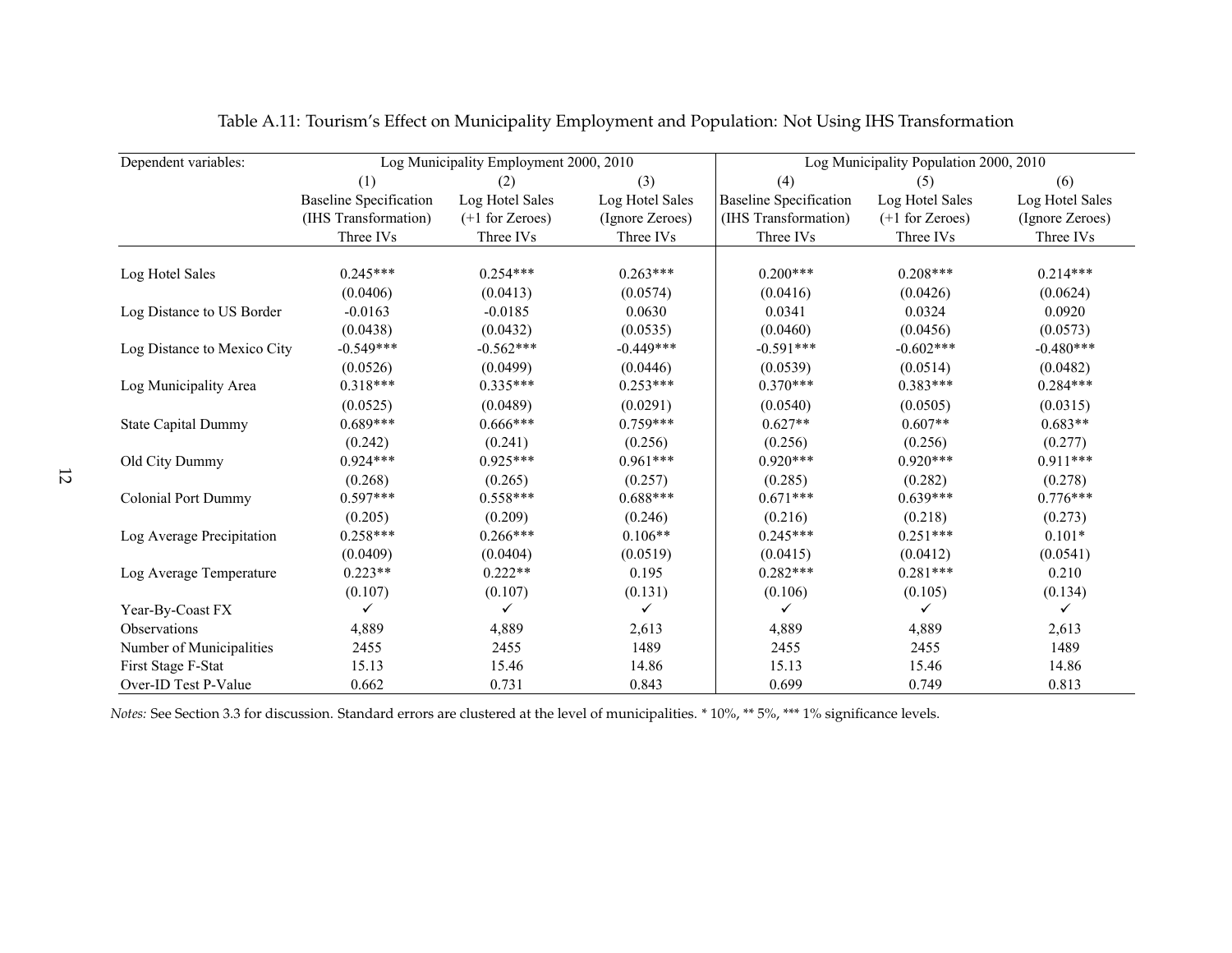| Dependent variables:        |                         | Log Municipality Employment<br>2000, 2010 |                         | Log Municipality Population<br>2000, 2010 |  |  |
|-----------------------------|-------------------------|-------------------------------------------|-------------------------|-------------------------------------------|--|--|
|                             | (1)                     | (2)                                       | (3)                     | (4)                                       |  |  |
|                             | <b>Baseline</b>         | Log Number<br>Tourists                    | <b>Baseline</b>         | Log Number<br>Tourists                    |  |  |
|                             | Three IVs               | Three IVs                                 | Three IVs               | Three IVs                                 |  |  |
| Log Hotel Sales             | $0.245***$<br>(0.0406)  |                                           | $0.200***$<br>(0.0416)  |                                           |  |  |
| Log Number of Tourists      |                         | $0.276***$<br>(0.0737)                    |                         | $0.227***$<br>(0.0656)                    |  |  |
| Log Distance to US Border   | $-0.0163$<br>(0.0438)   | $-0.231***$<br>(0.0576)                   | 0.0341<br>(0.0460)      | $-0.142**$<br>(0.0563)                    |  |  |
| Log Distance to Mexico City | $-0.549***$<br>(0.0526) | $-0.876***$<br>(0.0381)                   | $-0.591***$<br>(0.0539) | $-0.859***$<br>(0.0365)                   |  |  |
| Log Municipality Area       | $0.318***$<br>(0.0525)  | $0.516***$<br>(0.0335)                    | $0.370***$<br>(0.0540)  | $0.530***$<br>(0.0308)                    |  |  |
| <b>State Capital Dummy</b>  | $0.689***$<br>(0.242)   | 0.110<br>(0.476)                          | $0.627**$<br>(0.256)    | 0.144<br>(0.423)                          |  |  |
| Old City Dummy              | $0.924***$<br>(0.268)   | $0.777**$<br>(0.396)                      | $0.920***$<br>(0.285)   | $0.793**$<br>(0.358)                      |  |  |
| <b>Colonial Port Dummy</b>  | $0.597***$<br>(0.205)   | $-1.318*$<br>(0.799)                      | $0.671***$              | $-0.910$<br>(0.707)                       |  |  |
| Log Average Precipitation   | $0.258***$              | $0.394***$                                | (0.216)<br>$0.245***$   | $0.356***$                                |  |  |
| Log Average Temperature     | (0.0409)<br>$0.223**$   | (0.0579)<br>$0.680***$                    | (0.0415)<br>$0.282***$  | (0.0550)<br>$0.657***$                    |  |  |
| Year-By-Coast FX            | (0.107)<br>$\checkmark$ | (0.164)<br>$\checkmark$                   | (0.106)<br>$\checkmark$ | (0.153)<br>$\checkmark$                   |  |  |
| Observations                | 4,889                   | 4,889                                     | 4,889                   | 4,889                                     |  |  |
| Number of Municipalities    | 2455                    | 2455                                      | 2455                    | 2455                                      |  |  |
| First Stage F-Stat          | 15.13                   | 4.730                                     | 15.13                   | 4.730                                     |  |  |
| Over-ID Test P-Value        | 0.662                   | 0.959                                     | 0.699                   | 0.960                                     |  |  |

Table A.12: Tourism's Effect on Municipality Employment and Population: Using Number of Tourists

*Notes:* See Section 3.3 for discussion. Both log hotel revenues and log number of tourists are computed with the inverse hyperbolic sine transformation. Standard errors are clustered at the level of municipalities. \* 10%, \*\* 5%, \*\*\* 1% significance levels.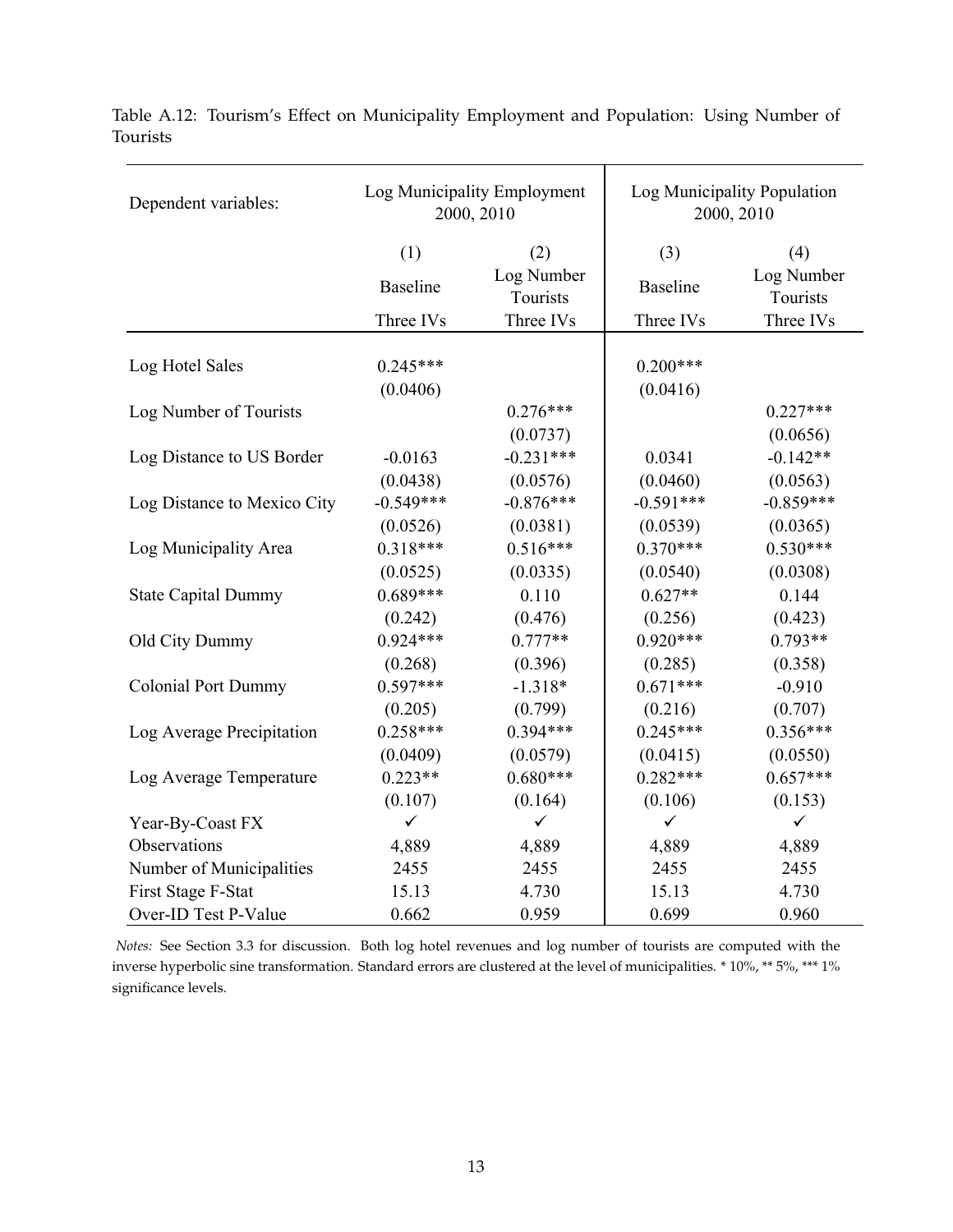| Dependent variable:<br>Log Census Population 2000 and 2010 |             |                         |             |                          |  |  |
|------------------------------------------------------------|-------------|-------------------------|-------------|--------------------------|--|--|
|                                                            | (1)         | (2)                     | (3)         | (4)                      |  |  |
|                                                            |             | 10% Sample Data (IPUMS) |             | 100% Sample Data (INEGI) |  |  |
|                                                            | <b>OLS</b>  | Three IVs               | <b>OLS</b>  | Three IVs                |  |  |
|                                                            |             |                         |             |                          |  |  |
| Log Hotel Sales                                            | $0.200***$  | $0.200***$              | $0.200***$  | $0.202***$               |  |  |
|                                                            | (0.00564)   | (0.0416)                | (0.00563)   | (0.0413)                 |  |  |
| Log Distance to US Border                                  | 0.0341      | 0.0341                  | 0.0300      | 0.0310                   |  |  |
|                                                            | (0.0427)    | (0.0460)                | (0.0425)    | (0.0457)                 |  |  |
| Log Distance to Mexico City                                | $-0.592***$ | $-0.591***$             | $-0.590***$ | $-0.588***$              |  |  |
|                                                            | (0.0284)    | (0.0539)                | (0.0283)    | (0.0537)                 |  |  |
| Log Municipality Area                                      | $0.370***$  | $0.370***$              | $0.369***$  | $0.367***$               |  |  |
|                                                            | (0.0171)    | (0.0540)                | (0.0170)    | (0.0537)                 |  |  |
| <b>State Capital Dummy</b>                                 | $0.627***$  | $0.627**$               | $0.632***$  | $0.624**$                |  |  |
|                                                            | (0.195)     | (0.256)                 | (0.195)     | (0.255)                  |  |  |
| Old City Dummy                                             | $0.920***$  | $0.920***$              | $0.920***$  | $0.912***$               |  |  |
|                                                            | (0.233)     | (0.285)                 | (0.233)     | (0.283)                  |  |  |
| <b>Colonial Port Dummy</b>                                 | $0.672***$  | $0.671***$              | $0.673***$  | $0.665***$               |  |  |
|                                                            | (0.143)     | (0.216)                 | (0.143)     | (0.214)                  |  |  |
| Log Average Precipitation                                  | $0.245***$  | $0.245***$              | $0.246***$  | $0.245***$               |  |  |
|                                                            | (0.0407)    | (0.0415)                | (0.0407)    | (0.0414)                 |  |  |
| Log Average Temperature                                    | $0.282***$  | $0.282***$              | $0.280***$  | $0.279***$               |  |  |
|                                                            | (0.104)     | (0.106)                 | (0.104)     | (0.106)                  |  |  |
| Year-By-Coast FX                                           | ✓           | ✓                       | ✓           | $\checkmark$             |  |  |
| Observations                                               | 4,889       | 4,889                   | 4,889       | 4,889                    |  |  |
| Number of Municipalities                                   | 2455        | 2455                    | 2455        | 2455                     |  |  |
| First Stage F-Stat                                         |             | 15.13                   |             | 15.13                    |  |  |
| Over-ID Test P-Value                                       |             | 0.699                   |             | 0.701                    |  |  |

Table A.13: Tourism's Effect on Municipality Population: Using 100% Census Samples

*Notes:* See Section 3.3 for discussion. Standard errors are clustered at the level of municipalities. \* 10%, \*\* 5%, \*\*\* 1% significance levels.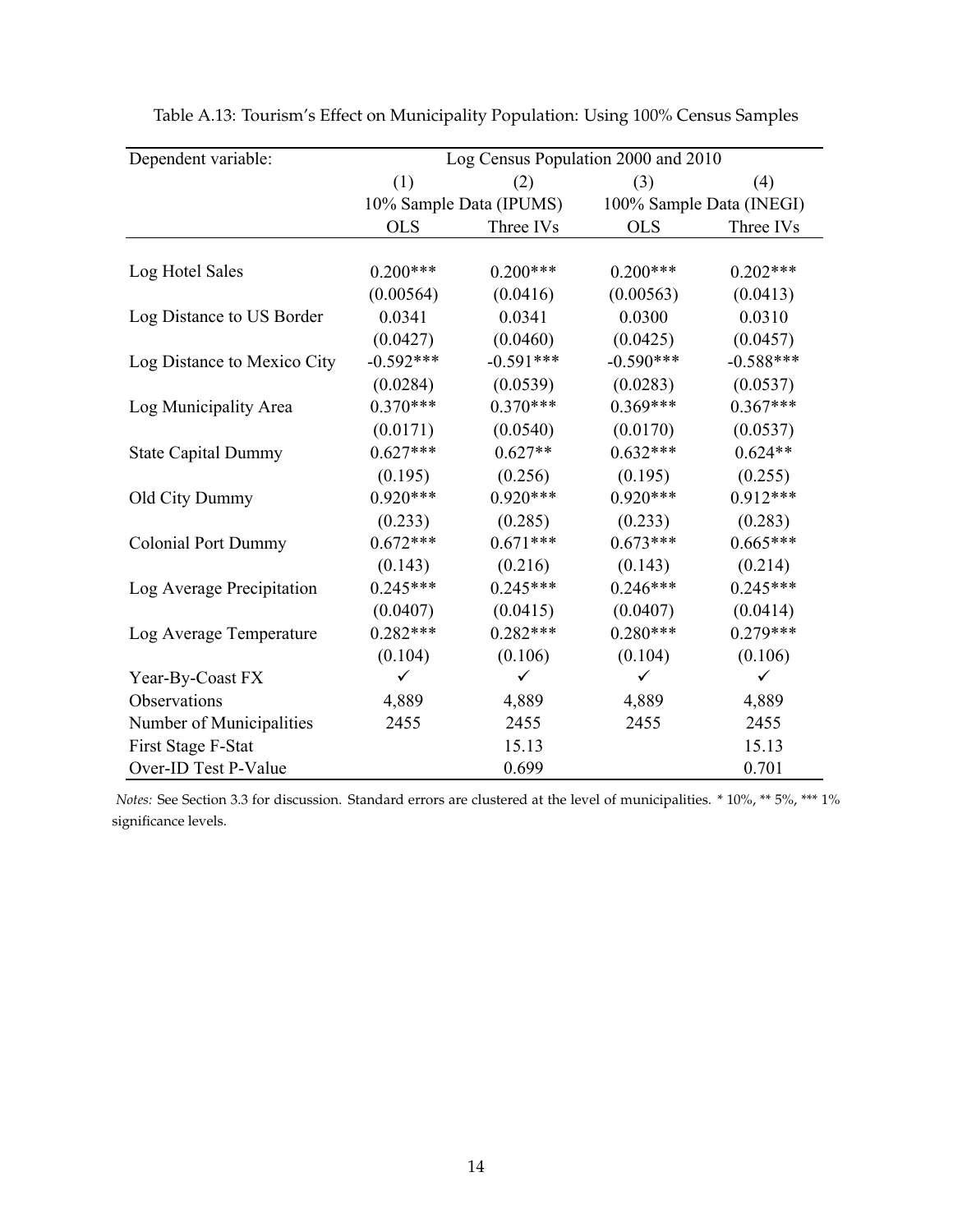| Dependent variable:                           |                        | Log Municipality Employment 2000, 2010 |                        | Log Municipality Population 2000, 2010 |                                   |                        |  |
|-----------------------------------------------|------------------------|----------------------------------------|------------------------|----------------------------------------|-----------------------------------|------------------------|--|
|                                               | (1)                    | (2)                                    | (3)                    | (4)                                    | (5)                               | (6)                    |  |
|                                               | All<br>Municipalities  | Coastal<br>Municipalities<br>Only      | Interacted<br>Controls | All<br>Municipalities                  | Coastal<br>Municipalities<br>Only | Interacted<br>Controls |  |
|                                               | Island and             | Island and                             | Island and             | Island and                             | Island and                        | Island and             |  |
|                                               | Beach IVs              | Beach IVs                              | Beach IVs              | Beach IVs                              | Beach IVs                         | Beach IVs              |  |
| Log Hotel Sales                               | $0.279***$<br>(0.0493) | $0.279***$<br>(0.0493)                 | $0.257***$<br>(0.0661) | $0.241***$<br>(0.0514)                 | $0.241***$<br>(0.0514)            | $0.218***$<br>(0.0706) |  |
| Year-By-Coast FX                              | $\checkmark$           | ✓                                      | $\checkmark$           | ✓                                      | ✓                                 | $\checkmark$           |  |
| Full Set of Controls Interacted with Coast FX |                        |                                        |                        |                                        |                                   | ✓                      |  |
| <b>Observations</b>                           | 4,889                  | 297                                    | 4,889                  | 4,889                                  | 297                               | 4,889                  |  |
| Number of Municipalities                      | 2455                   | 150                                    | 2455                   | 2455                                   | 150                               | 2455                   |  |
| First Stage F-Stat                            | 15.72                  | 15.48                                  | 10.63                  | 15.72                                  | 15.48                             | 10.63                  |  |
| Over-ID Test P-Value                          | 0.178                  | 0.178                                  | 0.469                  | 0.178                                  | 0.178                             | 0.469                  |  |

#### Table A.14: Coastal vs Inland Variation

*Notes:* See Section 3.3 for discussion. Island IV is a dummy indicating whether an offshore island is within 5 km of the municipalities' coastline. Beach IV is the fraction of municipality area within 100 m of the coastline covered by white sand pixels that lie within the wavelength ranges of the 8 top-ranked Mexican beaches. Standard errors are clustered at the level of municipalities. \* 10%, \*\* 5%, \*\*\* 1% significance levels.

| Dependent variable:         |               | Log Municipality Employment 2000, 2010 |               | Log Municipality Population 2000, 2010 |
|-----------------------------|---------------|----------------------------------------|---------------|----------------------------------------|
|                             | (1)           | (2)                                    | (3)           | (4)                                    |
|                             | 2SLS          | <b>LIML</b>                            | 2SLS          | LIML                                   |
|                             | Three IVs     | Three IVs                              | Three IVs     | Three IVs                              |
|                             |               |                                        |               |                                        |
| Log Hotel Sales             | $0.24497***$  | $0.24570***$                           | 0.19978***    | $0.19978***$                           |
|                             | (0.04059)     | (0.04169)                              | (0.04156)     | (0.04273)                              |
| Log Distance to US Border   | $-0.01629$    | $-0.01594$                             | 0.03410       | 0.03410                                |
|                             | (0.04385)     | (0.04402)                              | (0.04598)     | (0.04618)                              |
| Log Distance to Mexico City | $-0.54851***$ | $-0.54770***$                          | $-0.59145***$ | $-0.59144***$                          |
|                             | (0.05261)     | (0.05364)                              | (0.05393)     | (0.05503)                              |
| Log Municipality Area       | $0.31818***$  | $0.31728***$                           | 0.36955***    | 0.36954***                             |
|                             | (0.05253)     | (0.05383)                              | (0.05397)     | (0.05534)                              |
| <b>State Capital Dummy</b>  | 0.68907***    | $0.68614***$                           | $0.62698**$   | $0.62697**$                            |
|                             | (0.24213)     | (0.24492)                              | (0.25613)     | (0.25920)                              |
| Old City Dummy              | $0.92440***$  | $0.92156***$                           | $0.91992***$  | 0.91991***                             |
|                             | (0.26803)     | (0.27030)                              | (0.28497)     | (0.28758)                              |
| <b>Colonial Port Dummy</b>  | $0.59672***$  | 0.59392***                             | $0.67134***$  | $0.67133***$                           |
|                             | (0.20499)     | (0.20822)                              | (0.21552)     | (0.21892)                              |
| Log Average Precipitation   | $0.25810***$  | $0.25797***$                           | $0.24461***$  | $0.24461***$                           |
|                             | (0.04088)     | (0.04093)                              | (0.04148)     | (0.04153)                              |
| Log Average Temperature     | $0.22324**$   | $0.22296**$                            | $0.28170***$  | $0.28170***$                           |
|                             | (0.10748)     | (0.10756)                              | (0.10585)     | (0.10592)                              |
| Year-By-Coast FX            | ✓             | $\checkmark$                           | ✓             | $\checkmark$                           |
| Observations                | 4,889         | 4,889                                  | 4,889         | 4,889                                  |
| Number of Municipalities    | 2455          | 2455                                   | 2455          | 2455                                   |

Table A.15: Tourism's Effect on Municipality Employment and Population: 2SLS vs LIML

*Notes:* See Section 3.3 for discussion. Standard errors are clustered at the level of municipalities. \* 10%, \*\* 5%, \*\*\* 1% significance levels.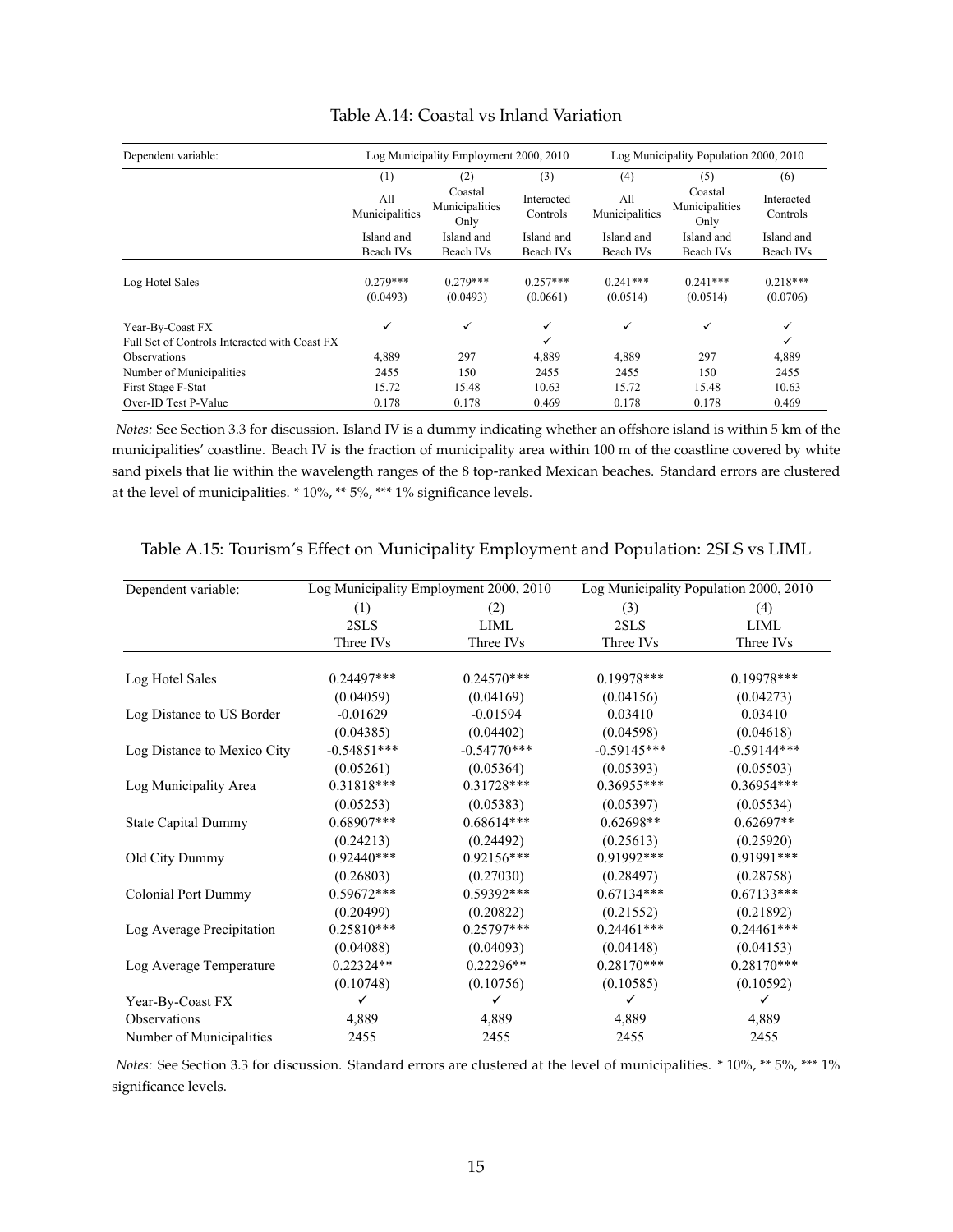|                                                  |                        |                        | Population Census 2000, 2010 |                        |                        |                        |                        |                        | Censos Economicos 1998, 2008 |                        |                       |                       |
|--------------------------------------------------|------------------------|------------------------|------------------------------|------------------------|------------------------|------------------------|------------------------|------------------------|------------------------------|------------------------|-----------------------|-----------------------|
|                                                  | (1)                    | (2)                    | (3)                          | (4)                    | (5)                    | (6)                    | (7)                    | (8)                    | (9)                          | (10)                   | (11)                  | (12)                  |
| Dependent Variables:                             |                        | Log Employment         |                              |                        | Log Population         |                        |                        | Log GDP                |                              |                        | Log Manu GDP          |                       |
|                                                  | (Baseline)             |                        |                              | (Baseline)             |                        |                        | (Baseline)             |                        |                              | (Baseline)             |                       |                       |
| Log Hotel Sales                                  | $0.245***$<br>(0.0406) | $0.265***$<br>(0.0508) | $0.238***$<br>(0.0533)       | $0.200***$<br>(0.0416) | $0.222***$<br>(0.0510) | $0.193***$<br>(0.0533) | $0.404***$<br>(0.0713) | $0.416***$<br>(0.0895) | $0.354***$<br>(0.0936)       | $0.394***$<br>(0.0939) | $0.484***$<br>(0.127) | $0.411***$<br>(0.134) |
| Year-By-Coast FX                                 | ✓                      | ✓                      | ✓                            | ✓                      | $\checkmark$           | $\checkmark$           | $\checkmark$           | ✓                      | $\checkmark$                 | $\checkmark$           | ✓                     | $\checkmark$          |
| Full Set of Controls                             | ✓                      | $\checkmark$           | ✓                            | ✓                      | $\checkmark$           | $\checkmark$           | $\checkmark$           | ✓                      | $\checkmark$                 | ✓                      | ✓                     | ✓                     |
| Add Controls for Planned<br>Centers and Distance |                        | ✓                      |                              |                        | $\checkmark$           |                        |                        | ✓                      |                              |                        |                       |                       |
| Drop Planned Centers                             |                        |                        | ✓                            |                        |                        | ✓                      |                        |                        | ✓                            |                        |                       | ✓                     |
| Observations                                     | 4,889                  | 4,889                  | 4,875                        | 4,889                  | 4,889                  | 4,875                  | 4,889                  | 4,889                  | 4,875                        | 4,889                  | 4,889                 | 4,875                 |
| Number of Municipalities                         | 2455                   | 2455                   | 2448                         | 2455                   | 2455                   | 2448                   | 2455                   | 2455                   | 2448                         | 2455                   | 2455                  | 2448                  |
| First Stage F-Stat                               | 15.13                  | 8.899                  | 7.956                        | 15.13                  | 8.899                  | 7.956                  | 15.13                  | 8.899                  | 7.956                        | 15.13                  | 8.899                 | 7.956                 |
| Over-ID Test P-Value                             | 0.662                  | 0.160                  | 0.323                        | 0.699                  | 0.194                  | 0.294                  | 0.302                  | 0.540                  | 0.859                        | 0.457                  | 0.861                 | 0.747                 |

#### Table A.16: Excluding or Controlling for Planned Tourism Centers

*Notes:* See Section 3.3 for discussion. The table presents second-stage IV point estimates using the three IVs combined. The first column for each outcome variable presents the baseline estimate. The second column presents the estimate after controlling for the location of FONATUR's planned tourism centers (dummy variable)as well as the log municipality distance to nearest of them (using the IHS transformation to deal with 0 distances). The third column drops planned tourism centers. Standard errors are clustered at the level of municipalities. \* 10%, \*\* 5%, \*\*\* 1% significance levels.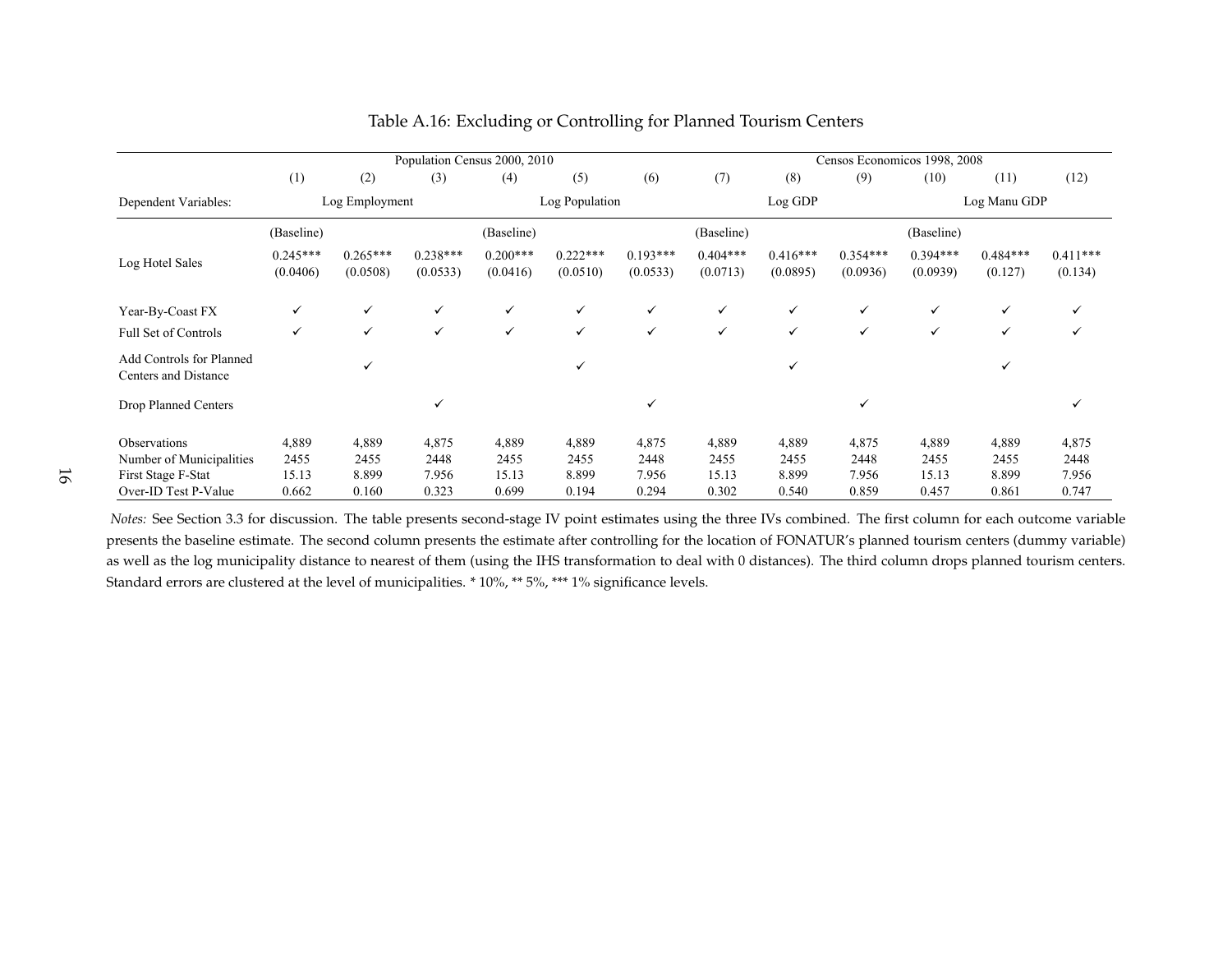|                                              | (1)                                            | (2)                                                        | (3)                    | (4)                                                                                    |
|----------------------------------------------|------------------------------------------------|------------------------------------------------------------|------------------------|----------------------------------------------------------------------------------------|
| Dependent variable: Log<br>Manufacturing GDP | Below Median Input Intensity<br>$(10$ Sectors) | Above Median Input Intensity<br>$(11$ Sectors)             | Use Table (16 Sectors) | Sectors Not in Tourism Satellite Sectors in Tourism Satellite Use<br>Table (5 Sectors) |
|                                              | Three IVs                                      | Three IVs                                                  | Three IVs              | Three IVs                                                                              |
|                                              |                                                | Panel A: Left Hand Side with IHS Transformation            |                        |                                                                                        |
| Log Hotel Sales                              | $0.497***$                                     | $0.529***$                                                 | $0.448***$             | $0.672***$                                                                             |
|                                              | (0.0984)                                       | (0.102)                                                    | (0.0930)               | (0.113)                                                                                |
| Year-By-Coast-By-Sector FX                   | ✓                                              |                                                            | ✓                      | ✓                                                                                      |
| Full Set of Controls                         |                                                |                                                            |                        | ✓                                                                                      |
| Observations                                 | 53,779                                         | 48,890                                                     | 73,335                 | 29,334                                                                                 |
| Number of Municipalities                     | 2455                                           | 2455                                                       | 2455                   | 2455                                                                                   |
| First Stage F-Stat                           | 15.16                                          | 15.16                                                      | 15.16                  | 15.15                                                                                  |
| Over-ID Test P-Value                         | 0.323                                          | 0.502                                                      | 0.387                  | 0.493                                                                                  |
|                                              |                                                | Panel B: Left Hand Side with $Log(Zero+1)$                 |                        |                                                                                        |
| Log Hotel Sales                              | $0.466***$                                     | $0.491***$                                                 | $0.418***$             | $0.629***$                                                                             |
|                                              | (0.0929)                                       | (0.0962)                                                   | (0.0873)               | (0.107)                                                                                |
| Year-By-Coast-By-Sector FX                   | ✓                                              |                                                            | ✓                      |                                                                                        |
| Full Set of Controls                         | ✓                                              |                                                            | ✓                      |                                                                                        |
| Observations                                 | 53,779                                         | 48,890                                                     | 73,335                 | 29,334                                                                                 |
| Number of Municipalities                     | 2455                                           | 2455                                                       | 2455                   | 2455                                                                                   |
| First Stage F-Stat                           | 15.16                                          | 15.16                                                      | 15.16                  | 15.15                                                                                  |
| Over-ID Test P-Value                         | 0.315                                          | 0.483                                                      | 0.374                  | 0.481                                                                                  |
|                                              |                                                | Panel C: Left Hand Side with Simple Logs (Dropping Zeroes) |                        |                                                                                        |
| Log Hotel Sales                              | $0.359***$                                     | $0.457***$                                                 | $0.388***$             | $0.431***$                                                                             |
|                                              | (0.0721)                                       | (0.0714)                                                   | (0.0619)               | (0.0944)                                                                               |
| Year-By-Coast-By-Sector FX                   | ✓                                              | ✓                                                          | ✓                      | ✓                                                                                      |
| Full Set of Controls                         | ✓                                              | ✓                                                          | ✓                      | ✓                                                                                      |
| Observations                                 | 19,637                                         | 13,516                                                     | 21,184                 | 11,969                                                                                 |
| Number of Municipalities                     | 2224                                           | 2057                                                       | 2161                   | 2203                                                                                   |
| First Stage F-Stat                           | 14.83                                          | 14.57                                                      | 16.33                  | 12.45                                                                                  |
| Over-ID Test P-Value                         | 0.460                                          | 0.739                                                      | 0.552                  | 0.771                                                                                  |

Table A.17: Tourism's Effect on Traded Sector Production By Degree of Input Intensity

*Notes:* See Section 3.3 for discussion. Standard errors are clustered at the level of municipalities. \* 10%, \*\* 5%, \*\*\* 1% significance levels.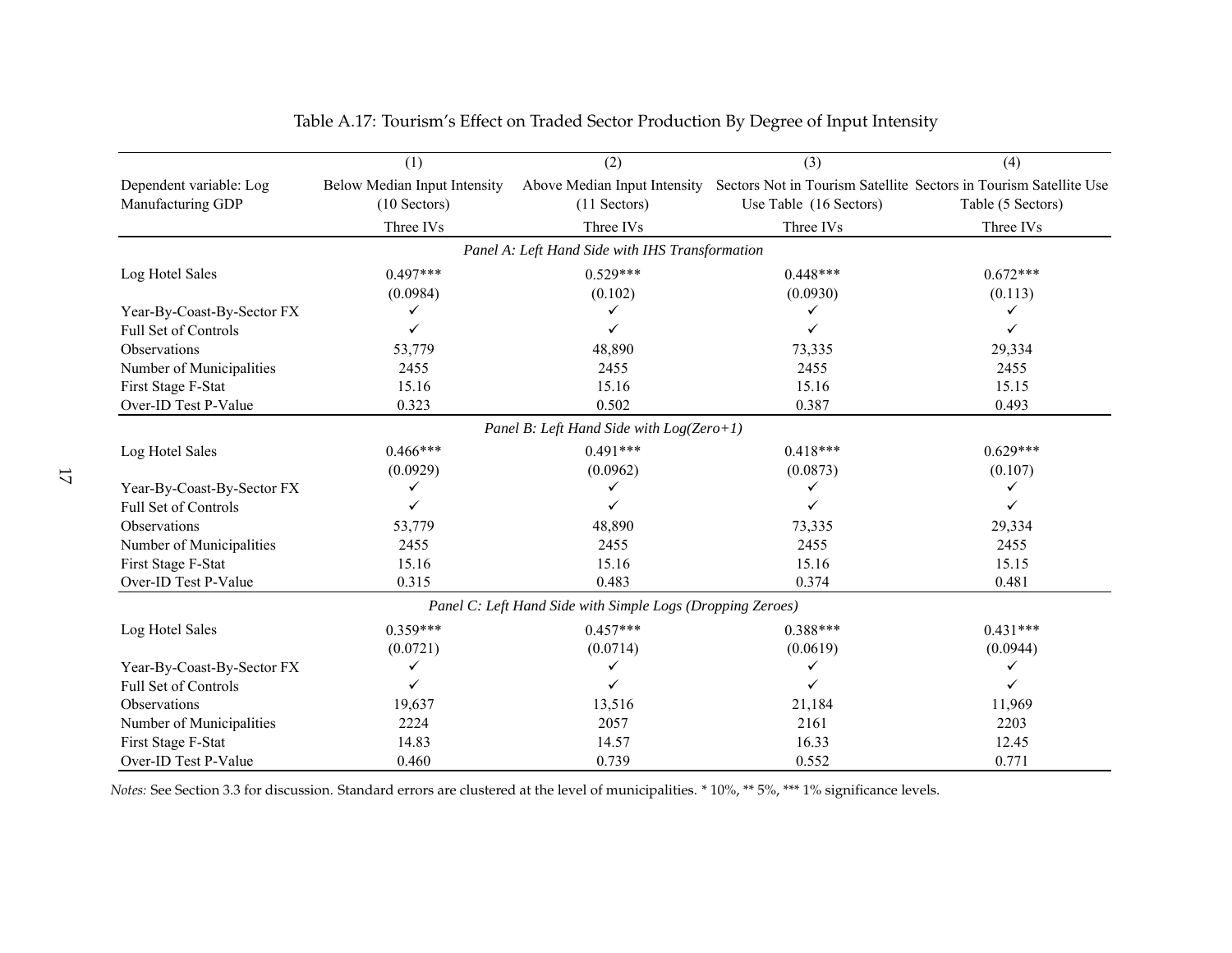|                                 | (1)        | (2)        | (3)        | (4)        | (5)        | (6)        | (7)      | (8)        | (9)        | (10)              | (11)         | (12)       |
|---------------------------------|------------|------------|------------|------------|------------|------------|----------|------------|------------|-------------------|--------------|------------|
| Dependent variables:            | Employment |            |            | Population |            |            | GDP      |            |            | Manufacturing GDP |              |            |
| Nearby Island Dummy             | $0.526**$  |            |            | $0.435**$  |            |            | 0.329    |            |            | 0.193             |              |            |
|                                 | (0.222)    |            |            | (0.222)    |            |            | (0.374)  |            |            | (0.417)           |              |            |
| Island x 2010                   | $-0.0401$  |            |            | 0.0227     |            |            | 0.0794   |            |            | 0.0810            |              |            |
|                                 | (0.0381)   |            |            | (0.0318)   |            |            | (0.0979) |            |            | (0.134)           |              |            |
| Onshore Fraction of White Beach |            | $9.215***$ |            |            | $6.627*$   |            |          | $21.27***$ |            |                   | $18.13***$   |            |
|                                 |            | (3.354)    |            |            | (3.684)    |            |          | (4.691)    |            |                   | (4.016)      |            |
| Beach x 2010                    |            | 0.969      |            |            | $1.551***$ |            |          | $-1.849$   |            |                   | $-3.506$     |            |
|                                 |            | (0.709)    |            |            | (0.545)    |            |          | (1.368)    |            |                   | (3.423)      |            |
| Pre-Hispanic Ruins Dummy        |            |            | $0.391***$ |            |            | $0.291***$ |          |            | $0.689***$ |                   |              | $0.824***$ |
|                                 |            |            | (0.115)    |            |            | (0.109)    |          |            | (0.239)    |                   |              | (0.294)    |
| <b>Ruins x 2010</b>             |            |            | $-0.0492$  |            |            | 0.0170     |          |            | $-0.0755$  |                   |              | $-0.0944$  |
|                                 |            |            | (0.0502)   |            |            | (0.0221)   |          |            | (0.0888)   |                   |              | (0.136)    |
| Year-By-Coast FX                | ✓          | ✓          | ✓          | ✓          | ✓          | ✓          | ✓        | ✓          | ✓          | ✓                 | ✓            | ✓          |
| Full Set of Controls            | ✓          | ✓          | ✓          | ✓          | ✓          | ✓          | ✓        | ✓          | ✓          | $\checkmark$      | $\checkmark$ | ✓          |
| <b>Observations</b>             | 4,889      | 4,889      | 4,889      | 4,889      | 4,889      | 4,889      | 4,889    | 4,889      | 4,889      | 4,889             | 4,889        | 4,889      |
| R-squared                       | 0.478      | 0.478      | 0.478      | 0.475      | 0.475      | 0.475      | 0.380    | 0.381      | 0.381      | 0.272             | 0.273        | 0.274      |
| Number of Municipalities        | 2455       | 2455       | 2455       | 2455       | 2455       | 2455       | 2455     | 2455       | 2455       | 2455              | 2455         | 2455       |

#### Table A.18: Checking Effect of IVs in 2000 vs 2010

*Notes:* Nearby Island Dummy is an indicator whether an offshore island is within 5 km of the municipalities' coastline. Onshore Fraction of White Beach is the fraction of municipality area within 100 m of the coastline covered by white sand pixels that lie within the wavelength ranges of the 8 top-ranked Mexican beaches. Pre-Hispanic Ruins Dummy is an indicator of the presence of archaeological ruins. Standard errors are clustered at the level of municipalities. \* 10%, \*\* 5%, \*\*\* 1% significance levels.

|  | Table A.19: Checking Correlations of Tourism Shifters with IVs and Hotel Sales |  |
|--|--------------------------------------------------------------------------------|--|
|  |                                                                                |  |

|                                        | (1)               | (2)               | (3)               | (4)                       | (5)          | (6)          | (7)          | (8)                |
|----------------------------------------|-------------------|-------------------|-------------------|---------------------------|--------------|--------------|--------------|--------------------|
| Dependent Variables:                   | $Log(\tilde{A}n)$ | $Log(\tilde{A}n)$ | $Log(\tilde{A}n)$ | Log Hotel<br><b>Sales</b> | Log(An)      | Log(An)      | Log(An)      | Log Hotel<br>Sales |
|                                        |                   |                   |                   |                           |              |              |              |                    |
| Nearby Island Dummy                    | 1.328***          |                   |                   |                           | $1.242***$   |              |              |                    |
|                                        | (0.411)           |                   |                   |                           | (0.414)      |              |              |                    |
| <b>Onshore Fraction of White Beach</b> |                   | $22.45*$          |                   |                           |              | $20.86*$     |              |                    |
|                                        |                   | (10.81)           |                   |                           |              | (10.39)      |              |                    |
| Pre-Hispanic Ruins Dummy               |                   |                   | $0.963*$          |                           |              |              | $0.924*$     |                    |
|                                        |                   |                   | (0.485)           |                           |              |              | (0.482)      |                    |
| $Log(\tilde{A}n)$                      |                   |                   |                   | $0.974***$                |              |              |              |                    |
|                                        |                   |                   |                   | (0.0512)                  |              |              |              |                    |
| Log(An)                                |                   |                   |                   |                           |              |              |              | $0.984***$         |
|                                        |                   |                   |                   |                           |              |              |              | (0.0523)           |
| <b>Full Set of Controls</b>            | $\checkmark$      | ✓                 | $\checkmark$      | $\checkmark$              | $\checkmark$ | $\checkmark$ | $\checkmark$ | ✓                  |
| Number of Regions                      | 150               | 150               | 300               | 300                       | 150          | 150          | 300          | 300                |
| R-Squared                              | 0.359             | 0.363             | 0.227             | 0.804                     | 0.349        | 0.353        | 0.226        | 0.793              |

*Notes:* See Section 5.2 for discussion. Nearby Island Dummy is an indicator whether an offshore island is within 5 km of the municipalities' coastline. Onshore Fraction of White Beach is the fraction of municipality area within 100 m of the coastline covered by white sand pixels that lie within the wavelength ranges of the 8 top-ranked Mexican beaches. Pre-Hispanic Ruins Dummy is an indicator of the presence of archaeological ruins. Standard errors are clustered at the level of Mexican states. \* 10%, \*\* 5%, \*\*\* 1% significance levels.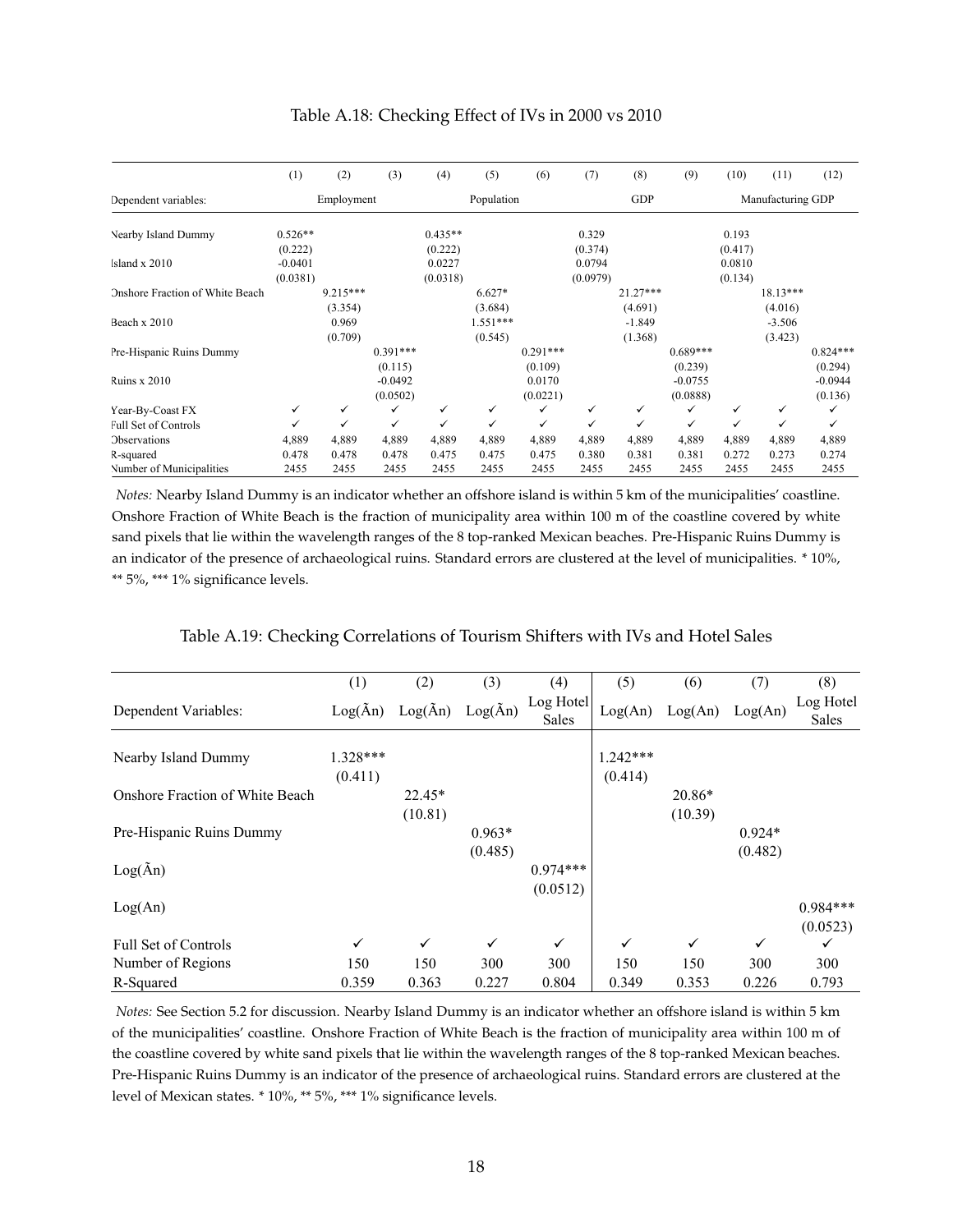| Reported Top 5<br>Domestic Tourist<br>Origin States Visiting<br>Ciudad de Mexico | Predicted Rank of<br>Origins to Ciudad de<br>Mexico in Calibrated<br>Model | Reported Top 5<br>Domestic Tourist<br>Origin States Visiting<br>Veracruz | Predicted Rank of<br>Origins to Veracruz in<br>Calibrated Model | Reported Top 5<br>Domestic Tourist<br>Origin States Visiting<br>Quintana Roo | Predicted Rank<br>ofOrigins to Quinatana<br>Roo in Calibrated<br>Model |
|----------------------------------------------------------------------------------|----------------------------------------------------------------------------|--------------------------------------------------------------------------|-----------------------------------------------------------------|------------------------------------------------------------------------------|------------------------------------------------------------------------|
| Mexico State                                                                     |                                                                            | Ciudad de Mexico                                                         |                                                                 | Ciudad de Mexico                                                             |                                                                        |
| Puebla                                                                           | $\mathfrak{D}$                                                             | Mexico State                                                             | $\mathcal{D}_{\mathcal{L}}$                                     | Mexico State                                                                 | $\overline{2}$                                                         |
| Veracruz                                                                         | 4                                                                          | Jalisco                                                                  | $\overline{4}$                                                  | Veracruz                                                                     | $\overline{4}$                                                         |
| Michoacan                                                                        | 8                                                                          | Michoacan                                                                | 10                                                              | Michoacan                                                                    | 13                                                                     |
| Guerrero                                                                         | 10                                                                         | Guerrero                                                                 | 12                                                              | Guerrero                                                                     | 15                                                                     |

## Table A.20: Within-Country Tourism Flows

*Notes:* See Section 5.1 for discussion.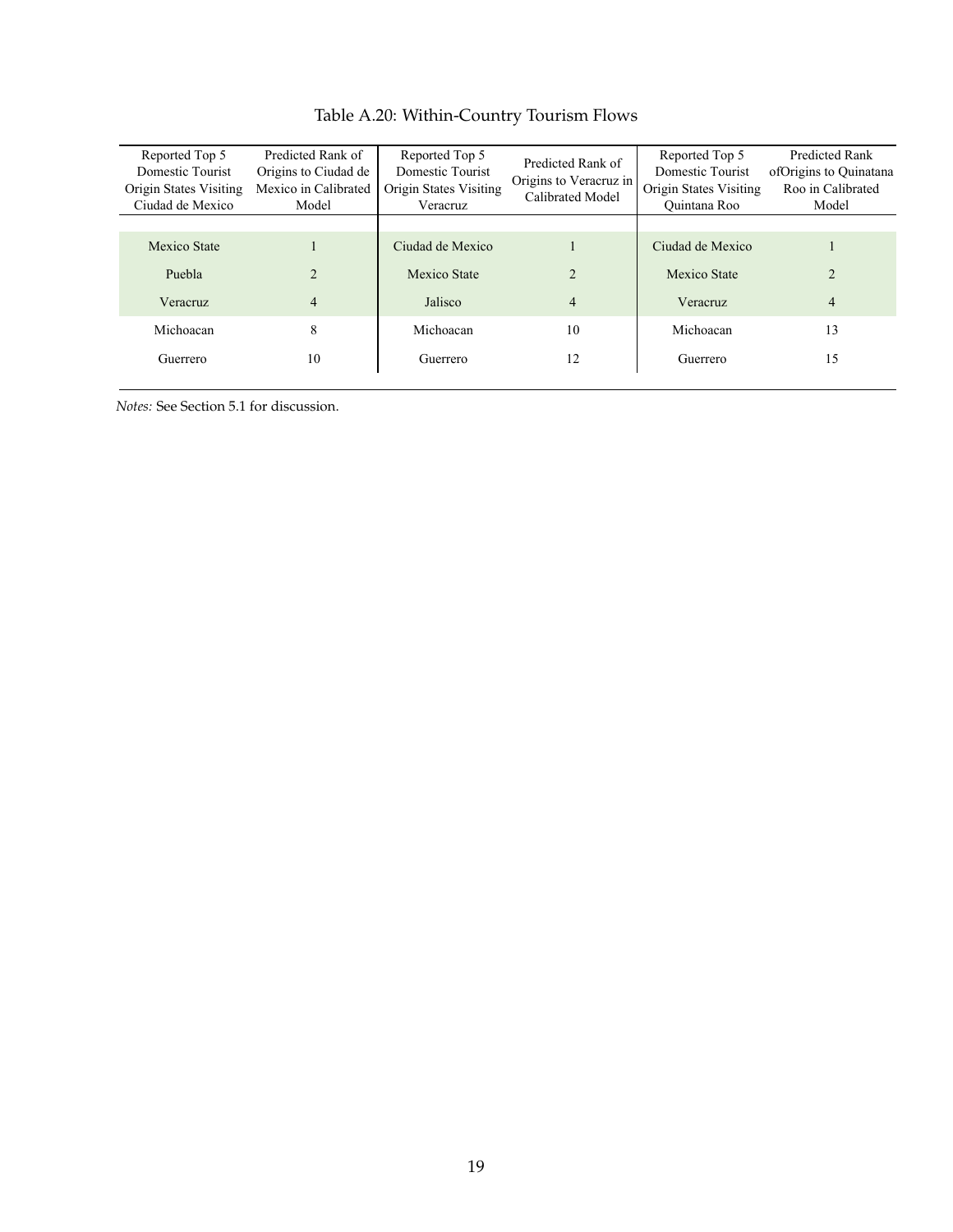| Dependent Variable:         | Log Municipality Employment 2000, 2010 |            |              |              |  |  |  |
|-----------------------------|----------------------------------------|------------|--------------|--------------|--|--|--|
|                             | (1)                                    | (2)        | (3)          | (4)          |  |  |  |
|                             | <b>OLS</b>                             | Three IVs  | <b>OLS</b>   | Three IVs    |  |  |  |
|                             |                                        |            |              |              |  |  |  |
| Log Nominal Wage            | $1.163***$                             | $5.150**$  |              |              |  |  |  |
|                             | (0.262)                                | (2.362)    |              |              |  |  |  |
| Log Real Wage               |                                        |            | $1.910***$   | $6.353**$    |  |  |  |
|                             |                                        |            | (0.348)      | (2.608)      |  |  |  |
| Log Distance to US Border   | 0.0325                                 | 0.441      | 0.0584       | 0.396        |  |  |  |
|                             | (0.0986)                               | (0.308)    | (0.0926)     | (0.259)      |  |  |  |
| Log Distance to Mexico City | $-0.0291$                              | 0.0640     | 0.0554       | 0.315        |  |  |  |
|                             | (0.142)                                | (0.144)    | (0.130)      | (0.224)      |  |  |  |
| Log Municipality Area       | $0.297***$                             | $0.202**$  | $0.302***$   | $0.248***$   |  |  |  |
|                             | (0.105)                                | (0.0905)   | (0.0963)     | (0.0801)     |  |  |  |
| <b>State Capital Dummy</b>  | $0.916***$                             | $-0.308$   | $0.716**$    | $-0.579$     |  |  |  |
|                             | (0.312)                                | (0.784)    | (0.296)      | (0.805)      |  |  |  |
| Old City Dummy              | $-0.321$                               | $-1.041$   | $-0.367$     | $-0.961*$    |  |  |  |
|                             | (0.479)                                | (0.640)    | (0.450)      | (0.544)      |  |  |  |
| <b>Colonial Port Dummy</b>  | 2.906***                               | $2.481***$ | $2.702***$   | $1.940***$   |  |  |  |
|                             | (0.298)                                | (0.417)    | (0.282)      | (0.545)      |  |  |  |
| Log Average Precipitation   | $0.375*$                               | $0.680*$   | 0.350        | 0.500        |  |  |  |
|                             | (0.211)                                | (0.393)    | (0.210)      | (0.343)      |  |  |  |
| Log Average Temperature     | $-0.313$                               | 0.311      | $-0.250$     | 0.321        |  |  |  |
|                             | (0.897)                                | (0.986)    | (0.866)      | (0.905)      |  |  |  |
| Coast FX                    | $\checkmark$                           | ✓          | $\checkmark$ | $\checkmark$ |  |  |  |
| Observations                | 300                                    | 300        | 300          | 300          |  |  |  |
| Number of Clusters          | 32                                     | 32         | 32           | 32           |  |  |  |
| First Stage F-Stat          |                                        | 3.723      |              | 3.594        |  |  |  |
| Over-ID Test P-Value        |                                        | 0.890      |              | 0.856        |  |  |  |

Table A.21: Spatial Labor Supply Elasticity

*Notes:* See Section 5.1 and Appendix 4 for discussion. Standard errors are clustered at the level of Mexican states. \*  $10\%$   $^{\ast\ast}$  5%,  $^{\ast\ast\ast}$  1% significance levels.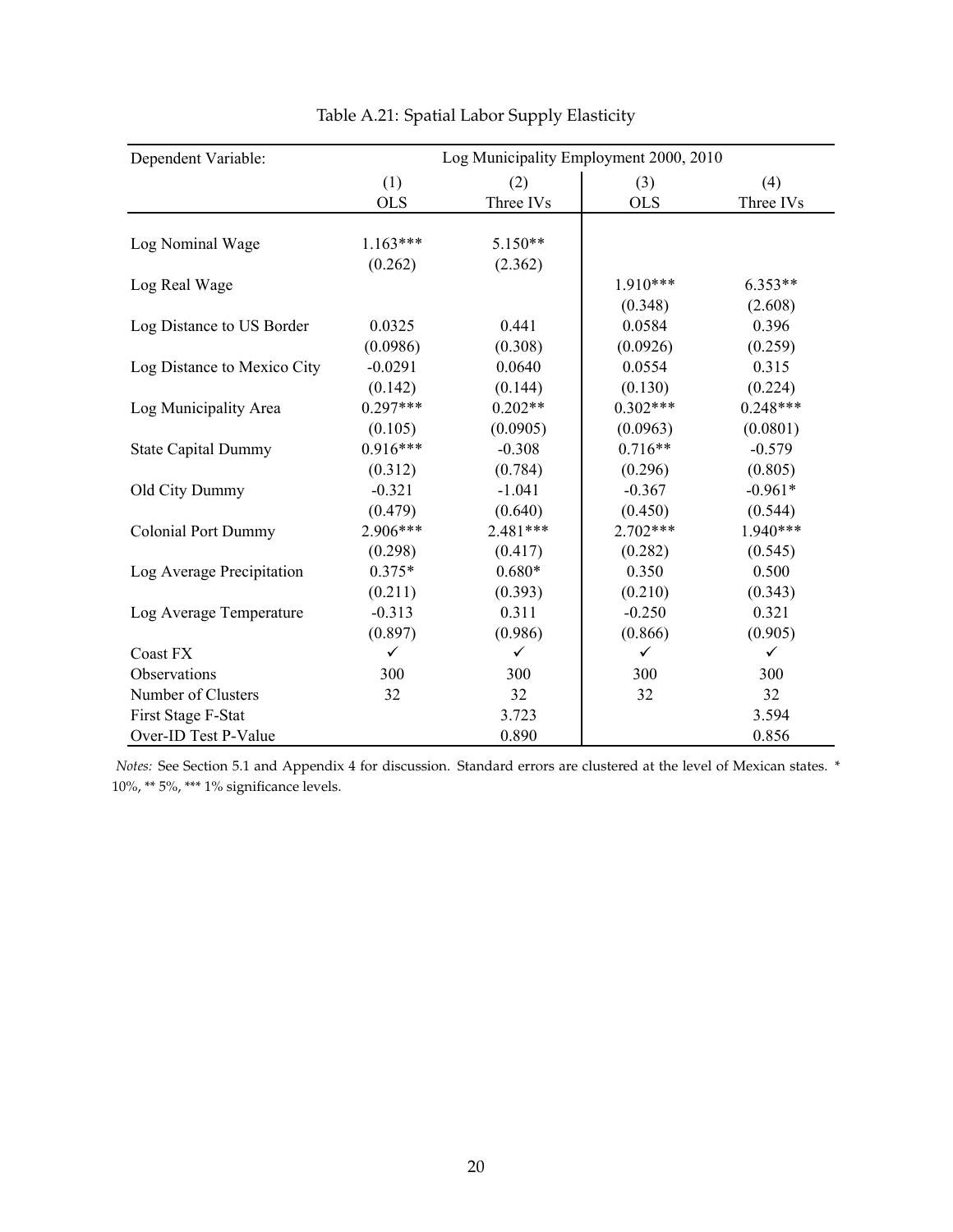| Dependent Variables:                 | Log Tourism Exports from Origin to Destination |            |              |              |              |            |            |  |  |
|--------------------------------------|------------------------------------------------|------------|--------------|--------------|--------------|------------|------------|--|--|
|                                      | (1)                                            | (2)        | (3)          | (4)          | (5)          | (6)        | (7)        |  |  |
|                                      | Same Year                                      | Same Year  | 1-Year Lag   | 2-Year Lag   | 3-Year Lag   | 4-Year Lag | 5-Year Lag |  |  |
|                                      | <b>OLS</b>                                     | IV         | IV           | IV           | IV           | IV         | IV         |  |  |
| <b>Panel A: All Destinations</b>     |                                                |            |              |              |              |            |            |  |  |
| Log Inverse Consumption PPP          | $-0.140***$                                    | $-0.201$   | $-0.419*$    | $-0.550**$   | $-0.715**$   | $-0.710**$ | $-0.351$   |  |  |
|                                      | (0.0402)                                       | (0.205)    | (0.227)      | (0.222)      | (0.281)      | (0.301)    | (0.227)    |  |  |
| Log Destination GDP                  | $0.438***$                                     | $0.410***$ | $0.238**$    | 0.0699       | $-0.104$     | $-0.102$   | 0.0216     |  |  |
|                                      | (0.0492)                                       | (0.103)    | (0.121)      | (0.121)      | (0.152)      | (0.165)    | (0.129)    |  |  |
| Origin-by-Destination FX             | ✓                                              | ✓          | ✓            | ✓            | ✓            | ✓          |            |  |  |
| Origin-by-Period FX                  | ✓                                              | ✓          | $\checkmark$ | $\checkmark$ | $\checkmark$ | ✓          |            |  |  |
| Observations                         | 25,089                                         | 25,089     | 20,935       | 18,328       | 16,084       | 14,361     | 12,497     |  |  |
| Number of Orig-Dest Pairs            | 2899                                           | 2899       | 2596         | 2513         | 2265         | 2169       | 2098       |  |  |
| First Stage F-Stat                   |                                                | 171.5      | 159.9        | 136.4        | 72.74        | 76.19      | 102.5      |  |  |
| Panel B: Touristic Destinations Only |                                                |            |              |              |              |            |            |  |  |
| Log Inverse Consumption PPP          | $-0.114***$                                    | $-0.298$   | $-0.488**$   | $-0.571**$   | $-0.656**$   | $-0.616*$  | $-0.361$   |  |  |
|                                      | (0.0442)                                       | (0.204)    | (0.249)      | (0.251)      | (0.311)      | (0.339)    | (0.293)    |  |  |
| Log Destination GDP                  | $0.402***$                                     | $0.312***$ | 0.132        | $-0.00375$   | $-0.141$     | $-0.159$   | $-0.109$   |  |  |
|                                      | (0.0631)                                       | (0.110)    | (0.138)      | (0.137)      | (0.162)      | (0.182)    | (0.162)    |  |  |
| Origin-by-Destination FX             | ✓                                              | ✓          | ✓            | ✓            | ✓            | ✓          |            |  |  |
| Origin-by-Period FX                  | ✓                                              | ✓          | $\checkmark$ | $\checkmark$ | ✓            | ✓          |            |  |  |
| Observations                         | 17,165                                         | 17,165     | 14,294       | 12,535       | 11,052       | 9,874      | 8,603      |  |  |
| Number of Orig-Dest Pairs            | 1981                                           | 1981       | 1771         | 1710         | 1511         | 1474       | 1428       |  |  |
| First Stage F-Stat                   |                                                | 138.0      | 119.4        | 125.4        | 62.48        | 65.19      | 69.67      |  |  |

Table A.22: Tourism's Trade Elasticity

<span id="page-21-0"></span>*Notes:* See Appendix <sup>4</sup> for discussion. Standard errors are clustered at the level of origin-by-destination pairs. \* 10%, \*\* 5%, \*\*\* 1% significance levels.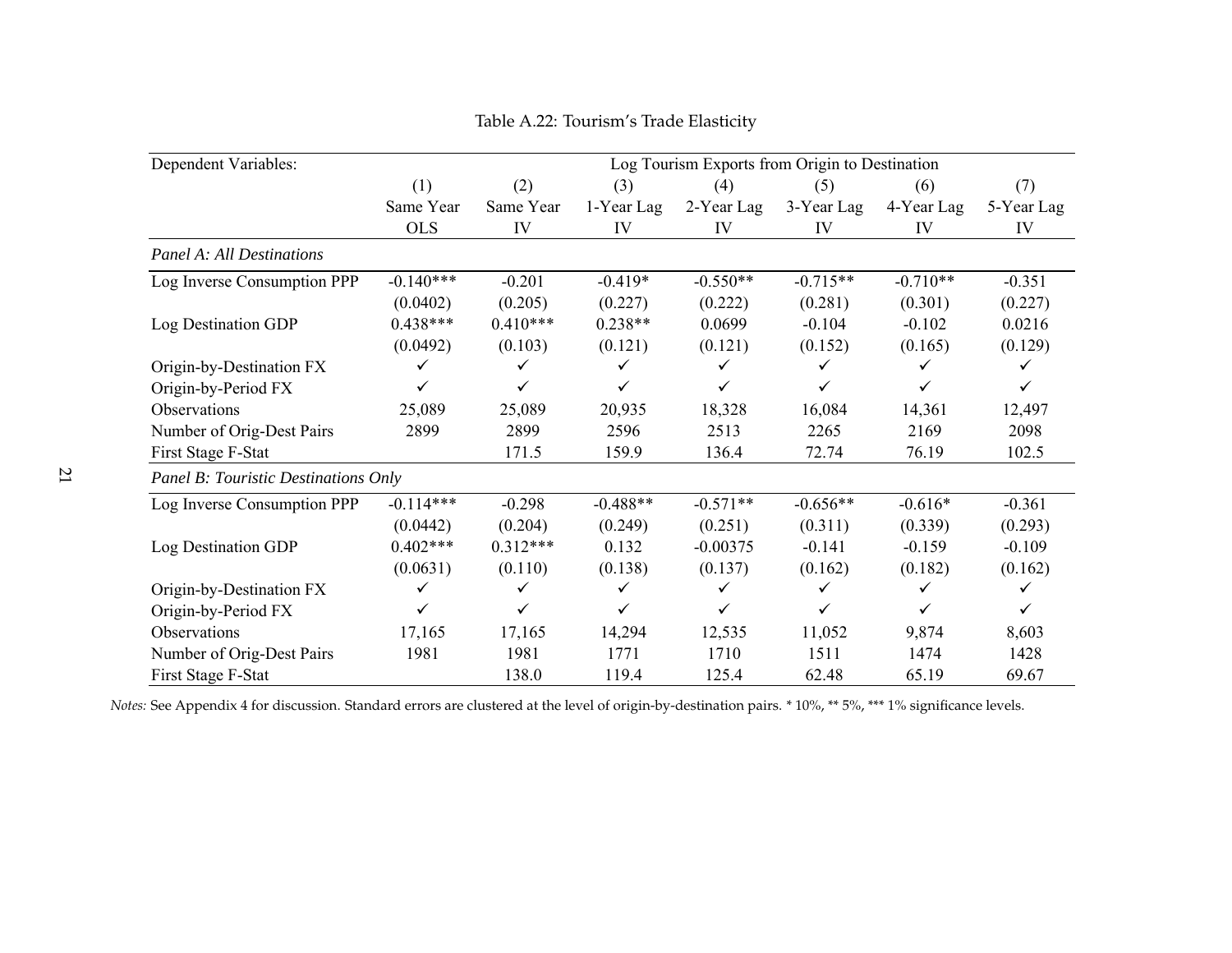|                                                                                                                                                                                                                                                                                                                                                                                                        | $= 1.5$                                                                                      | $\sigma = \rho$<br>$= 2.0$                                                                   | $\sigma = \rho$<br>$= 2.5$                                                                   | $\sigma = \rho$<br>$= 3.0$                                                                   | $\sigma = \rho$<br>$= 3.5$                                                                   | $\sigma = \rho$<br>$=4.0$                                                                    | $\sigma = \rho$<br>$= 4.5$                                                                   | $\sigma = \rho$<br>$= 1.5$                                                                   | $\sigma = \rho$<br>$= 2.0$                                                                   | $\sigma = \rho$<br>$= 2.5$                                                                   | $\sigma = \rho$<br>$= 3.0$                                                                   | $\sigma = \rho$<br>$= 3.5$                                                                   | $\sigma = \rho$<br>$= 4.0$                                                                   | $\sigma = \rho$<br>$= 4.5$                                                                   |
|--------------------------------------------------------------------------------------------------------------------------------------------------------------------------------------------------------------------------------------------------------------------------------------------------------------------------------------------------------------------------------------------------------|----------------------------------------------------------------------------------------------|----------------------------------------------------------------------------------------------|----------------------------------------------------------------------------------------------|----------------------------------------------------------------------------------------------|----------------------------------------------------------------------------------------------|----------------------------------------------------------------------------------------------|----------------------------------------------------------------------------------------------|----------------------------------------------------------------------------------------------|----------------------------------------------------------------------------------------------|----------------------------------------------------------------------------------------------|----------------------------------------------------------------------------------------------|----------------------------------------------------------------------------------------------|----------------------------------------------------------------------------------------------|----------------------------------------------------------------------------------------------|
| 55<br>$\gamma s = 0$<br>$\gamma s = 0.027$<br>$-KE$<br>$\gamma s = 0.057$<br>$\widetilde{\mathbb{Y}}$<br>$\gamma s = 0.087$<br>55<br>$\gamma s = 0$<br>$-k(\epsilon) = 0$<br>$\gamma s = 0.027$<br>$\gamma s = 0.057$<br>$\widetilde{\mathbf{z}}$<br>$\gamma s = 0.087$<br>55<br>$\gamma s = 0$<br>$\gamma s = 0.027$<br>$-KE$<br>$\gamma s = 0.057$<br>$\widetilde{\mathbb{V}}$<br>$\gamma s = 0.087$ | 4.23<br>4.98<br>5.76<br>6.43<br>4.24<br>5.02<br>5.84<br>6.58<br>4.30<br>5.12<br>6.01<br>6.86 | 2.96<br>3.70<br>4.44<br>5.09<br>3.00<br>3.76<br>4.56<br>5.27<br>3.08<br>3.89<br>4.77<br>5.60 | 2.58<br>3.31<br>4.03<br>4.64<br>2.64<br>3.39<br>4.17<br>4.86<br>2.73<br>3.54<br>4.40<br>5.24 | 2.44<br>3.15<br>3.86<br>4.44<br>2.50<br>3.25<br>4.02<br>4.70<br>2.60<br>3.40<br>4.27<br>5.10 | 2.39<br>3.09<br>3.79<br>4.35<br>2.45<br>3.20<br>3.96<br>4.64<br>2.56<br>3.36<br>4.23<br>5.05 | 2.39<br>3.09<br>3.77<br>4.31<br>2.46<br>3.20<br>3.96<br>4.63<br>2.58<br>3.38<br>4.24<br>5.06 | 2.42<br>3.11<br>3.79<br>4.30<br>2.50<br>3.23<br>3.99<br>4.65<br>2.62<br>3.42<br>4.28<br>5.10 | 0.90<br>1.44<br>1.90<br>1.99<br>1.00<br>1.60<br>2.19<br>2.66<br>1.14<br>1.81<br>2.53<br>3.20 | 0.90<br>1.42<br>1.84<br>1.92<br>1.00<br>1.57<br>2.14<br>2.57<br>1.13<br>1.78<br>2.46<br>3.10 | 0.90<br>1.38<br>1.78<br>1.83<br>0.99<br>1.54<br>2.06<br>2.46<br>1.12<br>1.73<br>2.38<br>2.98 | 0.89<br>1.33<br>1.69<br>1.72<br>0.97<br>1.48<br>1.97<br>2.33<br>1.10<br>1.67<br>2.27<br>2.82 | 0.86<br>1.27<br>1.59<br>1.61<br>0.95<br>1.41<br>1.86<br>2.18<br>1.07<br>1.59<br>2.14<br>2.64 | 0.83<br>1.20<br>1.48<br>1.48<br>0.91<br>1.33<br>1.72<br>2.00<br>1.02<br>1.49<br>1.98<br>2.43 | 0.79<br>1.11<br>1.35<br>1.34<br>0.86<br>1.22<br>1.56<br>1.81<br>0.95<br>1.37<br>1.80<br>2.18 |

<span id="page-22-0"></span>Table A.23: The Gains from Tourism Across Alternative Parameter Combinations

*Notes:* See Section 5.2 and Appendix <sup>4</sup> for discussion. The left panel reports the gains from tourism, and the right panel from international tourism. The highlightedcells indicate the model's best-fitting parameter calibration given the data.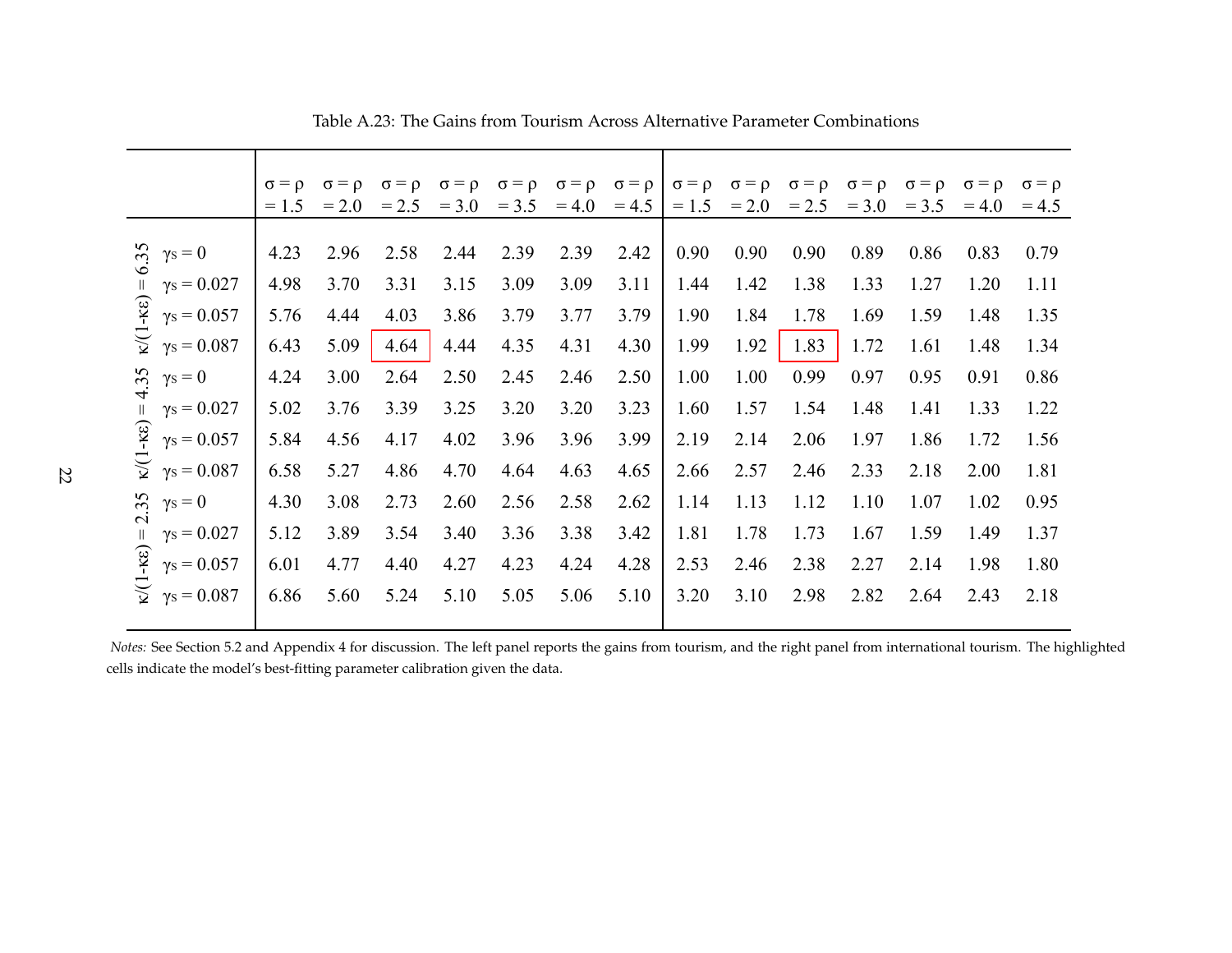|                                                                                                                                                                                                                                                                                                                       | $\sigma = \rho$<br>$= 1.5$                                                   | $\sigma = \rho$<br>$= 2.0$                                                   | $\sigma = \rho$<br>$= 2.5$                                                   | $\sigma = \rho$<br>$= 3.0$                                                   | $\sigma = \rho$<br>$= 3.5$                                                   | $\sigma = \rho$<br>$= 4.0$                                                   | $\sigma = \rho$<br>$= 4.5$                                                   | $\sigma = \rho$<br>$= 1.5$                                                   | $\sigma = \rho$<br>$= 2.0$                                                   | $\sigma = \rho$<br>$= 2.5$                                                   | $\sigma = \rho$<br>$= 3.0$                                                   | $\sigma = \rho$<br>$= 3.5$                                                   | $\sigma = \rho$<br>$= 4.0$                                                   | $\sigma = \rho$<br>$= 4.5$                                                   |
|-----------------------------------------------------------------------------------------------------------------------------------------------------------------------------------------------------------------------------------------------------------------------------------------------------------------------|------------------------------------------------------------------------------|------------------------------------------------------------------------------|------------------------------------------------------------------------------|------------------------------------------------------------------------------|------------------------------------------------------------------------------|------------------------------------------------------------------------------|------------------------------------------------------------------------------|------------------------------------------------------------------------------|------------------------------------------------------------------------------|------------------------------------------------------------------------------|------------------------------------------------------------------------------|------------------------------------------------------------------------------|------------------------------------------------------------------------------|------------------------------------------------------------------------------|
| 6.35<br>$\gamma_M=0$<br>$\gamma_M = 0.024$<br>$-KE$<br>$\gamma_M = 0.044$<br>র্তু<br>$\gamma_M = 0.064$<br>4.35<br>$\gamma_M=0$<br>$\gamma_M = 0.024$<br>$-K\epsilon$<br>$\gamma_M = 0.044$<br>$\widetilde{\mathbf{z}}$<br>$\gamma_M = 0.064$<br>35<br>$\gamma_M=0$<br>$\overline{\mathcal{N}}$<br>$\gamma_M = 0.024$ | 7.85<br>7.28<br>6.84<br>6.43<br>8.12<br>7.52<br>7.04<br>6.58<br>8.58<br>7.93 | 6.57<br>5.98<br>5.51<br>5.09<br>6.86<br>6.25<br>5.75<br>5.27<br>7.34<br>6.68 | 6.18<br>5.57<br>5.08<br>4.64<br>6.49<br>5.87<br>5.36<br>4.86<br>6.97<br>6.32 | 6.03<br>5.41<br>4.91<br>4.44<br>6.34<br>5.72<br>5.20<br>4.70<br>6.84<br>6.18 | 5.97<br>5.34<br>4.83<br>4.35<br>6.29<br>5.67<br>5.15<br>4.64<br>6.80<br>6.14 | 5.97<br>5.33<br>4.81<br>4.31<br>6.29<br>5.66<br>5.14<br>4.63<br>6.81<br>6.15 | 5.99<br>5.35<br>4.82<br>4.30<br>6.32<br>5.69<br>5.17<br>4.65<br>6.85<br>6.19 | 3.91<br>3.26<br>2.68<br>1.99<br>4.27<br>3.67<br>3.17<br>2.66<br>4.78<br>4.19 | 3.78<br>3.16<br>2.59<br>1.92<br>4.13<br>3.55<br>3.07<br>2.57<br>4.62<br>4.05 | 3.63<br>3.02<br>2.48<br>1.83<br>3.96<br>3.41<br>2.94<br>2.46<br>4.43<br>3.89 | 3.45<br>2.87<br>2.34<br>1.72<br>3.76<br>3.23<br>2.79<br>2.33<br>4.19<br>3.68 | 3.23<br>2.68<br>2.19<br>1.61<br>3.51<br>3.02<br>2.60<br>2.18<br>3.90<br>3.43 | 2.97<br>2.47<br>2.02<br>1.48<br>3.23<br>2.78<br>2.40<br>2.00<br>3.57<br>3.14 | 2.69<br>2.23<br>1.82<br>1.34<br>2.91<br>2.50<br>2.16<br>1.81<br>3.19<br>2.82 |
| $-KE$<br>$\gamma_M = 0.044$<br>$\widetilde{\mathcal{L}}$<br>$\gamma_M = 0.064$                                                                                                                                                                                                                                        | 7.39<br>6.86                                                                 | 6.14<br>5.60                                                                 | 5.78<br>5.24                                                                 | 5.64<br>5.10                                                                 | 5.60<br>5.05                                                                 | 5.61<br>5.06                                                                 | 5.64<br>5.10                                                                 | 3.69<br>3.20                                                                 | 3.58<br>3.10                                                                 | 3.43<br>2.98                                                                 | 3.25<br>2.82                                                                 | 3.04<br>2.64                                                                 | 2.79<br>2.43                                                                 | 2.50<br>2.18                                                                 |

<span id="page-23-0"></span>Table A.24: The Gains from Tourism Across Alternative Parameter Combinations

*Notes:* See Section 5.2 and Appendix <sup>4</sup> for discussion. The left panel reports the gains from tourism, and the right panel from international tourism. The highlightedcells indicate the model's best-fitting parameter calibration given the data.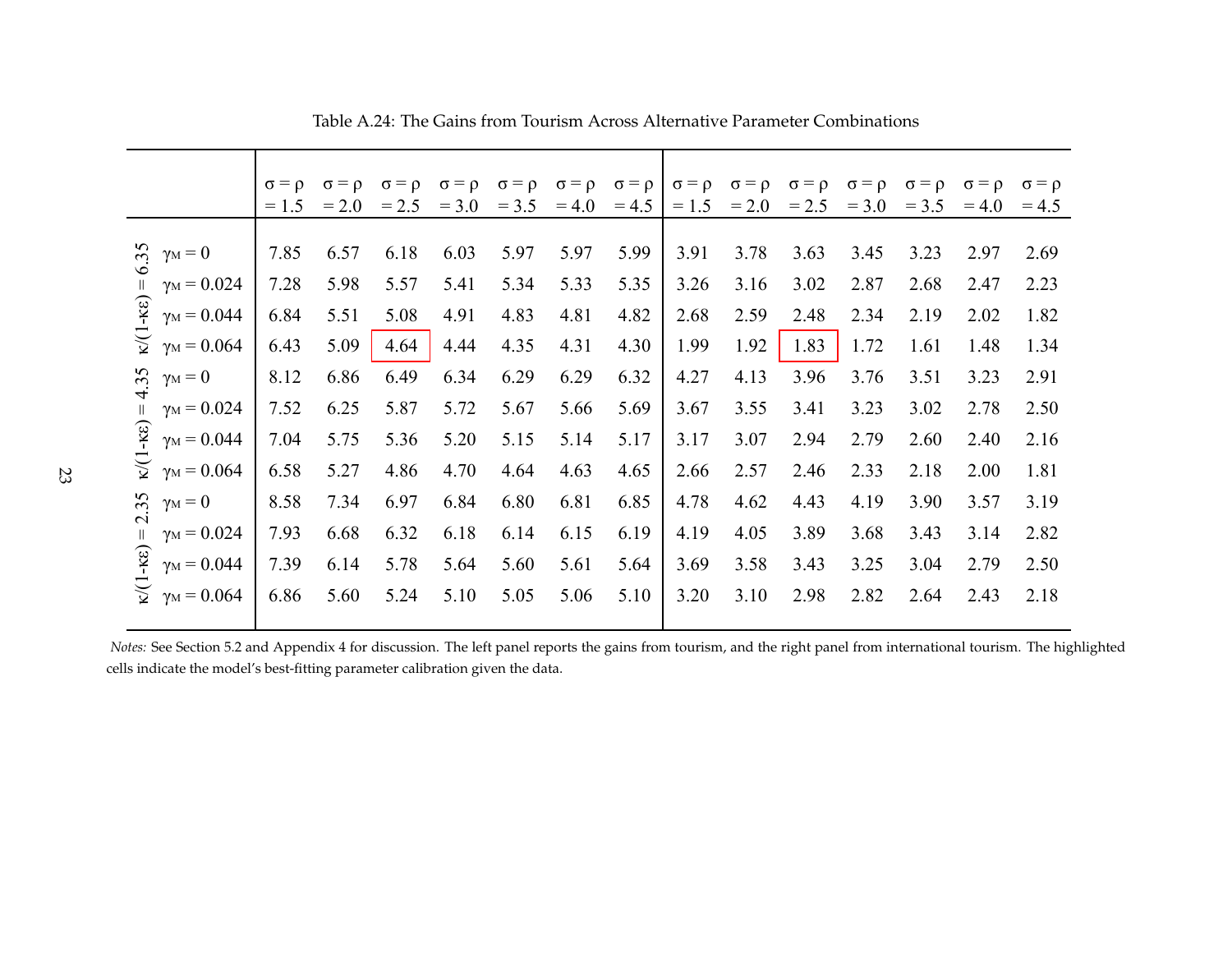|                    | Baseline Counterfactual | Allowing for Increase in Tourism<br>Due to Higher Incomes |
|--------------------|-------------------------|-----------------------------------------------------------|
| Gains from Tourism | $4.64\%$                | $4.55\%$                                                  |

#### Table A.25: The Gains from Tourism Allowing for Non-Homotheticity

*Notes:* See Section 5.2 for discussion.

|                          | $^{(1)}$                               | $^{(2)}$                                            | (3)                                          |
|--------------------------|----------------------------------------|-----------------------------------------------------|----------------------------------------------|
| Dependent Variables:     | Log Transport Time<br>(Simple Average) | Log Transport Time<br>(Population-Weighted Average) | Log Transport Time<br>(GDP-Weighted Average) |
| Log Hotel Sales          | $-0.0276***$<br>(0.00586)              | $-0.0282***$<br>(0.0104)                            | $-0.0360***$<br>(0.0138)                     |
| Year-By-Coast FX         |                                        | ✓                                                   | ✓                                            |
| Full Set of Controls     |                                        | ✓                                                   | ✓                                            |
| <b>Observations</b>      | 4,889                                  | 4,889                                               | 4,889                                        |
| Number of Municipalities | 2455                                   | 2455                                                | 2455                                         |
| First Stage F-Stat       | 15.13                                  | 15.13                                               | 15.13                                        |

#### Table A.26: IV Point Estimates of Endogenous Reduction in Trade Costs

*Notes:* See Sections 3.3 and 5.2 for discussion. The table reports second-stage IV estimates using the island, beach and ruins instruments. "Transport Time" refers to the mean (or weighted mean as indicated) of municipality travel times to other municipalities and border crossings on the full terrestrial Mexican transport network. Standard errors are clustered at the level of municipalities. \* 10%, \*\* 5%, \*\*\* 1% significance levels.

Table A.27: The Gains from Tourism Before and After Allowing for Endogenous Transport Cost Reductions

|                     | Baseline Counterfactual | Allowing for Highway<br>Connections to State<br>Capitals | Allowing for 50 Percent<br>Reduction in Transport<br>Costs | Allowing for Estimated<br>Reduction in Transport<br>Costs (Elasticity 0.036) |
|---------------------|-------------------------|----------------------------------------------------------|------------------------------------------------------------|------------------------------------------------------------------------------|
| Gains from Tourism  | 4.64                    | 4.66                                                     | 4.61                                                       | 5.23                                                                         |
| $\gamma$ s Estimate | 0.087                   | 0.086                                                    | 0.08                                                       | 0.086                                                                        |
| $\gamma_M$ Estimate | 0.064                   | 0.086                                                    | 0.08                                                       | 0.07                                                                         |

*Notes:* See Section 5.2 for discussion.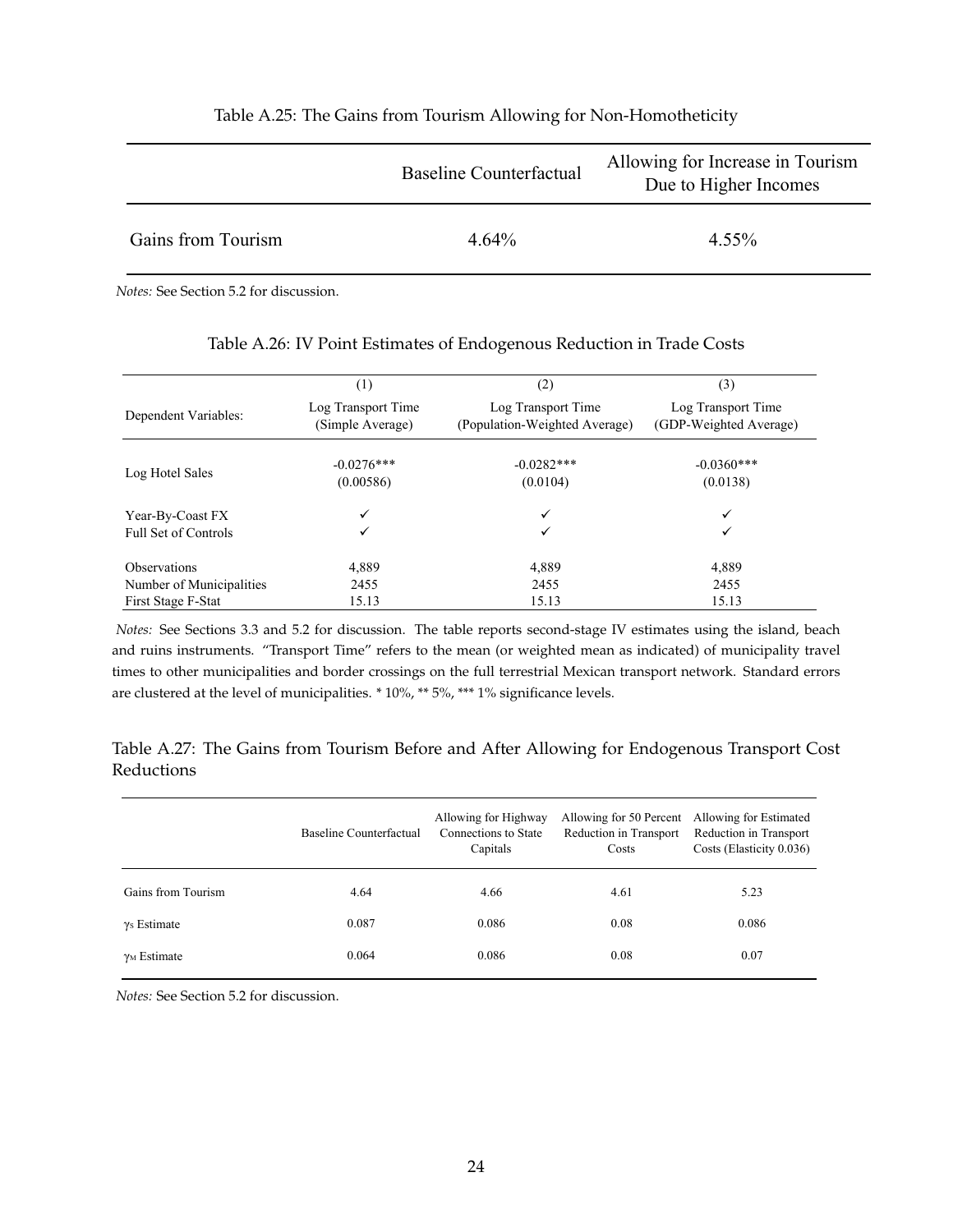<span id="page-25-1"></span>

| Dependent variable:                      | Counterfactual Change in Log Local Worker Utility |                              |  |  |  |
|------------------------------------------|---------------------------------------------------|------------------------------|--|--|--|
|                                          | (1)                                               | (2)                          |  |  |  |
| Counterfactual                           | All Tourism                                       | <b>International Tourism</b> |  |  |  |
| Parameters                               | $\kappa = 0$                                      | $\kappa = 0$                 |  |  |  |
|                                          | Three IVs                                         | Three IVs                    |  |  |  |
|                                          |                                                   |                              |  |  |  |
| Counterfactual Change in Log Tourism GDP | $0.237***$                                        | $0.235***$                   |  |  |  |
|                                          | (0.0718)                                          | (0.0715)                     |  |  |  |
| <b>Full Set of Controls</b>              | ✓                                                 | ✓                            |  |  |  |
| Coast FX                                 | $\checkmark$                                      | ✓                            |  |  |  |
| <b>Observations</b>                      | 300                                               | 300                          |  |  |  |
| Number of Clusters                       | 32                                                | 32                           |  |  |  |
| First Stage F-Stat                       | 3.533                                             | 3.515                        |  |  |  |
| OverID P-Value                           | 0.178                                             | 0.180                        |  |  |  |

### Table A.28: The Local Gains from Tourism Without Labor Mobility

*Notes:* See Appendix 4.6 for discussion. The point estimates are from an IV regression using the island, beach and ruins instruments. Standard errors are clustered at the level of Mexican states. \* 10%, \*\* 5%, \*\*\* 1% significance levels.

<span id="page-25-2"></span>Table A.29: The Gains from Tourism Accounting for Imperfect Competition and FDI

| Fraction of Gains from Tourism if 35 Percent of Profits Are Repatriated | 0.772 |
|-------------------------------------------------------------------------|-------|
| (Relative to All Profits Remaining in Mexico)                           |       |

<span id="page-25-0"></span>*Notes:* See Appendix 4.6 for discussion.

Table A.30: The Gains from Tourism With Different Numbers of Regions

|                                  | 300 Mexican Regions | 2455 Mexican Regions |
|----------------------------------|---------------------|----------------------|
| Gains from All Tourism           | $4.64\%$            | 4.78%                |
| Gains from International Tourism | 1 82%               | 1.78%                |

*Notes:* See Appendix 4.6 for discussion.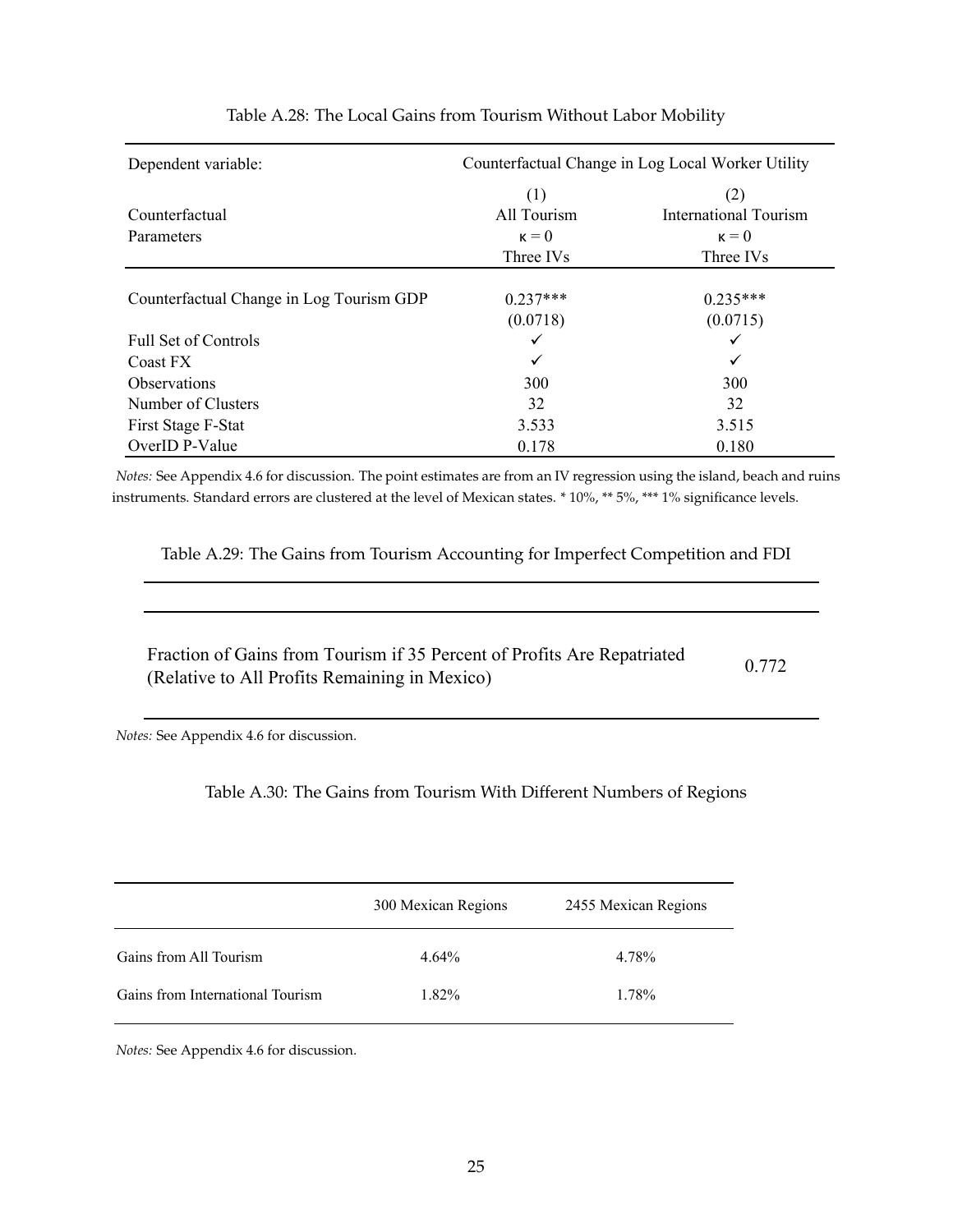| Dependent variable:         | Counterfactual Change in Log Total GDP |                      |  |  |  |
|-----------------------------|----------------------------------------|----------------------|--|--|--|
|                             | (1)                                    | (2)                  |  |  |  |
|                             | 300 Mexican Regions                    | 2455 Mexican Regions |  |  |  |
| Log Tourism GDP             | $0.409***$                             | $0.403***$           |  |  |  |
|                             | (0.0900)                               | (0.0996)             |  |  |  |
| Coast FX                    | ✓                                      | ✓                    |  |  |  |
| <b>Full Set of Controls</b> | ✓                                      |                      |  |  |  |
| <b>Observations</b>         | 300                                    | 2455                 |  |  |  |
| <b>Welfare Gains</b>        | 0.0464                                 | 0.0478               |  |  |  |
| Number of Clusters          | 32                                     | 32                   |  |  |  |

<span id="page-26-0"></span>Table A.31: The Regional Implications of Tourism With Different Numbers of Regions

*Notes:* See Appendix 4.6 for discussion. The point estimates are from an IV regression using the island, beach and ruins instruments. Standard errors are clustered at the level of Mexican states. \* 10%, \*\* 5%, \*\*\* 1% significance levels.

## **Appendix 2: Data**

**Hotel Revenues and Local Production** Every five years the Mexican statistical institute INEGI undertakes a census of all economic establishments located in municipalities with more than 2500 inhabitants, and covers a representative sample of establishments in rural locations with less than 2500 inhabitants. In our analysis, we use the municipality-level data of the Censos Economicos 1999 and 2009, which contain information about economic activity in 1998 and 2008 respectively. The timing of these two datasets closely coincides with the two most recent national population censuses in Mexico in 2000 and 2010 that we describe below.

Our main explanatory variable of interest is municipality-level sales of hotels and other temporary accommodation (e.g. hostels). In our specifications, we label this variable as hotel sales. They are covered as part of the Censos Economicos Comerciales y de Servicios, from which we obtain two cross-sections of municipality hotel revenues for 1998 and 2008. We combine this information on hotel sales with data from the Censos Economicos for the same years on total municipality GDP, total municipality wage bill, and GDP broken up by sector of activity (e.g. manufacturing, mining, agriculture).

In the analysis, we interpret differences in log hotel sales across municipalities as effectively capturing proportional differences in total local tourism expenditures. The reason is that the available data for other tourist expenditures, such as restaurants, do not distinguish between sales to local residents vs visiting non-residents. The underlying assumption is that hotel sales are a constant share of tourist expenditure. As we discuss in Section 3, we also examine this assumption using available data over time and across destinations (see appendix Tables [A.2](#page-5-0) and [A.10\)](#page-11-0).

Finally, we obtain data on the number of foreign tourist arrivals in Mexico over time from the Mexican Secretariat for Tourism (Sectur), and data on the average airfares in constant US Dollars faced by US travelers from the US Transportation Statistics Database at the Bureau of Labor Statistics. As we discuss in Section 3, we use these data to corroborate the cross-sectional results with panel variation.

**Population Census Data** We use IPUMS microdata from the Mexican Population Census in 2000 and 2010 to construct municipality-level total population and employment, as well as individuallevel wages including information on gender, education, age and ethnicity. The IPUMS microdata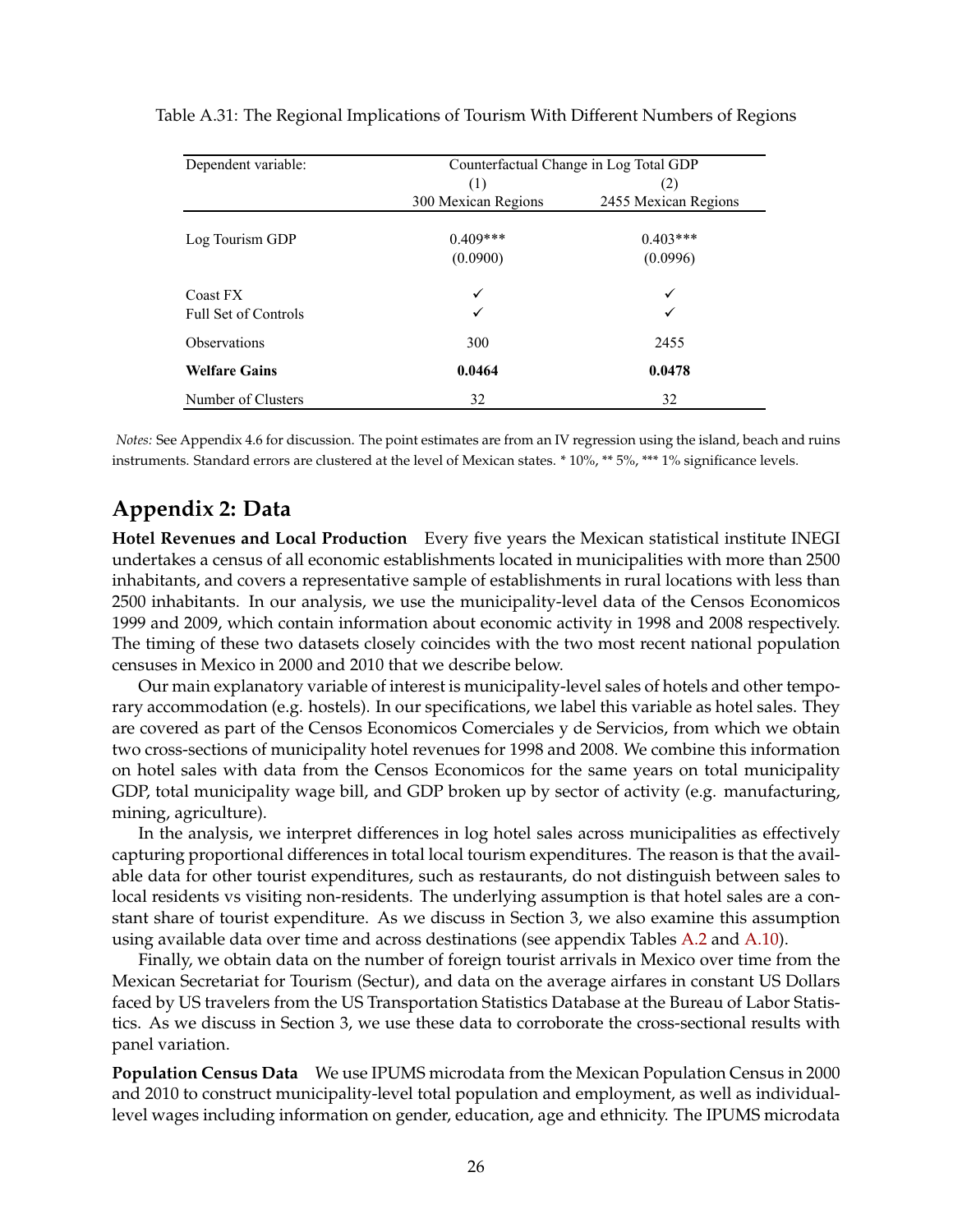provide us with 10 percent random census samples in addition to population weights that are linked to each observation.

To construct municipality population, we sum up the number of people surveyed and weight the summation by population weights. To construct total municipality-level employment, we make use of the fact that the Mexican population censuses in 2000 and 2010 asked people in which municipality they work, and sum up the number of people (again weighted by popula-tion weights) that work in a given municipality.<sup>[1](#page-0-0)</sup>

In order to construct wages, we first divide monthly incomes by hours worked in the census data. We then construct Mincerized wage residuals from a regression of log wages on dummies for gender and ethnicity in addition to the cubic polynomials of years of education and years of age as well as census year fixed effects. We weight these regressions by population weights. The final step is to take the population weighted average of the log wage residuals by year and municipality in the data.

In addition to the two most recent census rounds, we use historical Mexican population census data for the years 1921, 1930, 1940 and 1950 in order to estimate a set of placebo falsification tests. To that end, we use INEGI's database Archivo Historico de Localidades to construct spatial units for the year 2010 that we can trace back consistently to 1921. In particular, we extract the history of each census tract that existed in each of the 10 national population censuses conducted between 1921-2010. For example if municipality boundaries changed over time, or a census tract was split or merged, these instances are reported and traceable.<sup>[2](#page-0-0)</sup> The historical census database provides us with municipality populations, but not employment.

**GIS and Satellite Data** We use GIS and satellite data to build various measures of the attractiveness for beach tourism. As discussed in the next section, we use these measures to build a set of instrumental variables that influence local tourism demand. To this end, we use the earliest high-resolution satellite data that we could obtain.<sup>[3](#page-0-0)</sup> The data source is the Global Land Survey (GLS) 1990 dataset that is based on the raw data from the LandSat 4-5 Thematic Mapper (TM). The GLS dataset provides a consolidation of the best quality LandSat imagery that were taken during the period of 1987-1997 over the coast of Mexico. We obtained these data at the original resolution of  $30x30$  meter pixels for six different wavelength bands.<sup>[4](#page-0-0)</sup> When restricted to a 2 km buffer around the Mexican shoreline, these satellite data provide us with six raster data layers that each have approximately 52 million 30x30 meter pixels. Figure 1 provides an illustration of the satellite data when illustrated with all six bands using the GLS data tiles that intersect with the Mexican coastline. The satellite data also provide us with detailed information on coastal elevation and relief at the same level of spatial resolution, that we use for a robustness test as discussed below.

We combine these satellite data with a number of GIS data layers that we obtain from the Mex-

 $1$ To verify that the 10 percent samples from IPUMS do not give rise to concerns about sparseness at the municipality level, we also report robustness checks using municipality-level population data that is computed from 100 percent samples at INEGI. While the 100 percent sample data are available for total population, we do not have access to the microdata, which we require to compute Mincerized wages as well as employment.

 $2$ Using this information, we construct population numbers over time for consistent municipality units that are as close as possible to the units we observe in 2010. Given the richness of the database at the census tract level, the only (rare) case when boundaries change relative to 2010 is when a census tract splits over time and some of the splitted units change municipality boundaries while others not.

<sup>&</sup>lt;sup>3</sup>We are interested in historical satellite coverage to limit the potential concern that some municipalities invest more to maintain high quality beaches (e.g. efforts against coastal erosion). As we discuss in the empirical section, we also present a number of additional robustness checks against such concerns (e.g. reporting results before and after including controls, and verifying to what extent the island IV yields similar point estimates).

<sup>4</sup>Band 1 covers 0.45-0.52, Band 2 covers 0.52-0.60, Band 3 covers 0.63-0.69, Band 4 covers 0.76-0.90, Band 5 covers 1.55-1.75, and Band 6 covers 2.08-2.35. We do not make use of a seventh band covering thermal infrared (10.40-12.50) that was only recorded at a resolution of 120 instead of 30 m pixels.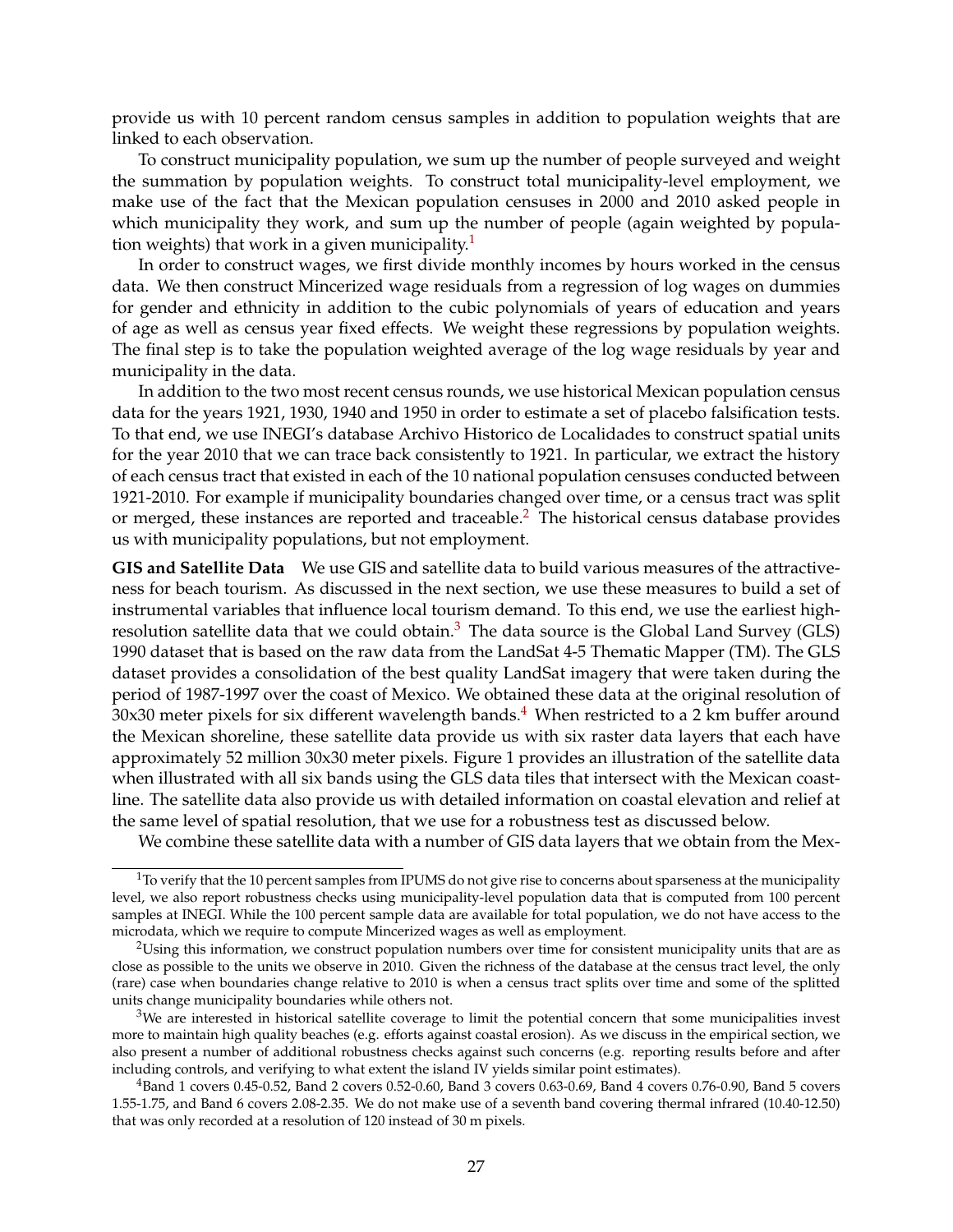ican statistical institute INEGI. These geo-coded data layers include the administrative shape file of municipality boundaries for the 2010 population census, the position of the Mexican coastline, the Mexican transport network for the year 2009 (airports, seaports, paved roads and railways), and the coordinates for each island feature within the Mexican maritime territory from the Mexican census of maritime land territory. The second panel in Figure 1 depicts the position of islands within 5 km of the Mexican coast. Finally, the geo-statistics division at INEGI provided us with the location of pre-Hispanic archaeological sites in Mexico that we also depict in Figure 1.

We also obtain GIS data from additional sources. The first is a measure of monthly temperature and precipitation at the level of 30 arc seconds (roughly 1km) for the period 1950-2000 from the WorldClim database. We take annual means of precipitation and temperature from the monthly data and collapse the grid cells to the municipality-level mean values of these two variables. The second is a measure of primary ocean productivity at the level of 0.1 degree cells from the Nasa Earth Observation (NEO) program. Primary productivity indicates the amount of biomass created from photosynthesis (measured by chlorophyll concentrations), which is an important determinant of the density of fish populations that can be sustained. We use these data to measure the mean primary ocean productivity within 50 km of the coastline among coastal municipalities for the year 2005.

**Municipality Information on Public Investment in Tourism** We obtain information on public investments in local tourism development at the municipality level from INEGI's department for public finances (Estadística de Finanzas Públicas Estatales y Municipales (EFIPEM)). This database is the most detailed available account of public finances for both federal, state-level and local spending at the municipality-level covering the period 1989-2010. We define tourism investment as public investments in tourism development (see below) and local cultural institutions (e.g. museums). For earlier years, we complement this database with records that we obtain from Mexico's Fondo Nacional de Fomento al Turismo (FONATUR) that provide us with information on public investments in tourism going back to the beginning of the 1960s.

Public investments in tourism mainly take one of two forms. The first are investments in public capital and local infrastructure that are specific to the development of the tourism sector, such as building museums, tourist information centers, developing the marina, restoring historical buildings and monuments as well as investing in tourism promotion and advertising campaigns for local tourism. The second are investments in transport infrastructure, such as roads and airports, that historically have been mainly targeted at the seven government-planned tourism centers (until 2010) and implemented through federal funding by FONATUR and its predecessors.

To construct a measure of the stock of public capital invested in tourism development across municipalities for 1998 and 2008, we need two additional pieces of information. First, we convert all listed investments over time, that are reported in current Mexican Pesos at the time, into constant 1998 or 2008 Mexican Pesos (adjusted for inflation), using data on annual inflation rates over time from INEGI. Second, past investments in tourism-related capital depreciate over time, so that more recent investments should receive a higher weight relative to investments over past decades. To adjust for this in computing today's capital stock, we use an estimate of capital depreciation from the Bureau of Economic Analysis (BEA, 2010), that report capital deprecation rates separately for different types of public and private capital investments. We use the upper range of the reported estimates of capital depreciation for non-defense government investments at 12 percent per year. This is conservative in our setting as some of largest past investments by FONATUR are reported in the current market valuation of these investments, rather than values in the past. As a result, using a higher rate of depreciation implies a larger level of annualized public investment in the model calibration compared to using a lower estimate of capital depreciation (see Appendix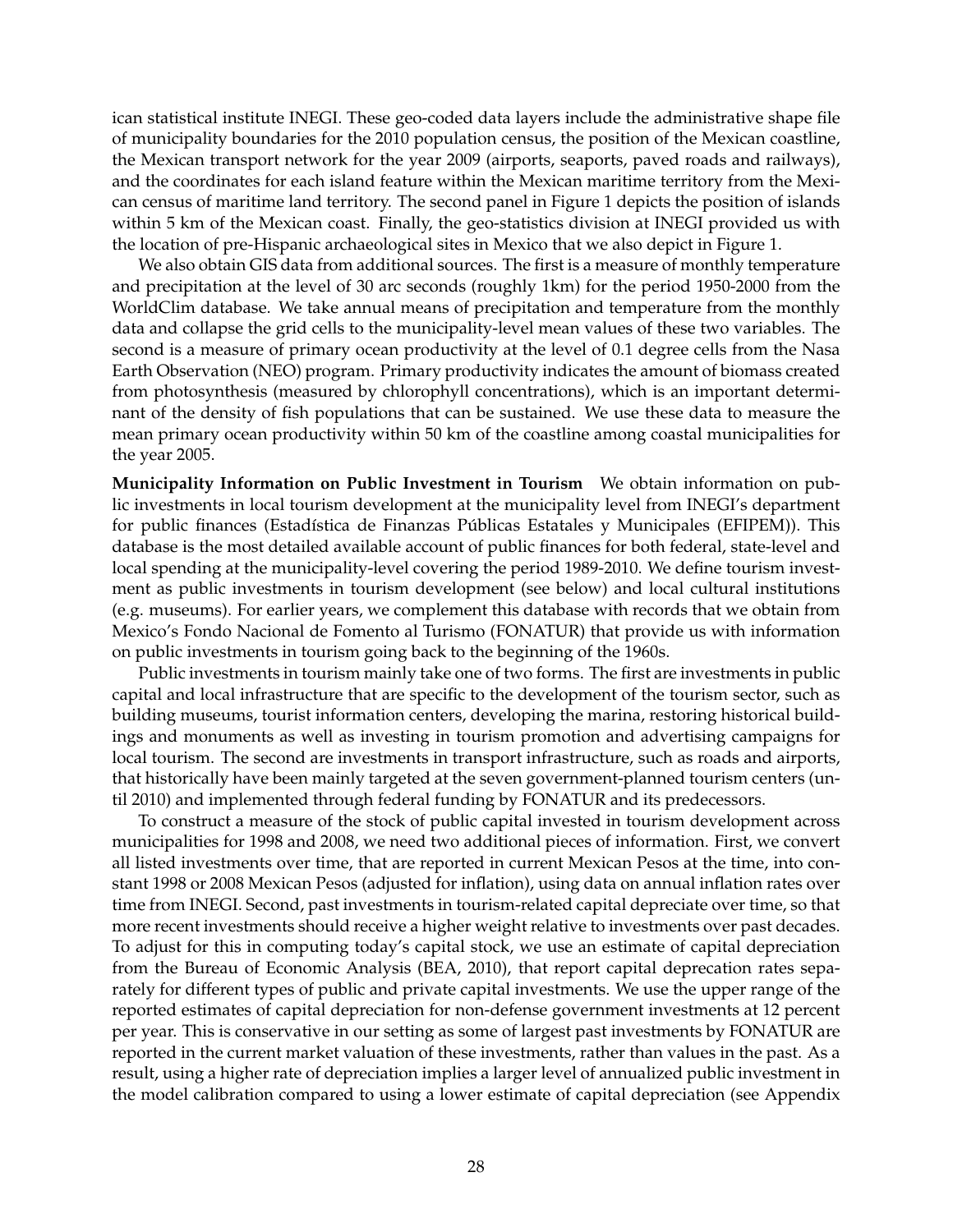4.1). $5$  Using this approach we estimate a value of the stock of public government investment in tourism development at 26.48 billion USD as of 2008. Appendix 4.1 provides further details on the model calibration.

**Bilateral Tourism Exports 1990-2011** To estimate the tourism trade elasticity, we use data on bilateral tourism exports from the World Bank WITS database on trade in services. We link these data to information from the IMF on PPP rates for final consumption goods across countries in order to empirically capture the relative price of local consumption for origin-destination country pairs over time. The database spans the years 1990-2011 and includes 115 origin and destination countries.

## **Appendix 3: Model**

#### **Solving for Counterfactual Changes**

As discussed in section 4.3, we consider counterfactual changes where (i) public investment changes, and/or (ii) travel frictions to tourism change. Variables in the counterfactual equilibrium are noted with a prime, and changes compared to the current equilibrium are noted:  $\hat{x} = \frac{x'}{x}$  $\frac{x}{x}$ .

Given the expression for the prices indexes (10) and (8), the expression for trade and tourism shares, (9) and (7), and the expression of manufacturing productivity (11) and tourism unit costs (6), changes in trade shares and prices between two equilibria are simple functions of changes in wages, public investment, and local populations working in the services or the manufacturing sector:

<span id="page-29-0"></span>
$$
\widehat{\pi_{ni}} = \frac{\widehat{c_{M,i}} - \theta \widehat{M}_i^{\theta}}{\widehat{P_{M,n}} - \theta} \tag{A.1}
$$

$$
\widehat{P_{M,n}}^{-\theta} = \sum_{j} \pi_{nj} \widehat{c_{M,j}}^{-\theta} \widehat{M}_j^{\theta}
$$
 (A.2)

$$
\widehat{c_{M,i}} = (\widehat{w}_n)^{\nu_M^L} \prod_{s \in M,N} \widehat{P}_{s,n}^{\nu_M^s}
$$
\n(A.3)

$$
\widehat{M}_i = \widehat{L_{M,i}}^{\gamma M} \widehat{L_{ST,i}}^{\gamma S} \tag{A.4}
$$

$$
\widehat{\lambda_{ni}} = \frac{\widehat{c_{T,i}}^{-\beta} \widehat{t_{ni}}^{-\beta}}{\widehat{P_{T,n}}^{-\beta}}
$$
\n(A.5)

$$
\widehat{P_{T,n}}^{-\beta} = \sum_{j} \lambda_{nj} \widehat{t_{nj}}^{-\beta} \widehat{c_{T,j}}^{-\beta}
$$
\n(A.6)

$$
\widehat{c_{T,i}} = \widehat{G}_i^{-\alpha_G} \left( \widehat{w}_n \right)^{\nu_T^L} \prod_{s \in M, N} \widehat{P}_{s,n}^{\nu_T^s} \tag{A.7}
$$

<span id="page-29-1"></span>
$$
\widehat{\chi_n} = \frac{\widehat{P_{M,n}}^{1-\rho}}{\widehat{P_{MT,n}}^{1-\rho}}
$$
\n(A.8)

$$
\widehat{P_{MT,n}}^{1-\rho} = \left( (1 - \chi_n) \widehat{P_{T,n}}^{1-\rho} + \chi_n \widehat{P_{M,n}}^{1-\rho} \right), \tag{A.9}
$$

We assume that public investment remains in constant proportion to what is observed in the current equilibrium, but varies in level in response to the level of tax such that the government

<sup>5</sup>We confirm this conjecture by alternatively using a rate of depreciation at 2.5 percent, which yields estimates of the gains from tourism of 5.1 percent instead of the 4.6 percent we report in our baseline approach.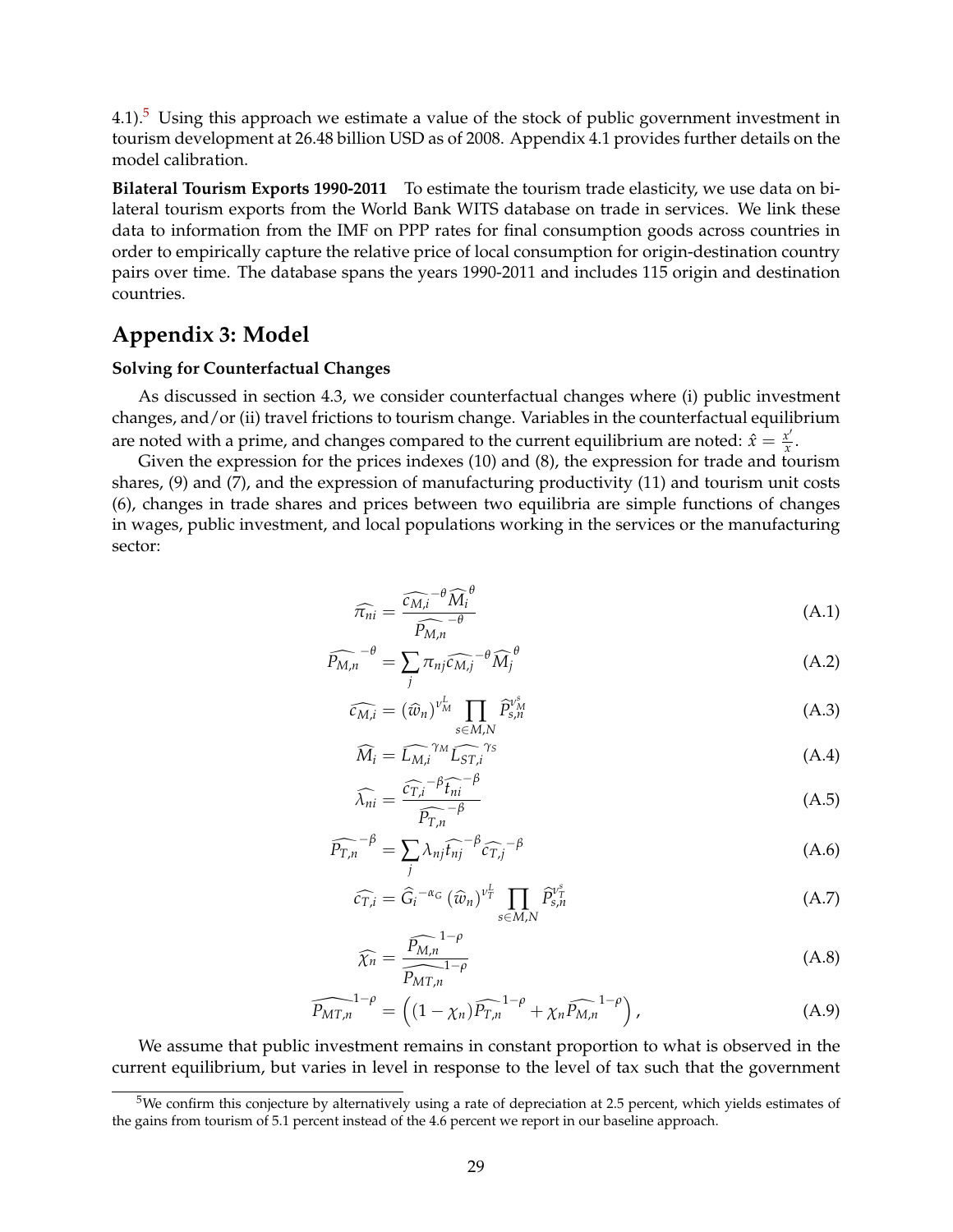budget constraint holds, i.e.:

$$
\frac{G_n}{\sum_{\mathcal{M}} G_n} = \frac{G'_n}{\sum_{\mathcal{M}} G'_n}
$$
\n(A.10)

$$
\sum_{\mathcal{M}} G'_n = \sum_{\mathcal{M}} \iota' L'_n w'_n \tag{A.11}
$$

Changes in local population levels within Mexico are determined by the location choice equation (12) together with the maintained assumption that total population is unchanged in the counterfactual equilibrium, i.e.  $\sum_{n \in \mathcal{M}} L'_n = L_{\mathcal{M}}$ :

$$
\widehat{L_n} = \frac{\left(\widehat{w_n}^{\alpha_{MT}} \left(\widehat{P}_{MT,n}\right)^{-\alpha_{MT}}\right)^{\tilde{\kappa}}}{\sum_{L_M} L_i \left(\widehat{w_i}^{\alpha_{MT}} \left(\widehat{P}_{MT,i}\right)^{-\alpha_{MT}}\right)^{\tilde{\kappa}} \forall n \in \mathcal{M}.
$$
\n(A.12)

Finally, the system is closed by the market clearing conditions in each sector, that is, equations (13)-(15) expressed in the counterfactual equilibrium, together with:

<span id="page-30-0"></span>
$$
L'_{i} = L'_{M,i} + L'_{T,i} + L'_{S,i}
$$
\n(A.13)

$$
L'_{ST,i} = L'_{T,i} + L'_{S,i}
$$
 (A.14)

Finally, welfare change  $\widehat{U_{\mathcal{M}}}$  is equalized across all regions between two equilibria:

$$
\widehat{U_{\mathcal{M}}} = \left(\frac{1-l'}{1-\iota}\right) \left(\frac{\widehat{w_n}}{\widehat{P}_{MT,n}}\right)^{\alpha_{MT}} \widehat{L_n}^{-\frac{1}{\widehat{\kappa}}}, \text{ for all } n \in \mathcal{M}.
$$

## **Appendix 4: Calibration and Quantification**

#### **4.1 Data and Calibration**

**Calibration of Rest of the World** We calibrate the wage in RoW as the trade-weighted average wage of Mexico's trading partners (measured as GDP per capita), and adjust population of RoW so that the ratio of GDP of Mexico to the GDP of RoW in the quantified model matches the one in the data. The shares of workers in the manufacturing and tourism industries for RoW are calibrated to the share of world GDP in each sector.

**Share of Workers in Non-Traded Services** We first estimate the relative size of tourism in the traded sector in each region:  $\xi_n \equiv L_{T,n}/(L_{T,n} + L_{M,n})$  using local manufacturing GDP and local hotel sales data that we scale up by a constant scale factor so that aggregate values match the data. The share of workers in the non-traded services sector is then estimated, accounting for the fact that local non traded services are used both for final consumption, as well as for the production of tourism and manufacturing (see input-output coefficients in Appendix 4.2 below). The share of workers in the non-traded services sector is then derived from the local market clearing condition in the non-traded services sector, which leads to:

$$
\frac{L_{S,n}}{L_n} = \frac{\alpha_S (1 - \iota) + \xi_n \frac{\nu_T^S}{\nu_T^L} + \frac{\nu_M^S}{\nu_M^L} (1 - \xi_n)}{1 + \xi_n \frac{\nu_T^S}{\nu_T^L} + \frac{\nu_M^S}{\nu_M^L} (1 - \xi_n)}.
$$

**Stock of Public Investment in Tourism Development** We use the Mexican database on public investments described in the Appendix 2 to construct the stock of public investments in tourism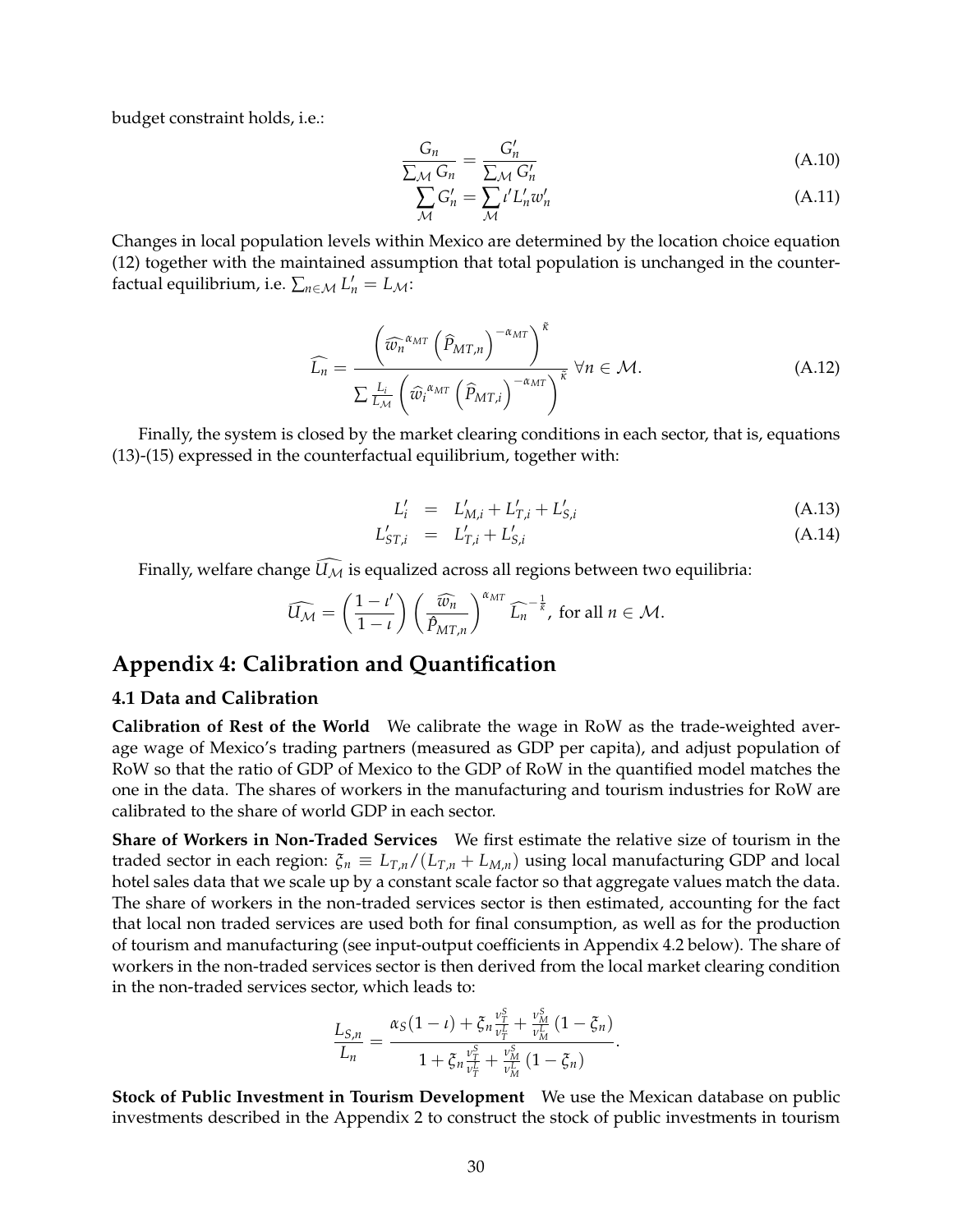development across municipalities *Kn*. To convert this into the local investment in tourism infrastructure  $G_n$  in a unit consistent with the model, we compute an annualized flow based on  $K_n$ . We do this using the depreciation rate discussed above, assuming that our model corresponds to one period in the steady-state. That is, to maintain a capital stock *Kn*, yearly investments have to be  $G_n$  where  $K_n = \sum_{t=0}^{\infty} G_n (1 - d)^t$  and *d* is the depreciation rate of investment. We express this measure of yearly investment relative to Mexico's GDP, and use this measure in the calibration. As discussed below (Section 4.2), we calibrate the share  $\alpha_G$  from equation (5) using the ratio of government investment over total tourism GDP, which leads to  $\alpha_G = 0.036$ . This is close to related elasticities estimated in e.g. [Fajgelbaum et al.](#page-39-0) [\(2015\)](#page-39-0).

#### **4.2 Elasticity Estimates**

**Input Shares** We calibrate the input-output shares of the model using total requirement coefficients for services and manufacturing inputs of the 2003 Mexican input-output table. The remaining value added is attributed to a single factor labor. The corresponding input shares are:

|           |      | Tourism Manufacturing |
|-----------|------|-----------------------|
| $v_i^L$   | 0.63 | 0.40                  |
| $\nu_i^M$ | 0.20 | 0.45                  |
| $v_i^S$   | 0.17 | 0.15                  |
|           |      |                       |

**Parameter**  $\alpha_G$  The parameter  $\alpha_G$  controls the impact of government investment on tourism productivity. Recall that the production function for tourism services is:

$$
q_{T,n} = Z_{T,n}^{01-\alpha_G} G_n^{\alpha_G} \prod_{j \in L, M, S} m_{j,n}^T v_T^j.
$$

To calibrate  $\alpha_G$ , we compare government investment to tourism GDP. If the government is investing in tourism infrastructure in an optimal way, then its spending in tourism infrastructure should be equal to a constant fraction  $\frac{\alpha_G}{\alpha_G + \nu_T^L}$  of tourism GDP. We assume that this holds, which leads to a calibrated value of  $\alpha_G = 0.036$ . To benchmark this value, we compare it to results in [Fajgelbaum et al.](#page-39-0) [\(2015\)](#page-39-0). They calibrate a related parameter that governs how much productivity increases with government spending using US tax data. Their preferred estimate is 0.05, which is in the same order of magnitude of what we find here.

**Consumption Shares** We calibrate *α<sup>S</sup>* using the following accounting equality, which comes from the market clearing condition for the local non traded services sector in each region (equation 15) aggregated at the national level:

$$
\alpha_S = \left[ \left( 1 + \frac{\nu_M^S}{\nu_M^L} \right) \frac{GDP_S}{GDP} - \left( \frac{\nu_T^S}{\nu_T^L} - \frac{\nu_M^S}{\nu_M^L} \right) \frac{GDP_T}{GDP} - \frac{\nu_M^S}{\nu_M^L} \right] \frac{1}{(1 - \iota)},
$$

where  $\frac{GDP_S}{GDP}$  and  $\frac{GDP_T}{GDP}$  measure the relative size of tourism and services in aggregate GDP. This equation relates aggregate value added shares to both consumption shares and input shares. In turn,  $α<sub>MT</sub> = 1 - α<sub>S</sub>$ .

**Tourism Trade Elasticity** To estimate the elasticity *β*, we use the panel data on country-level bilateral tourism exports. Equation (7) leads to the following estimation equation:

<span id="page-31-0"></span>
$$
logE_{nkt} = \delta_{nt} + \zeta_{nk} - \beta \log w_{kt} + \zeta_{nkt},
$$
\n(A.15)

where *Enkt* is the spending of country *n* on tourism in country *k* at period *t*, *δnt* is an origin-by-time fixed effect (e.g. capturing productivity shocks), *ζnk* is an origin-by-destination fixed effect (e.g.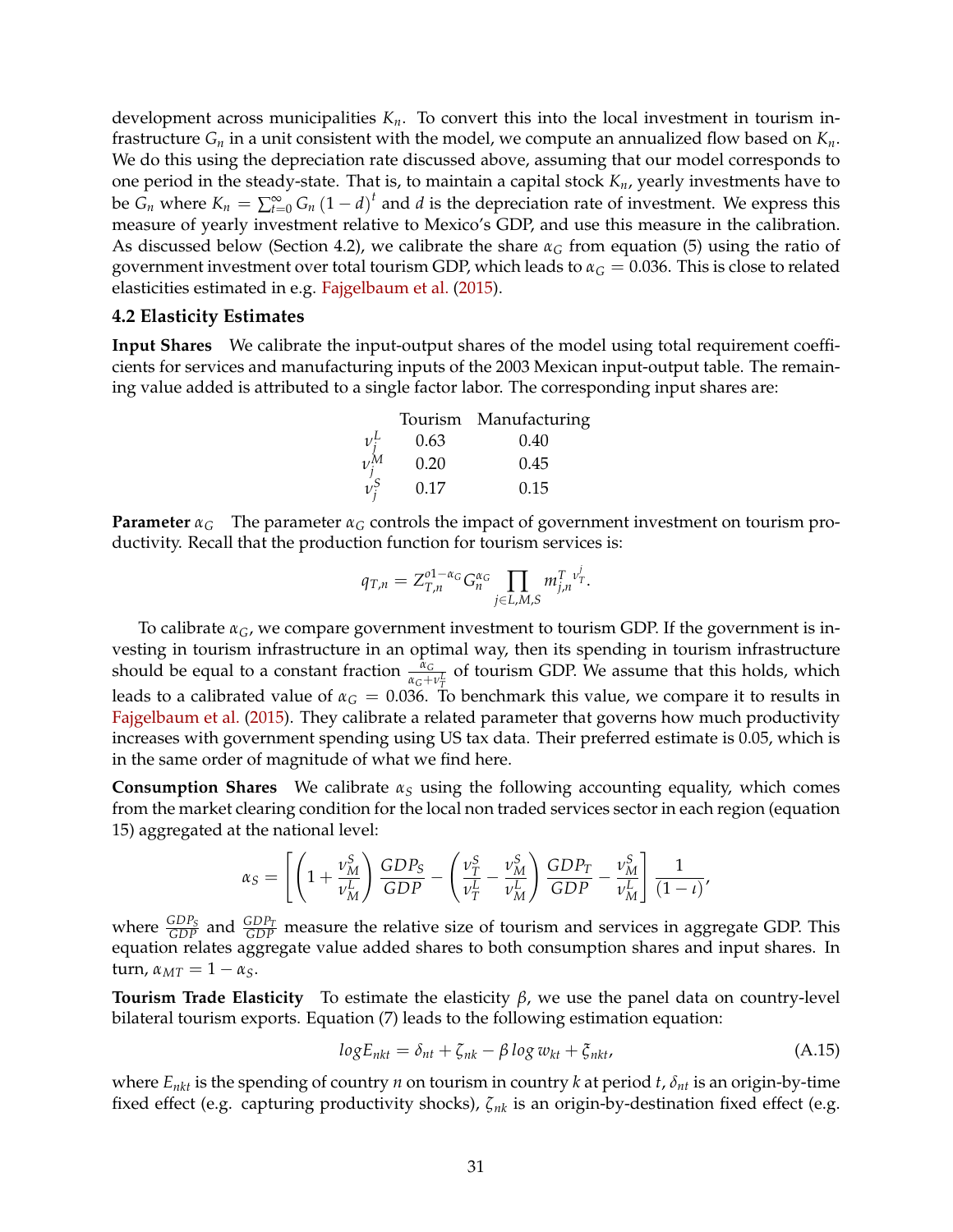capturing distances or cultural proximity), *ln wkt* is the relative consumption price of tourism services across destinations, and *ξnkt* is a mean zero error term. To empirically measure *log wkt*, we use country-level PPP rates for final consumption goods that the International Price Comparison (ICP) program computes for all 115 countries over the period 1990-2011 in our database. The ICP constructs this measure, *PPPkt* as the number of units of a country *k*'s currency required to buy the same basket of goods and services in *k*'s domestic market as one US Dollar would buy in the United States. To measure *log wkt*, we take the log of (1/*PPPkt*). Given the inclusion of origin-byperiod and origin-by-destination fixed effects, this measure effectively captures (with some error) relative consumption price changes across different destination countries from the point of view of a given origin-by-time cell.

The main concern for the identification of  $\beta$  is that changes in consumption prices across destinations are correlated with other factors that may increase or decrease bilateral tourism flows in the error term. For example, if prices in a destination increase at the same time that travelers at the origin become more likely to travel to the destination for other reasons (e.g. due to business travel or attractiveness), this would lead to an upward biased estimate of −*β* (towards zero).

The first step we take to address this concern is to condition on a basic control for time changing economic conditions in the destination countries, by including the log of country GDP as a control. Second, to address remaining concerns, in addition to the very likely concern of measurement error in our measure of *log wkt*, we use nominal exchange rate changes across destination countries with respect to the US Dollar,  $log \epsilon_{kt}$ , as an instrumental variable for  $log(1/PP_{kt})$ . The exchange rates are used as part of the PPP rate construction by the ICP, so that we can expect a strong first stage. The exclusion restriction is that differential exchange rate changes across different destination markets to not affect bilateral tourism expenditure except through relative price changes of tourism services, conditional on the included fixed effects and destination-specific changes in log GDP.

To further assess the validity of this assumption, we also estimate specification  $(A.15)$  after restricting attention to what we label touristic destinations: i.e. destinations for which more than 80 percent of total travel inflows are due to leisure rather than business travel. Finally, to allow for tourist flows to respond to relative price information across destination markets with some time lag, we also estimate specifications in which we lag the independent variable by 1-5 years.

Appendix table [A.22](#page-21-0) presents the estimation results. We find a negative and statistically significant tourism trade elasticity that reaches  $β = .7$  when we lag the relative destination price changes by 3-4 year (1.5 with lesser lags). These results are confirmed with a slightly lower point estimate of .6 once we restrict attention to destinations with more than 80 of travel inflows driven by leisure rather than business purposes. These results indicate that the tourism trade elasticity appears to be significantly lower than common estimates of the trade elasticity for flows of goods. To be conservative in our quantification of the gains from tourism, we compute the upper end of the 95% confidence intervals supported by the point estimates in Table [A.22](#page-21-0) as  $\beta + 1 = 2.5$ . In a similar vein, we choose the value of  $\rho = \beta + 1 = 2.5$ . As discussed above, we also report results of the counterfactual analysis across a range of different parameterizations in Section 5.2.

#### **4.3 Indirect Inference Procedure**

The procedure relies on solving for a counterfactual equilibrium with no tourism, for a range of possible values for (*γM*, *γS*). To do so, we model a shut down of all public investment to tourism infrastructure. This brings the tourism shifter  $A_i$  down to 0 in every location in Mexico, corresponding to a counterfactual equilibrium with no tourism. For any candidate value of the agglomeration parameters (*γM*, *γS*), we use the system of equations [\(A.1\)](#page-29-0)-[\(A.14\)](#page-30-0) to compute numerically the corresponding vector of exogenous manufacturing productivities, *M<sup>o</sup> n* (*γM*, *γS*), as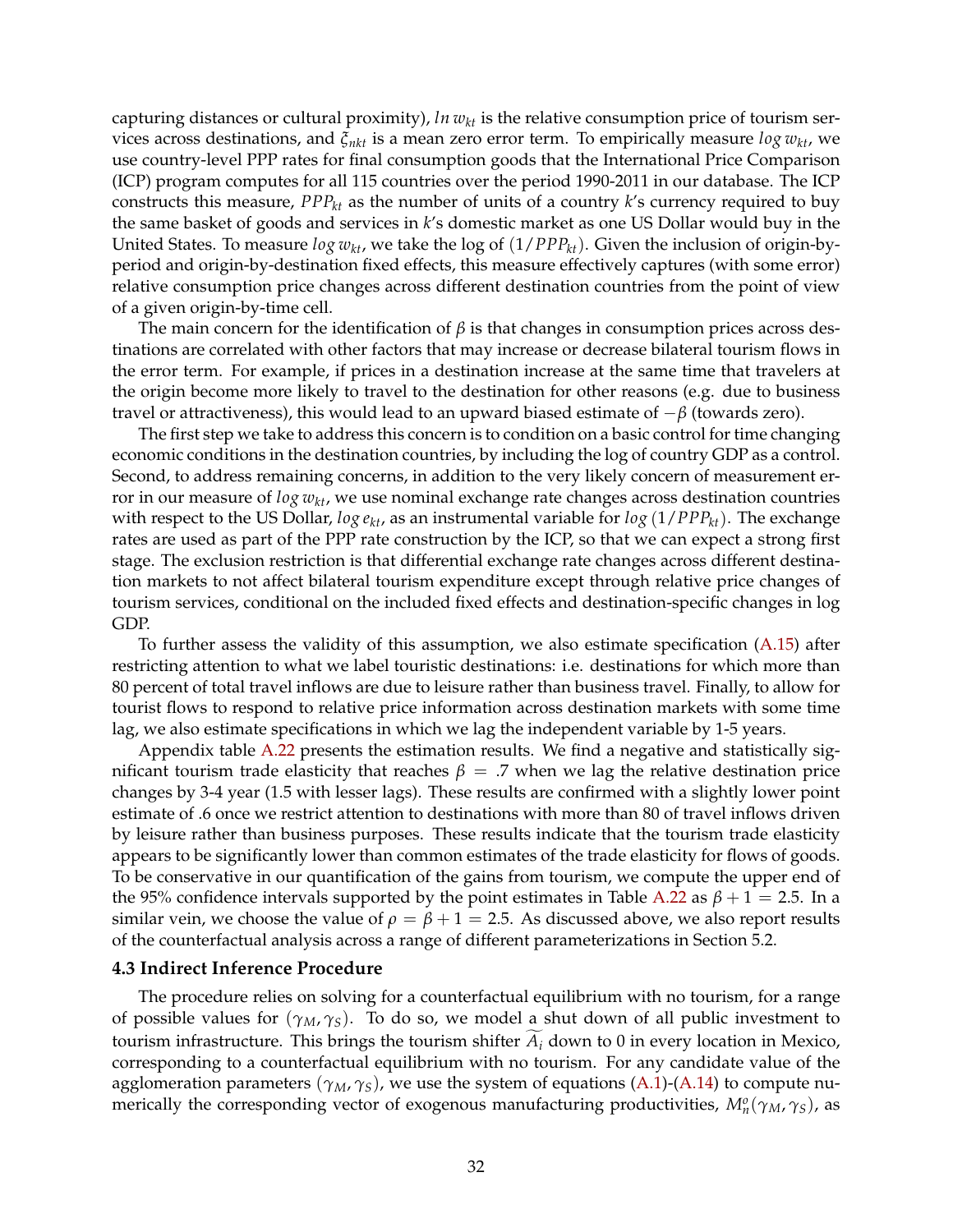well as the counterfactual distribution of population under no tourism,  $L_n^o(\gamma_M, \gamma_S)$ , while hold-ing all other exogenous parameters constant.<sup>[6](#page-0-0)</sup> We then compute the correlation of these vectors with our set of instrumental variables, conditional on the full set of controls used in Section 3. Specifically, we estimate the following regressions within the model across alternative parameter combinations of (*γM*, *γS*):

<span id="page-33-0"></span>
$$
log (y_{nc}) = \alpha_c^{(j)} + \beta_y^{(j)} z_{nc}^{(j)} + \alpha^{(j)'} X_{nc} + u_{nc}^{(j)},
$$
 (A.16)

for each of the instruments  $j \in 1...3$ , and for  $y = L_n^o(\gamma_M, \gamma_S)$  and  $y = M_n^o(\gamma_M, \gamma_S)$  respectively. The vector *Xnc* is the full vector of pre-determined controls described in specification (1). The indirect inference procedure finds the combination of spillover parameters such that:

$$
(\widehat{\gamma_M}, \widehat{\gamma_S}) = \argmin \beta(\gamma_M, \gamma_S)' W \beta(\gamma_M, \gamma_S),
$$

where  $\pmb{\beta}(\gamma_M,\gamma_S)$  is the vector of  $\beta_y^{(j)}(\gamma_M,\gamma_S)$  for j=1...3 and  $y=\{L_n^o,M_n^o\}$ , and  $\pmb{W}$  is a weighting matrix for which we use the inverse of the variance of the point estimates of each  $\beta_y^{(j)}$  in equation [\(A.16\)](#page-33-0).

The results of this procedure are reported graphically in Figure 2, where the loss function is given by  $\mathcal{L} = \beta(\gamma_M, \gamma_S)' W \beta(\gamma_M, \gamma_S)$ . To minimize computing power requirements, we look for the parameter combination that delivers the best fit over a grid of possible values for  $\gamma_M$  and  $\gamma_S$ ranging from 0 to .2 in both parameters. After inspection of Figure 2, it is clear that the best-fitting parameter combination is insensitive to extending the grid space to larger (less realistic) values. To get the standard errors we bootstrap the procedure accounting for sampling error as discussed in Appendix 4.4. In line with the estimated standard errors, the function is flatter in the direction of  $\gamma_M$  than it is in the direction of  $\gamma_S$ : the cross-sectoral spillover parameter is more precisely identified by the procedure, whereas the within-sector parameter has somewhat wider confidence intervals.

#### **4.4 Confidence Intervals / Bootstrap**

To obtain confidence intervals, we bootstrap the quantification exercise 200 times. In each bootstrap, we draw the parameters for both the trade and tourism trade elasticities *θ* and *β* from a normal distribution with a mean equal to the point estimate and a standard deviation equal to the standard error of the estimate. And as discussed above, for each draw of *β*, we also adjust  $\rho = \beta + 1$ . The standard error associated to the point estimate 6.1 of the trade-in-goods elasticity is 1.046 as reported in Table 1 of [Adao et al.](#page-39-1) [\(2015\)](#page-39-1). The standard error for the point estimate of the tourism trade elasticity is reported in appendix Table [A.22.](#page-21-0)

In addition, we also allow for the possibility that the regional data we feed into the model's calibration as part of Section 5.1 in the text are reported with measurement error. In particular, we treat each of the raw data moments (regional employment, wages, manufacturing and tourism GDP) as if each region's reported number was not a data point, but instead a point estimate subject to a signal-to-noise ratio of 80-20. The implied standard error for each of the regional data points are consistent with a point estimate that has a t-statistic (ratio of reported regional number over standard error) equal to 5, reflecting the 80-20 assumption. This implies that we are drawing each

 $6$ As discussed above, there is the potential for multiple equilibria in the model in the presence of spillovers. We implement the following equilibrium selection rule. We solve for the closest counterfactual equilibrium compared to the baseline. That is, we use the values of the endogenous variables from the current equilibrium as a starting point for the counterfactual equilibrium. The procedure then updates the candidate value of endogenous variables in the counterfactual equilibrium based on a weighted average of this initial guess and the new values that come out of solving the model. The procedure is iterated until new values and initial values converge.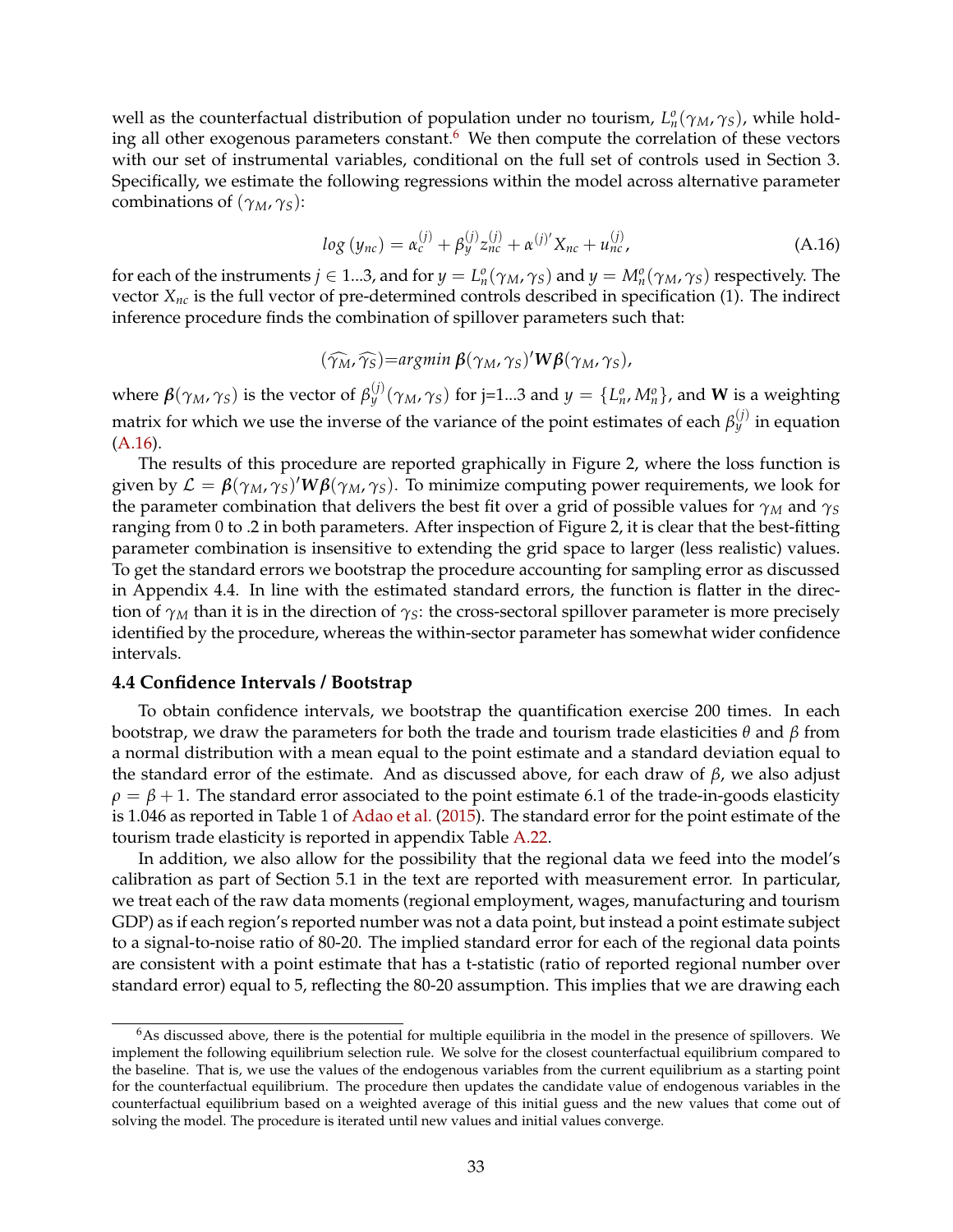regional moments from a distribution whose mean is the reported number with a 95% confidence interval of  $+/- 40\%$  of the reported regional value.

This procedure follows a parametric bootstrap (e.g. [Horowitz](#page-39-2) [\(2001\)](#page-39-2)) that implicitly assumes errors are uncorrelated across datasets. Finally, the bootstrap confidence intervals do not take into account 9 cases of degenerate equilibria where in excess of half of Mexico's total population concentrates in just one region in the no-tourism equilibrium. For reference, the largest regional share of population in today's observed equilibrium with 300 regions is less than 5 percent.

#### **4.5 Counterfactuals With Less Aggregated Interior Regions**

In this appendix we provide additional results to investigate the sensitivity of the welfare quantifications with respect to more or less regional aggregation for the interior regions of Mexico. As we discuss in Section 5.1, the 2455 regions case pushes the limits of the computational requirements when it comes to our indirect inference approach (involving a grid of parameter combinations) as well as for the bootstrapping of the computation of counterfactual equilibria several hundreds of times.

To this end, we document the welfare gains from tourism as well as the regional effects of tourism across regions when running counterfactuals based on the disaggregated 2455 regions case compared to the baseline 300 regions case that we work with in the main text. In particular, we use the same model parameter values as in our preferred counterfactuals, but solve the model for counterfactual no-tourism equilibria in both the more and less aggregated scenarios.

Appendix tables [A.30](#page-25-0) and [A.31](#page-26-0) report the quantification results back-to-back. Reassuringly, we find very similar estimates of the welfare gains from tourism and international-only tourism, and we also find that the regional implications of tourism are remarkably similar across the two levels of regional aggregation. As discussed in the main text, these results are as expected, because the key source of variation that we use to inform the calibration of the model and its parameters stems from coastal municipalities. The aggregation of interior municipalities into larger regions that are centered around the 150 largest economic centers –while keeping the coastal geography as in the regression analysis– is thus greatly convenient for computational power, but largely inconsequential for the estimated results.

#### **4.6 Model Extensions and Robustness**

#### **Alternative Parameter Values**

Appendix table [A.23](#page-22-0) reports the estimated gains from tourism as well as from internationalonly tourism across different parameter combinations for the trade elasticity of tourism (*β*), the spatial labor supply elasticity ( $\tilde{\kappa}$ ) and the cross-sector co-agglomeration force  $\gamma_S$ . All other parameters are held constant at their values of our baseline calibration discussed above.

First, the tourism trade elasticity (*β*) directly affects the magnitude of the estimated neoclassical gains from lower frictions to tourism trade. In particular, a larger tourism trade elasticity implies a lower gain from trade in tourism for a given set of empirical moments. This is analogous to the role of the trade-in-goods elasticity in the recent quantitative literature on the gains from trade [\(Arkolakis et al.,](#page-39-3) [2012\)](#page-39-3). Intuitively, moving from the observed level of tourism consumption to tourism autarky implies a larger loss in welfare if the demand elasticity of tourism consumption is lower (less elastic). As reported in Table [A.23,](#page-22-0) the gains from tourism are about 8 percent lower (4.3 vs 4.6) if the tourism trade elasticity were to increase to 4.5 relative to the upper bound of the point estimate of 2.5 that we estimate in the data.<sup>[7](#page-0-0)</sup>

 $7$ Note that a very similar logic applies to the elasticity of substitution between tourism and manufacturing consumption (*ρ*). A lower value magnifies the gains from tourism because the less substitutable tourism becomes relative to other consumption, the more will an increase in the frictions to tourism trade deprive consumers from the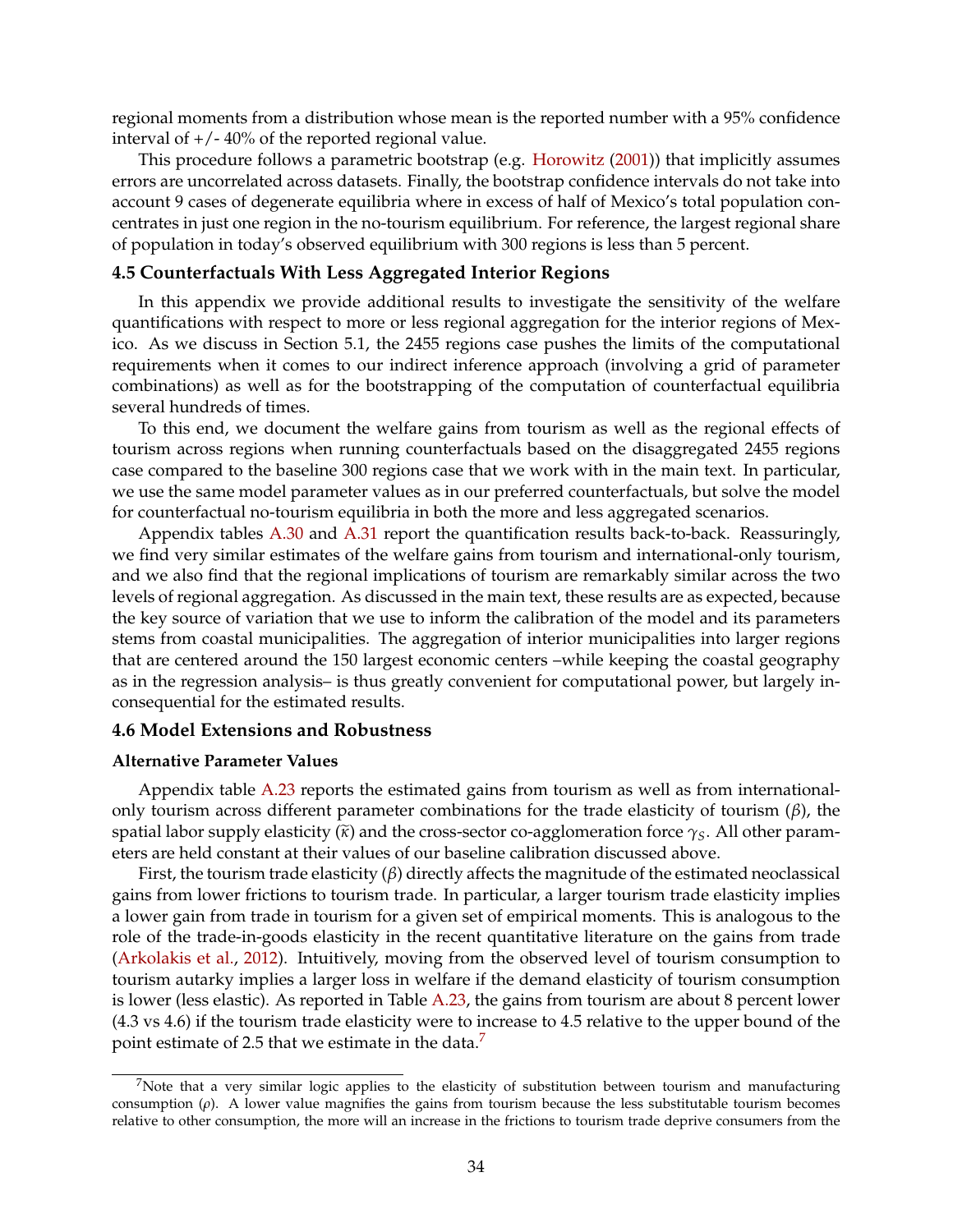Second, we explore the sensitivity of the gains from tourism with respect to different assumptions about the spatial labor supply elasticity. As noted in Section 5.1, our preferred estimate of  $\widetilde{\kappa}$  = 6.35 is significantly larger than many of the estimates in the existing literature that have exploited shorter-term variation over time, rather than cross-sectional estimates. Table [A.23](#page-22-0) thus reports the gains from tourism across three alternative parameterizations for  $\tilde{\kappa} = 6.35$ ,  $\tilde{\kappa} = 4.35$ and  $\tilde{\kappa} = 2.35$ , with the first one equal to our empirical estimate from the data. Interestingly, our welfare quantification appears to be quite robust to different assumptions about the spatial labor supply elasticity. Holding all other parameters constant, the gains from tourism range between 4.64 and 5.23 percent across the different rows, and the gains from international-only tourism range between 1.82 and 2.97 percent.

Finally, we explore to what extent lower values of the estimated cross-sector spillover parameter affect the welfare results. As we have discussed in the previous section, the servicesto-manufacturing externality matters directly for the extent of net gains or losses in traded goods production in the aggregate due to the development of tourism. This is also apparent in Table [A.23:](#page-22-0) holding other parameter values at their baseline, the estimated gains from tourism range between 4.64 and 2.58 percent as we move from the baseline calibration of  $\gamma_s = 0.087$  to 0.057, 0.027 and finally 0. In turn, the gains from international tourism range between 1.82 percent in the baseline calibration to 0.89 percent in the absence of co-agglomeration forces.

For completeness, the table also reports the full cross of these parameter ranges. In particular, moving towards the lower left of each panel tends to increase the estimated gains from tourism (reducing  $\beta$  and  $\tilde{\kappa}$ , and increasing  $\gamma$ <sub>S</sub>). Conversely, moving toward the upper right of each panel tends to lower the estimated gains from tourism (increasing  $\beta$  and  $\tilde{\kappa}$ , and reducing  $\gamma_s$ ).

Finally, appendix Table [A.24](#page-23-0) also reports the identical exercises depicted in Table [A.23,](#page-22-0) but instead of varying the parameter of the cross-sector agglomeration force, we instead vary the value of the within-manufacturing spillover, *γM*, in the same way, while holding *γ<sup>S</sup>* constant. In line with the discussion of the role of the spillover parameters at the end of Section 4, we find that, for every given parameter combination of  $\beta$  and  $\tilde{\kappa}$ , the estimated gains from both domestic and international tourism increase as we reduce the strength of the within-manufacturing agglomeration externality.

#### **Local Gains from Tourism Without Migration**

What would the local welfare effect of tourism be in absence of a long-term spatial equilibrium with labor mobility. To address this question, we first solve for the counterfactual spatial equilibrium with prohibitive frictions to both domestic and international tourism in Mexico. Starting from this initial equilibrium, we then simulate the new equilibrium that arises when lowering the tourism travel frictions to today's level for either both domestic and international or internationalonly tourism, but now under the assumption that labor is immobile across regions within Mexico. We thus effectively shut down the economic geography dimension of the model, and evaluate the local welfare implications of tourism in a world with trade in goods and tourism-related services. All other forces in the model, such as input-output linkages and agglomeration economies, are held constant at their baseline parameters, but the model no longer allows workers to choose their region of residence, so that expected real incomes are no longer equalized across regions.

Appendix table [A.28](#page-25-1) reports the counterfactual effect of regional variation in tourism activity on local worker welfare. In particular, the table replaces the left-hand side in specification (21) by the log change in worker utility when moving from the no-tourism equilibrium to the current level of tourism trade frictions. We regress this variable on the counterfactual change in local tourism GDP (which in specification (21) was equal to today's level of tourism GDP, but this is no longer

benefits of tourism consumption. In the limit of  $\rho = 1$  (Cobb-Douglas) this leads to infinite gains from tourism.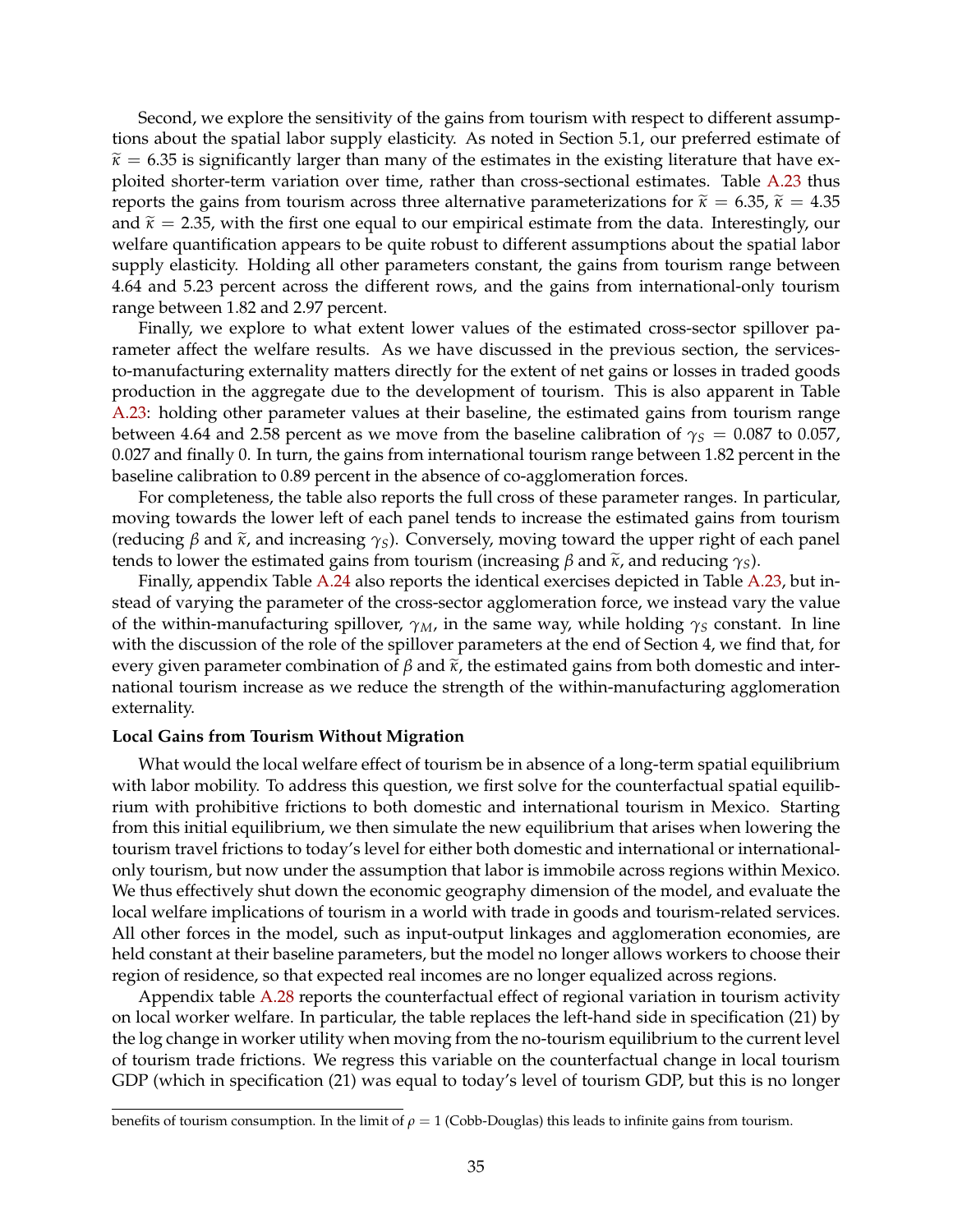the case in absence of mobility) in addition to the full set of controls. As in the previous subsection, we instrument for the change in local tourism activity with our island and beach IVs.

We find that a 10 percent increase in local tourism activity causes a 2.37 percent increase in local worker welfare in the absence of immigration. When focusing on international-only tourism, we find almost the same point estimate (0.235 with standard error of 0.0715). In principle, there are several factors that could lead to differences in the local welfare elasticity with respect to international and domestic tourism activity. As we have discussed above, international and domestic tourism are concentrated in different regions of Mexico. For example, the initial sectoral composition of the local economies could differ when hit by the tourism shock, and this could lead to heterogeneous local welfare effects due to the presence of both within and cross-sector agglomeration forces. In practice, however, the local welfare effects of the two counterfactuals turn out to be very similar in terms of proportional changes.

In summary, we estimate large and significant local welfare gains of tourism that would have occurred in the absence of regional migration. These local welfare gains are the model-based counterpart of the strong migration responses to local variation in tourism that we have documented in the regression analysis in Section 3.

#### **Profits in the Tourism Sector**

**Model** We describe here an extension where the tourism sector is imperfectly competitive. All other dimensions of the model are unchanged. Demand for tourism services is nested CES, with the upper-nest driving demand for different regions to which we add a lower nest for demand for various tourism services (henceforth, "hotels") provided in a given region:

$$
Q_{T,n}=\left[\sum_{i\neq n}A_{i}^{\frac{1}{\beta+1}}q_{T,i}^{\frac{\beta}{\beta+1}}\right]^{\frac{\beta+1}{\beta}}\quad;\qquad q_{T,i}=\left[\int_{\omega\in H(i)}q(\omega)^{\frac{\sigma_{H-1}}{\sigma_{H}}}d\omega\right]^{\frac{\sigma_{H}}{\sigma_{H}-1}}
$$

There is a continuum of hotels  $\omega \in H(i)$  in each region. The mass of hotels in each region *NH<sup>i</sup>* is taken as exogenous. Hotels produce tourism services combining labor and manufacturing input according to  $q(\omega) = \ell(\omega)^{\nu_T} m(\omega)^{1-\nu_T}$ . Hotels are small and take the price index of tourism in their region as given. They compete according to monopolistic competition. Therefore, a hotel *ω*, located in region *n*, prices at a constant markup over its marginal cost:  $p(\omega) = \frac{\sigma_H}{\sigma_H - 1} c_{T,n}$ . As in the main text,  $c_{T,n} = \Psi_T w_n^{\nu_T} P_{M,n}^{1-\nu_T}$  . It follows that the price index of tourism services sold in region *n* is:

$$
P_{T,n} = \frac{\sigma_H}{\sigma_H - 1} \left( \sum_{i \neq n} \widetilde{A}_i (c_{T,n} t_{ni})^{-\beta} \right)^{-\frac{1}{\beta}},
$$

where we have defined  $A_i \equiv A_i N H$  $\frac{-\beta}{1-\sigma_M}$  $i_i^{1-\nu}$ . The taste shifter for region *i*,  $A_i$ , is not separably identified from the variety effect of the range of tourism services and hotels offered in this region, governed by *NH<sup>i</sup>* . Expenditures shares in tourism take the same form as in the baseline model, that is, the share spent by region *n*on tourism services in region *i* is:

<span id="page-36-0"></span>
$$
\lambda_{ni} = \frac{\widetilde{A}_i \left( t_{ni} c_{T,i} \right)^{-\beta}}{\sum_{k \neq n} \widetilde{A}_k \left( t_{nk} c_{T,k} \right)^{-\beta}}.
$$
\n(A.17)

Finally, to close the model, write  $I_n$  the income of workers in region  $n$ . The market clearing condi-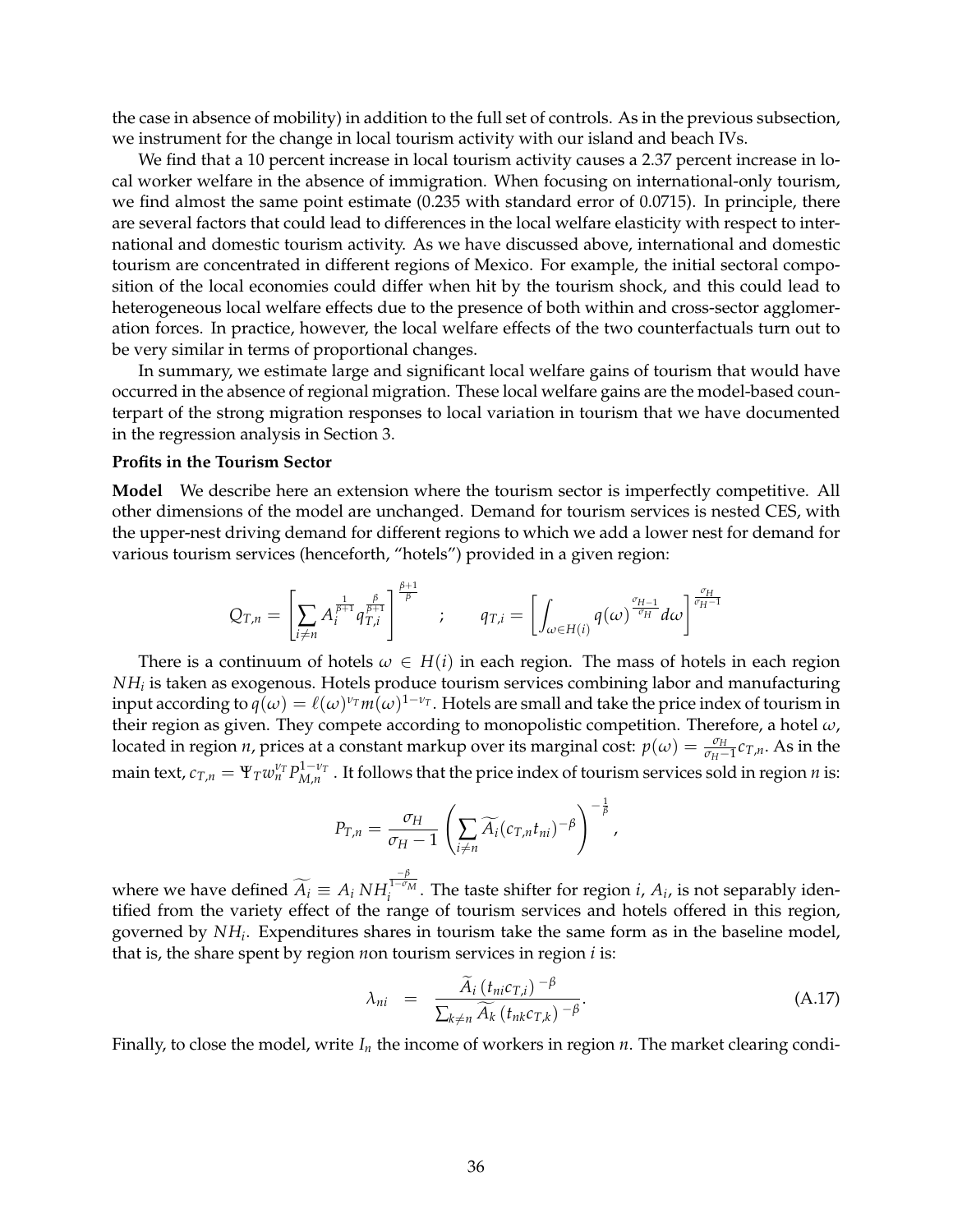tion are:

$$
\frac{w_i L_{i,M}}{\nu_M} = \sum_{n=1}^{N} \pi_{ni} \left( \alpha_T \chi_n I_n + \frac{1 - \nu_T}{\nu_T} w_n L_{n,T} + \frac{1 - \nu_M}{\nu_M} w_n L_{n,M} \right), \quad \text{for } n \in (1..N). \tag{A.18}
$$

$$
\frac{w_i L_{i,T}}{\nu_T} = \frac{\sigma_H - 1}{\sigma_H} \left[ \sum_{n=1}^N \lambda_{ni} \left( \alpha_T (1 - \chi_n) I_n \right) \right], \quad \text{for } n \in (1..N). \tag{A.19}
$$

$$
w_i L_{i,S} = \alpha_S I_i, \quad \text{for } i \in (1..N). \tag{A.20}
$$

Income of workers in region *n* is their labor income plus a share  $\tilde{\Pi}_i$  of the profits made in the tourism industry, that is,

$$
I_n = w_n L_n + \tilde{\Pi_n}.
$$
\n(A.21)

The parameter  $\Gamma$  governs the ownership structure of firms in the tourism sector in Mexico: a share Γ in local, and (1-Γ) is foreign-owned (FDI). We assume that there is no Mexican FDI abroad, i.e. that firms operating in RoW are all owned by RoW. Within Mexico, we assume that profits are allocated proportionally to local GDP. The share of profits distributed in region  $n \in \mathcal{M}$  is therefore:

<span id="page-37-0"></span>
$$
\tilde{\Pi}_n = \Gamma \frac{w_n L_n}{GDP_{\mathcal{M}}} \Pi_{\mathcal{M}}
$$
\n(A.22)

where  $\Pi_M$  is the profit of the tourism industry in Mexico, which can be expressed as a function of the wage bill in the Mexican tourism sector:  $\Pi_{\mathcal{M}} = \frac{1}{\sigma_H - 1} \frac{1}{\nu_I}$  $\frac{1}{\nu_T} \sum_{n=1}^{M} w_n L_{n,T}$ . Profits distributed to RoW are  $\tilde{\Pi}_N = \Pi_{\mathcal{M}}(1 - \Gamma) + \Pi_N$ , where  $\Pi_N$  are profits realized by the tourism industry in RoW. Equations [\(A.17\)](#page-36-0)-[\(A.22\)](#page-37-0), together with the ones that govern the manufacturing sector, the nontradable services sector and labor mobility, unchanged from the main text, define an equilibrium of this economy.

**Calibration** We calibrate the new parameters of the model Γ and  $\sigma_H$  so as to match the share of profits over revenues and the share of FDI over total investments made in the Mexican hotel sector (37.5 and 35 percent respectively, source: [FONATUR](#page-39-4) [\(2011\)](#page-39-4)). We then redo step 1 of the calibration presented in the main text, with this extended version of the model. The new calibration of *An*, *Mn*, *tborder* and *τborder* ensures that equations [\(A.17\)](#page-36-0)-[\(A.22\)](#page-37-0) hold. All other elasticities remain unchanged.

Table [A.29](#page-25-2) reports the results of the welfare quantification in the extended model. We find that the welfare gains from tourism are 23 percent lower when 35 percent of tourism profits are captured by foreigners compared to the case where all profits made in Mexico stay within Mexico. Note, however, that the levels of the gains from tourism become higher in the calibrated model with profits (with or without repatriation) compared to our baseline estimate under perfect competition. The reason is that the models with and without profits are calibrated to the same data –in particular the same trade and tourism shares. Compared to a case where the tourism sector prices at its cost, the case where the tourism sector prices at a markup corresponds to a calibration with higher productivity/demand shifters for tourism relative to manufacturing. These ensure that the same consumption patterns can be rationalized despite a higher price of tourism. Therefore, touristic regions are revealed in the calibration with profits to have an even stronger comparative advantage in tourism than in the baseline calibration. This stronger comparative advantage mechanically leads to higher gains from tourism integration (gains of 8 percent in Mexico under 35 percent repatriation of profits relative to our baseline estimate of 4.82 percent).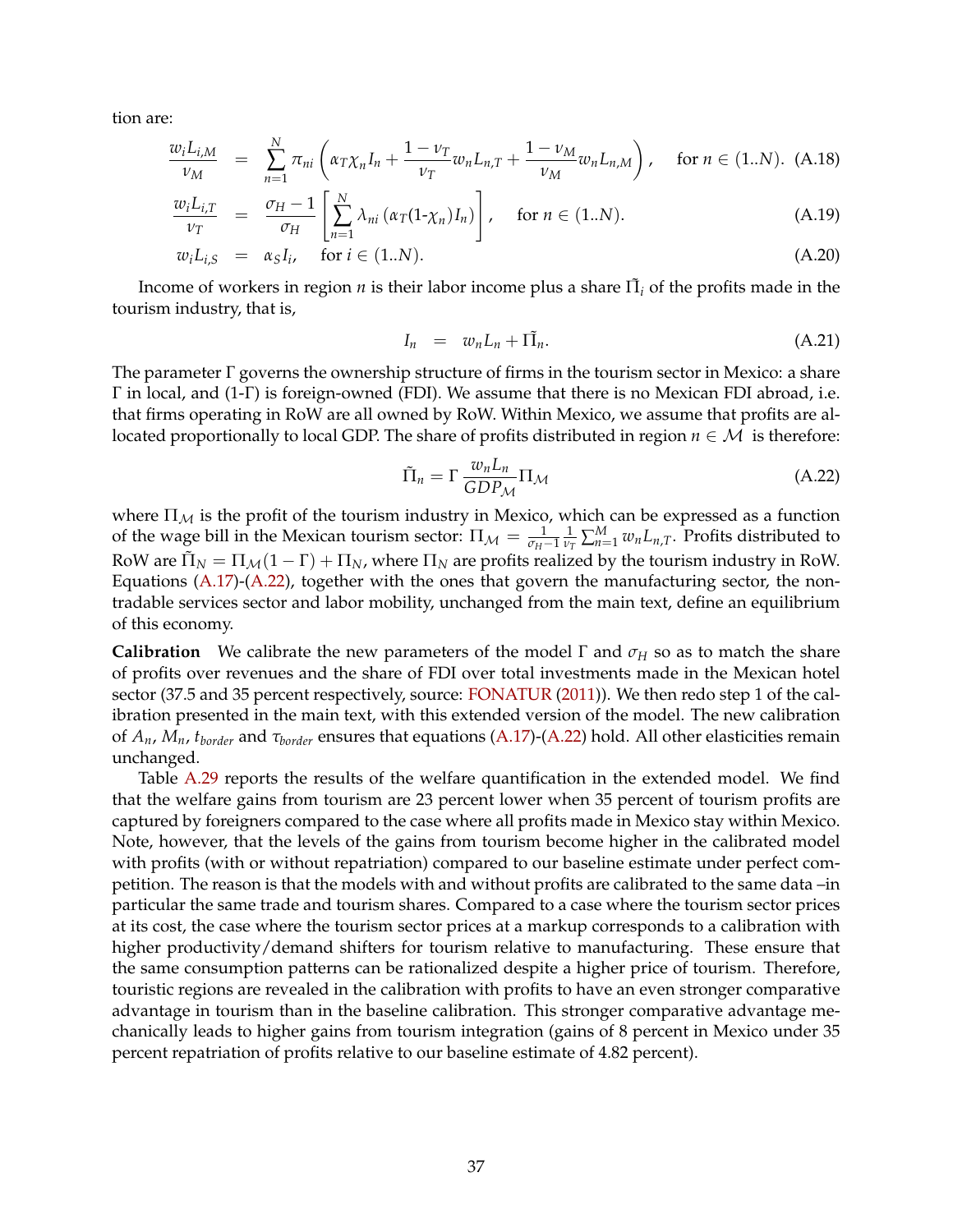#### **Alternative Cases of the Tourism Production Function**

**Setup** In our baseline model, we assume in (5) that public investment in infrastructure is a Cobb-Douglas complement to other types of infrastructure in the production of tourism. The implication is that government investment is necessary for tourism to develop. Alternatively, we consider here a more general production function for tourism that nests our baseline specification (5). In particular, let public investment improve the local productivity of tourism services according to a constant elasticity function:

<span id="page-38-0"></span>
$$
Z_{T,n} = \left[ \left( 1 - \alpha_G \right) \left( Z_{T,n}^o \right)^{\sigma_P} + \alpha_G \left( G_n \right)^{\sigma_P} \right]^{\frac{1}{\sigma_P}}, \tag{A.23}
$$

where  $\alpha_G \in (0,1)$  and  $\sigma_P \leq 1$  is governs the degree of substitution between public investment in tourism infrastructure *G<sup>n</sup>* and other sources of tourism infrastructure (private investment, or natural resources) summarized by  $Z_{T,n}^o$ . When  $\sigma_P = 0$ , [\(A.23\)](#page-38-0) corresponds to our baseline Cobb-Douglas formulation with a unitary elasticity of substitution (as in equation 5). If  $\sigma$ *P* > 0, government investment is a substitute for other forms of local tourism infrastructure, so that if government investment is shut down, tourism is still present and has a non-zero productivity. On the other hand, if *σ<sup>P</sup>* < 0, government investment and other local tourism infrastructure are complements, so that again, as in our baseline case, a counterfactual without government investment would feature zero tourism.

In this section, we investigate how our results would change if government investment and other sources of local tourism infrastructure were substitutes ( $\sigma_P > 0$ ), and shed light on how much of the gains from tourism could be traced back, in this case, to public investment. Given the lack of robust empirical results on this topic, there is no natural point estimate for *σ<sup>P</sup>* > 0 for us to use in this exercise. Therefore, we explore this question across a range of values for  $\sigma_P$ .  $^8$  $^8$ 

**Exploring Cases with**  $\sigma_p > 0$  The first thing to note is that assuming  $\sigma_p > 0$  does not change our estimate of the spillover parameters *γ<sup>M</sup>* and *γS*. The estimation and identification of these parameters relies on comparing the observed current-day equilibrium in the data to a counterfactual equilibrium without any tourism activity (e.g. due to prohibitive travel frictions or other shocks shutting down tourism). The second point to note is that the calibration of our model delivers a vector of local tourism shifters  $\widetilde{A}_n$ , as described in Section 5.1. This calibrated value does not depend on equation [\(A.23\)](#page-38-0). That is, whether  $\sigma_P \leq 0$  or  $\sigma_P > 0$  does not impact  $\widetilde{A}_n$ . Armed with estimates of  $\widetilde{A}_n$ , we then decompose it into its various components,  $\widetilde{A}_i = A_i Z_T^{\beta}$  $T_{T,i'}^P$  where  $Z_{T,i}$  is defined according to [\(A.23\)](#page-38-0). Only this second step is modified in the alternative specifications of the role of government compared to our baseline specification.

With this alternative model in mind, we can write the equations that define a counterfactual equilibrium without government investment, and solve for the corresponding welfare changes. In particular, this exercise allows us to quantify how much of the welfare gains from tourism can be traced back to government investments subject to different parameterizations of  $\sigma_p$ . We can thus compare the total welfare gains from tourism relative to the welfare gains from tourism due to government investments in tourism alone.

Given the structure of the model, we use the data on local public investment in tourism, to-

 $8A$  natural benchmark for  $\sigma_p$  would be the elasticity of substitution between public and private investment. Empirical evidence on this elasticity is scarce. Existing work in the macro-development literature tend to assume and estimate a Cobb-Douglas combination of private and public investment, i.e. *σ<sup>P</sup>* = 0 (see e.g. [Aschauer](#page-39-5) [\(1989\)](#page-39-5), [Baxter](#page-39-6) [& King](#page-39-6) [\(1993\)](#page-39-6) or [Leduc & Wilson](#page-40-0) [\(2013\)](#page-40-0) for a more recent review). The empirical literature that has tried to estimate whether public investment crowds in or crowds out private investment has led to a variety of estimates, though studies in developing countries tend to find that, if anything, the evidence is more often consistent with complementarity between public and private investment (for a review of this literature, see [Romp & De Haan](#page-40-1) [\(2007\)](#page-40-1)).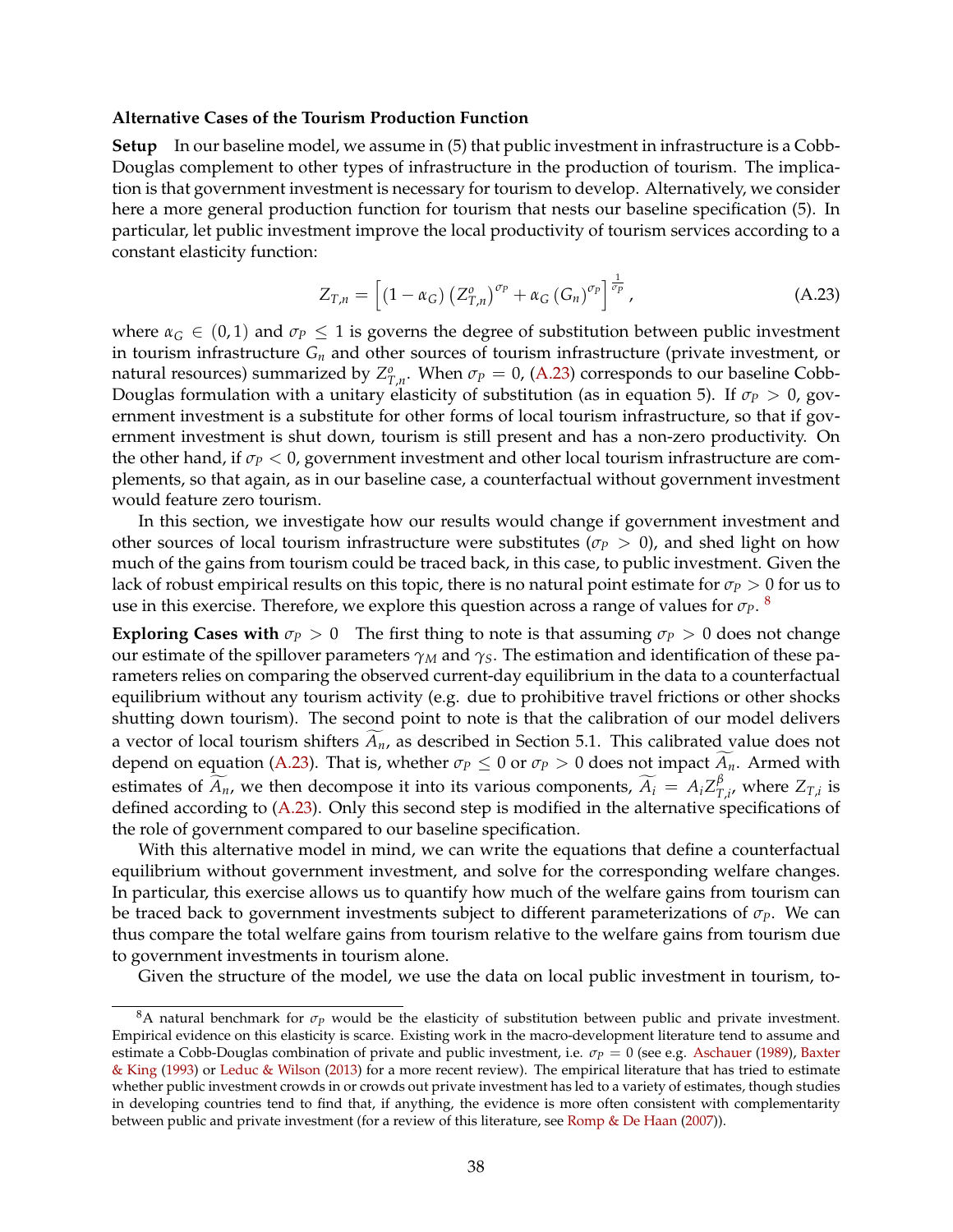gether with a value for the elasticity *σP*, to solve for a counterfactual equilibrium without government intervention. We assume that the non-public local tourism infrastructure  $Z_{T,n}^o$  is exogenously given, and proportional to the stock of public investment with a constant share  $s_G$  across regions. We then investigate a counterfactual where  $G'_n = 0$ . Given [\(A.23\)](#page-38-0), we get that the counterfactual change in productivity of tourism is:

$$
\widehat{Z_{T,n}}=[(1-s_G)]^{\frac{1}{\sigma_p}},
$$

where hats indicate proportional changes compared to the current-day equilibrium.<sup>[9](#page-0-0)</sup>

The other equations that pin down the new equilibrium are unchanged compared to our baseline model in Section 4. That is, equations [\(A.1\)](#page-29-0) to [\(A.14\)](#page-30-0) still hold, except that [\(A.7\)](#page-29-1) is replaced by  $\widehat{c_{T,i}} = \widehat{Z_{T,n}}(\widehat{w}_n)^{v_T^L} \prod_{s \in M,N} \widehat{P}_{s,n}^{v_T^s}$ . These equations allow us to solve for the welfare changes between the current equilibrium and one without public investment in tourism across different parameterizations of  $\sigma_P$ . As we do in the main text, we compute the inverse of these gains and report them here as the gains from government investment in tourism (as a percentage of total gains from tourism). We report this analysis across a range of alternative values for both  $\sigma_P$  and  $s_G$ .

In Figure [A.3,](#page-3-0) we plot the importance of the gains from government investment in tourism as a share of the total gains from tourism on the y-axis. As is intuitive, how much of the gains from tourism are lost without public intervention depends on the elasticity *σP*. The more government investment is a substitute to other types of tourism infrastructure, the lower are the relative welfare gains from government intervention. As the figure shows, in the baseline Cobb-Douglas case, the gains from tourism due to government investments are equal to the gains from tourism on the whole. At the other end of the spectrum (the case of perfect substitutes), the role of government intervention is more limited, and close to proportional to its fraction of the tourism infrastructure stock.

### **References**

- <span id="page-39-1"></span>Adao, R., Costinot, A., & Donaldson, D. (2015). *Nonparametric counterfactual predictions in neoclassical models of international trade* (Tech. Rep.). National Bureau of Economic Research.
- <span id="page-39-3"></span>Arkolakis, C., Costinot, A., & Rodríguez-Clare, A. (2012). New trade models, same old gains? *American Economic Review*, *102*(1), 94–130.
- <span id="page-39-5"></span>Aschauer, D. A. (1989). Does public capital crowd out private capital? *Journal of monetary economics*, *24*(2), 171–188.
- <span id="page-39-6"></span>Baxter, M., & King, R. G. (1993). Fiscal policy in general equilibrium. *The American Economic Review*, 315–334.
- <span id="page-39-0"></span>Fajgelbaum, P. D., Morales, E., Serrato, J. C. S., & Zidar, O. M. (2015). *State taxes and spatial misallocation* (Tech. Rep.). National Bureau of Economic Research.
- <span id="page-39-4"></span>FONATUR. (2011). Oportunidades de inversion en el sector turistico Mexicano. *Fondo Nacional de Fomento al Turismo*.
- <span id="page-39-2"></span>Horowitz, J. L. (2001). The bootstrap. In J. J. Heckman & E. Leamer (Eds.), *Handbook of econometrics* (Vol. 5, p. 3159 - 3228). Elsevier.

<sup>&</sup>lt;sup>9</sup>The general expression for a change in local productivity of tourism as a function of changes in government investment  $\hat{G}_n$  is  $\widehat{Z_{T,n}} = \left[s_{G,n}\hat{G}_n^{\sigma_P} + (1-s_{G,n})\left(\widehat{Z_{T,n}^o}\right)^{\sigma_P}\right]^{\frac{1}{\sigma_P}}$ , where  $s_{G,n}$  is the share of government investment in the local stock of tourism infrastructure.